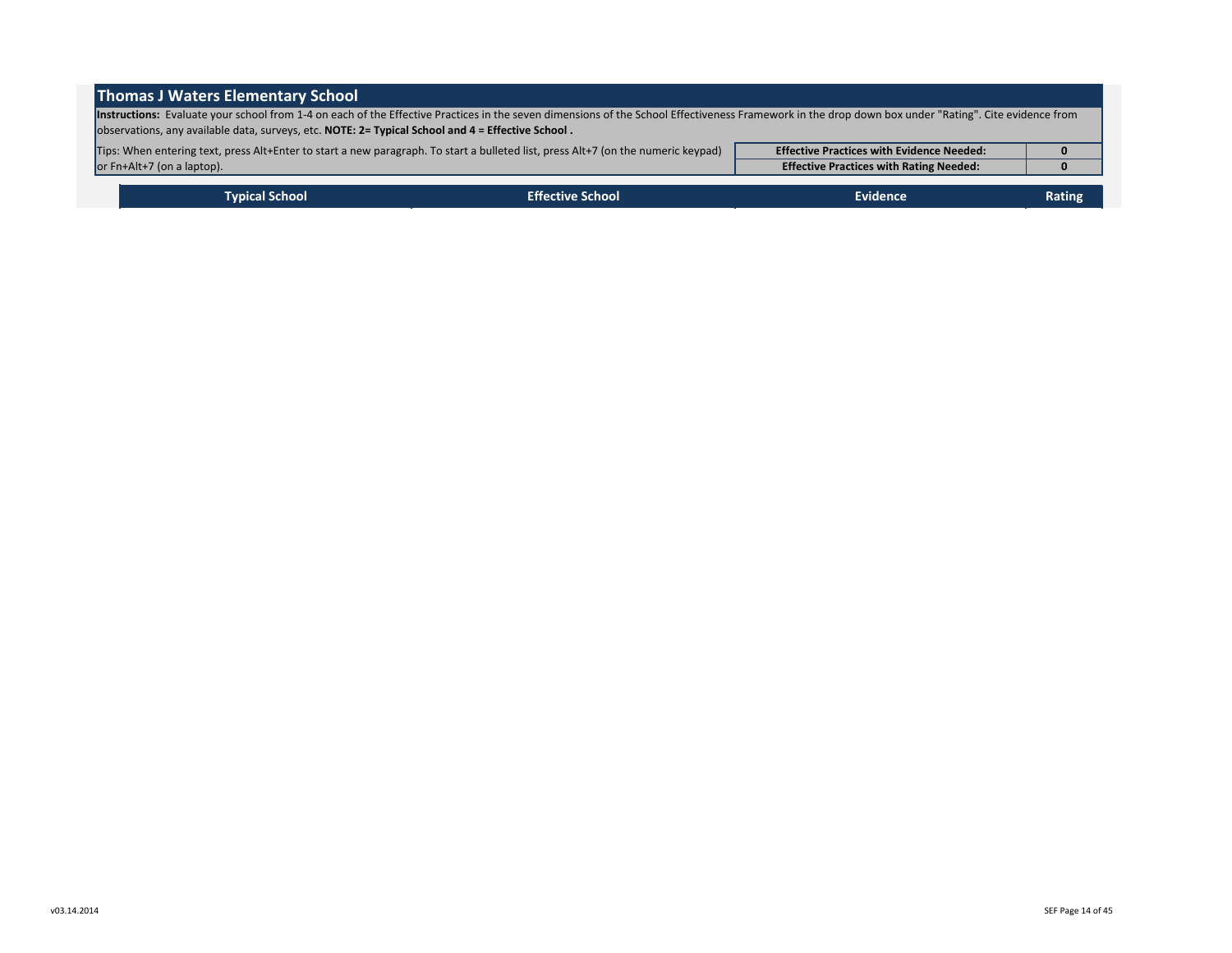|                  | <b>Thomas J Waters Elementary School</b>                                                          |                                                                                                                                   |                                                                                                                                                                                                      |          |  |  |  |  |  |
|------------------|---------------------------------------------------------------------------------------------------|-----------------------------------------------------------------------------------------------------------------------------------|------------------------------------------------------------------------------------------------------------------------------------------------------------------------------------------------------|----------|--|--|--|--|--|
|                  |                                                                                                   |                                                                                                                                   | Instructions: Evaluate your school from 1-4 on each of the Effective Practices in the seven dimensions of the School Effectiveness Framework in the drop down box under "Rating". Cite evidence from |          |  |  |  |  |  |
|                  |                                                                                                   |                                                                                                                                   |                                                                                                                                                                                                      |          |  |  |  |  |  |
|                  | observations, any available data, surveys, etc. NOTE: 2= Typical School and 4 = Effective School. |                                                                                                                                   |                                                                                                                                                                                                      |          |  |  |  |  |  |
|                  |                                                                                                   | Tips: When entering text, press Alt+Enter to start a new paragraph. To start a bulleted list, press Alt+7 (on the numeric keypad) | <b>Effective Practices with Evidence Needed:</b>                                                                                                                                                     | $\bf{0}$ |  |  |  |  |  |
|                  | or Fn+Alt+7 (on a laptop).                                                                        |                                                                                                                                   | <b>Effective Practices with Rating Needed:</b>                                                                                                                                                       | $\bf{0}$ |  |  |  |  |  |
|                  | <b>Typical School</b>                                                                             | <b>Effective School</b>                                                                                                           | Evidence                                                                                                                                                                                             | Rating   |  |  |  |  |  |
|                  | <b>Use of Time</b>                                                                                |                                                                                                                                   |                                                                                                                                                                                                      | 4        |  |  |  |  |  |
|                  | · School schedule is designed based on number of                                                  | • School designs a "right fit" schedule based on student needs                                                                    | The school's daily schedule allocates time for differentiated and<br>tiered instructional practices that promote optimal learning                                                                    |          |  |  |  |  |  |
|                  | minutes per subject or course.                                                                    | and school-wide growth goals.                                                                                                     | opportunities for all students. The school will continue to provide                                                                                                                                  |          |  |  |  |  |  |
|                  | • Teacher collaboration time is limited or occurs only<br>before/after school.                    | • The school schedule allows for regular, meaningful<br>collaboration in teacher teams.                                           | scheduling that promotes meaningful teacher collaboration during                                                                                                                                     |          |  |  |  |  |  |
| <b>DIMENSION</b> | • Intervention for struggling students happens at the                                             | • Struggling students receive structured intervention in                                                                          | the school day. Additional teacher collaboration time occurs                                                                                                                                         |          |  |  |  |  |  |
|                  | discretion/initiative of individual teachers, during core                                         | Idedicated blocks.                                                                                                                | before/after school and throughout the summer.                                                                                                                                                       |          |  |  |  |  |  |

Outpartic Cityle 2014-2016 Decoration in the three structured intervention in the show of the behold are structured intervention in the forest structured intervention in the forest structured intervention in the forest structured intervention in the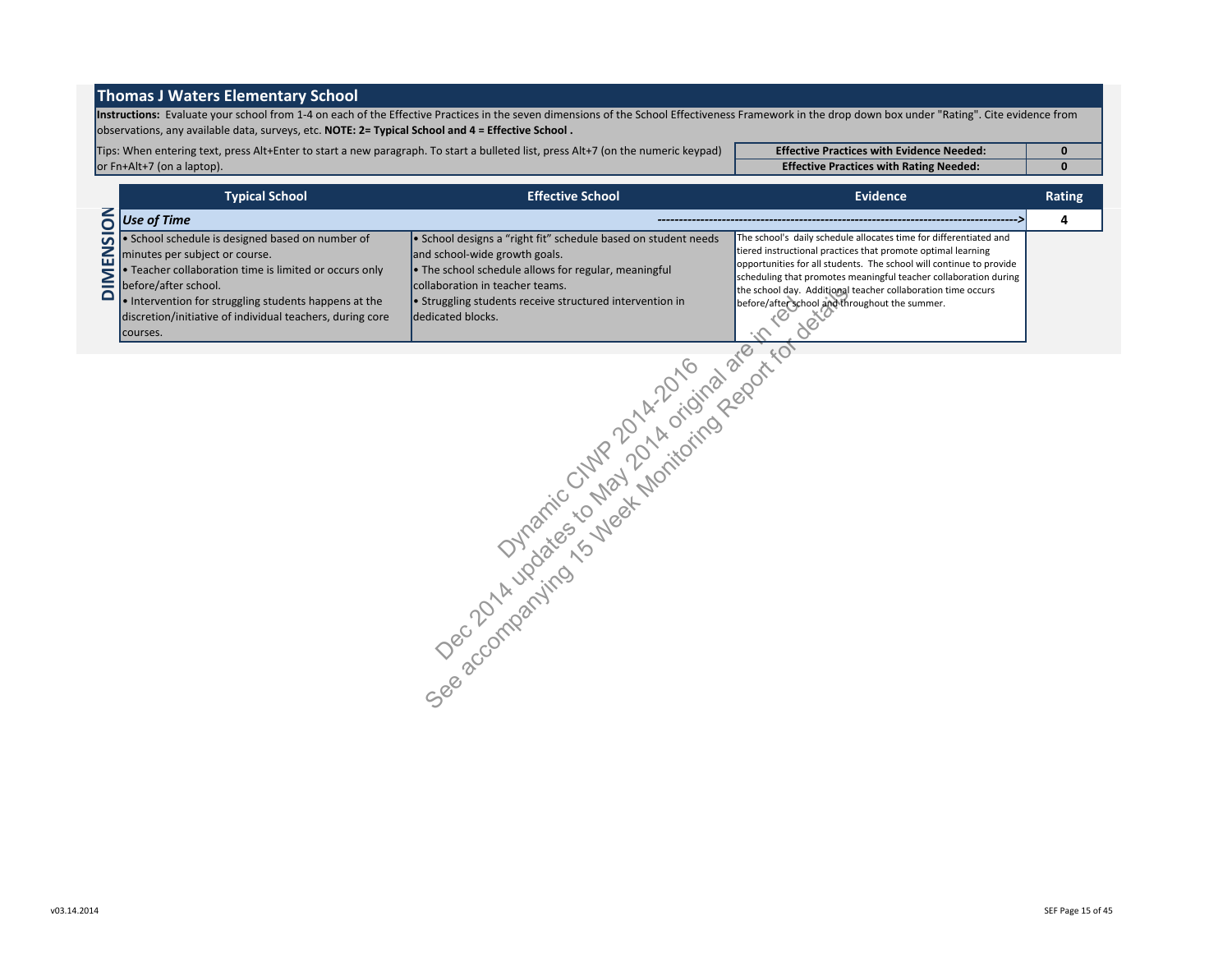# **CIWP**

## **Mission and Strategies**

**CHICAGO CPS PUBLIC SCHOOLS** 

**2014-2016 Continuous Improvement Work Plan**

#### **Thomas J Waters Elementary School**

**Instructions:** The District has identified 10 Priority Areas focused on instruction and aligned to Pillar 1 & 2 of the District Action Plan. The school will develop Strategies and Action plans for CCSS Literacy, CCSS Math, and Science and 3 additional District Priority Areas. Schools will provide a Rationale for the specific Strategies developed and a Rationale for why the 4 District Priority Areas are not being developed into an **Action Plan.** 

### **Resources**

**CIWP Instruction Manual** (link to Knowledge Center)

**SQRP Resources** 

### **Chicago Public Schools Vision**

#### **School Mission Statement** (Write your Mission Statement in the space provided below)

|  |  | District Priority Areas and School Strategies |
|--|--|-----------------------------------------------|
|--|--|-----------------------------------------------|

| Every Chicago Public Schools student in every neighborhood will be engaged in a rigorous, well-rounded instructional program and will graduate prepared for success in college, career and life. |                                                                                                                                                                                                                                |                            |                                                                                                                                                                                                                                |                                                                                                                                          |  |  |  |  |  |
|--------------------------------------------------------------------------------------------------------------------------------------------------------------------------------------------------|--------------------------------------------------------------------------------------------------------------------------------------------------------------------------------------------------------------------------------|----------------------------|--------------------------------------------------------------------------------------------------------------------------------------------------------------------------------------------------------------------------------|------------------------------------------------------------------------------------------------------------------------------------------|--|--|--|--|--|
| $\aleph$<br>$\widehat{\phantom{a}}$                                                                                                                                                              |                                                                                                                                                                                                                                |                            |                                                                                                                                                                                                                                |                                                                                                                                          |  |  |  |  |  |
|                                                                                                                                                                                                  | School Mission Statement (Write your Mission Statement in the space provided below)                                                                                                                                            |                            |                                                                                                                                                                                                                                |                                                                                                                                          |  |  |  |  |  |
|                                                                                                                                                                                                  |                                                                                                                                                                                                                                |                            | We strive to provide hands-on, authentic learning in all content areas focused on the development of the whole child. The integration of the afts, environmental studies, multiculturalism and technology supports the diverse |                                                                                                                                          |  |  |  |  |  |
|                                                                                                                                                                                                  |                                                                                                                                                                                                                                |                            |                                                                                                                                                                                                                                |                                                                                                                                          |  |  |  |  |  |
|                                                                                                                                                                                                  | needs of all students. Waters staff, students, parents, and community foster a nurturing and collaborative learning environment. Our extendary partnerships complibute to our professional staff development, networking and l |                            |                                                                                                                                                                                                                                |                                                                                                                                          |  |  |  |  |  |
|                                                                                                                                                                                                  |                                                                                                                                                                                                                                |                            |                                                                                                                                                                                                                                |                                                                                                                                          |  |  |  |  |  |
|                                                                                                                                                                                                  |                                                                                                                                                                                                                                |                            |                                                                                                                                                                                                                                |                                                                                                                                          |  |  |  |  |  |
|                                                                                                                                                                                                  | <b>District Priority Areas and School Strategies</b>                                                                                                                                                                           |                            |                                                                                                                                                                                                                                |                                                                                                                                          |  |  |  |  |  |
|                                                                                                                                                                                                  |                                                                                                                                                                                                                                |                            |                                                                                                                                                                                                                                | <b>Rationale</b>                                                                                                                         |  |  |  |  |  |
|                                                                                                                                                                                                  | <b>District Priority Area</b>                                                                                                                                                                                                  |                            | <b>Strategy</b>                                                                                                                                                                                                                | For District Priorities 1-6, describe the rationale for choosing your strategy                                                           |  |  |  |  |  |
|                                                                                                                                                                                                  | Priorities 1 -3: CCSS Literacy, CCSS Math, and Science.                                                                                                                                                                        | <b>Primary SQRP or</b>     | Write in your strategy to address the District Priorities 1-6. Note: A strategy is a                                                                                                                                           | using evidence from the SEF or Root Cause Analysis.                                                                                      |  |  |  |  |  |
|                                                                                                                                                                                                  | Priorities 4-10: Choose from drop down list of additional                                                                                                                                                                      | <b>Other Measure tied</b>  | specific initiative that, once implemented, will achieve transformative change in                                                                                                                                              | For District Priorities 7-10, briefly describe the programs, services, or systems                                                        |  |  |  |  |  |
|                                                                                                                                                                                                  | <b>District Priority Areas.</b>                                                                                                                                                                                                | to Strategy                | the way a school operates and/or on student, teacher, or school administration                                                                                                                                                 | currently in place that address the District Priority or why the District Priority                                                       |  |  |  |  |  |
|                                                                                                                                                                                                  |                                                                                                                                                                                                                                |                            | behavior.                                                                                                                                                                                                                      | Area would not be applicable.                                                                                                            |  |  |  |  |  |
|                                                                                                                                                                                                  |                                                                                                                                                                                                                                |                            | Waters School will retine its balanced literacy program in grades K-8 aligned to                                                                                                                                               | We are invested in promoting college and career readiness for all students                                                               |  |  |  |  |  |
|                                                                                                                                                                                                  |                                                                                                                                                                                                                                |                            | the common core state standards. We will incorporate research-based                                                                                                                                                            | through a rigorous and comprehensive language arts curriculum. All students                                                              |  |  |  |  |  |
|                                                                                                                                                                                                  |                                                                                                                                                                                                                                | <b>NWEA Reading Growth</b> | practices that will give students the opportunity to develop literacy skills in a                                                                                                                                              | need the opportunity to experience success and be provided with challenges                                                               |  |  |  |  |  |
|                                                                                                                                                                                                  | <b>CCSS Literacy</b>                                                                                                                                                                                                           |                            | variety of contexts across the entire curriculum.                                                                                                                                                                              | that help them progress to higher levels. This will contribute to the                                                                    |  |  |  |  |  |
|                                                                                                                                                                                                  |                                                                                                                                                                                                                                | & Attainment               |                                                                                                                                                                                                                                | development of positive self-image. By offering a variety of learning                                                                    |  |  |  |  |  |
|                                                                                                                                                                                                  |                                                                                                                                                                                                                                |                            |                                                                                                                                                                                                                                | experiences, we can nurture an enjoyment of reading and writing that will serve                                                          |  |  |  |  |  |
|                                                                                                                                                                                                  |                                                                                                                                                                                                                                |                            |                                                                                                                                                                                                                                | our students for a lifetime.                                                                                                             |  |  |  |  |  |
|                                                                                                                                                                                                  |                                                                                                                                                                                                                                |                            | Waters School will bridge the gap between grades K-8 to ensure cohesiveness                                                                                                                                                    | We are dedicated to promoting all of our learners to higher achievement.                                                                 |  |  |  |  |  |
|                                                                                                                                                                                                  |                                                                                                                                                                                                                                |                            | within the mathematics curriculum. Progression will be achieved through                                                                                                                                                        | There ia a need for greater differentiation of the core instruction to meet the                                                          |  |  |  |  |  |
|                                                                                                                                                                                                  | <b>CCSS Math</b>                                                                                                                                                                                                               | NWEA Math Growth &         | vertical alignment to provide teachers and students the opportunity to attain                                                                                                                                                  | needs of all students. Through our strategy, students' confidence in                                                                     |  |  |  |  |  |
|                                                                                                                                                                                                  |                                                                                                                                                                                                                                | Attainment                 | mathematical goals. Finally, we will provide challenging learning opportunities                                                                                                                                                | mathematics will increase which will also address their social-emotional needs.                                                          |  |  |  |  |  |
|                                                                                                                                                                                                  |                                                                                                                                                                                                                                |                            | and involve as many students as possible in the 8th Grade Algebra Program.                                                                                                                                                     | Furthermore, we need to ensure the fidelity of implementation of the research-                                                           |  |  |  |  |  |
|                                                                                                                                                                                                  |                                                                                                                                                                                                                                |                            | Waters School will enhance our science curriculum and instruction with hands-                                                                                                                                                  | based math programs to promote college and career readiness.<br>With the adoption of the Next Generation Science Standards (NGSS) by the |  |  |  |  |  |
| 3                                                                                                                                                                                                | Science                                                                                                                                                                                                                        |                            | on, inquiry based activities that align with the Next Generation Science                                                                                                                                                       | state of Illinois, we want to implement the best science practices in our                                                                |  |  |  |  |  |
|                                                                                                                                                                                                  |                                                                                                                                                                                                                                |                            | Standards (NGSS), as well as links, whenever possible, to our ecology program.                                                                                                                                                 | classrooms to help prepare our students to meet these new standards.                                                                     |  |  |  |  |  |
|                                                                                                                                                                                                  |                                                                                                                                                                                                                                |                            | Integrate Fine Arts into all content areas.                                                                                                                                                                                    | The arts are valuable for nurturing creativty, teaching that problems may have                                                           |  |  |  |  |  |
|                                                                                                                                                                                                  |                                                                                                                                                                                                                                |                            |                                                                                                                                                                                                                                | multiple solutions, teaching the multiplicity of perspectives on the world,                                                              |  |  |  |  |  |
|                                                                                                                                                                                                  |                                                                                                                                                                                                                                |                            |                                                                                                                                                                                                                                | engaging students with the idea of an audience for their ideas, and showing                                                              |  |  |  |  |  |
| Δ                                                                                                                                                                                                | Arts                                                                                                                                                                                                                           |                            |                                                                                                                                                                                                                                | students that small differences may have have big effects. This priority also                                                            |  |  |  |  |  |
|                                                                                                                                                                                                  |                                                                                                                                                                                                                                |                            |                                                                                                                                                                                                                                | helps achieve CCSS goals of independence, content knowledge, comprehension                                                               |  |  |  |  |  |
|                                                                                                                                                                                                  |                                                                                                                                                                                                                                |                            |                                                                                                                                                                                                                                | and critique, and understand other perspectives and cultures.                                                                            |  |  |  |  |  |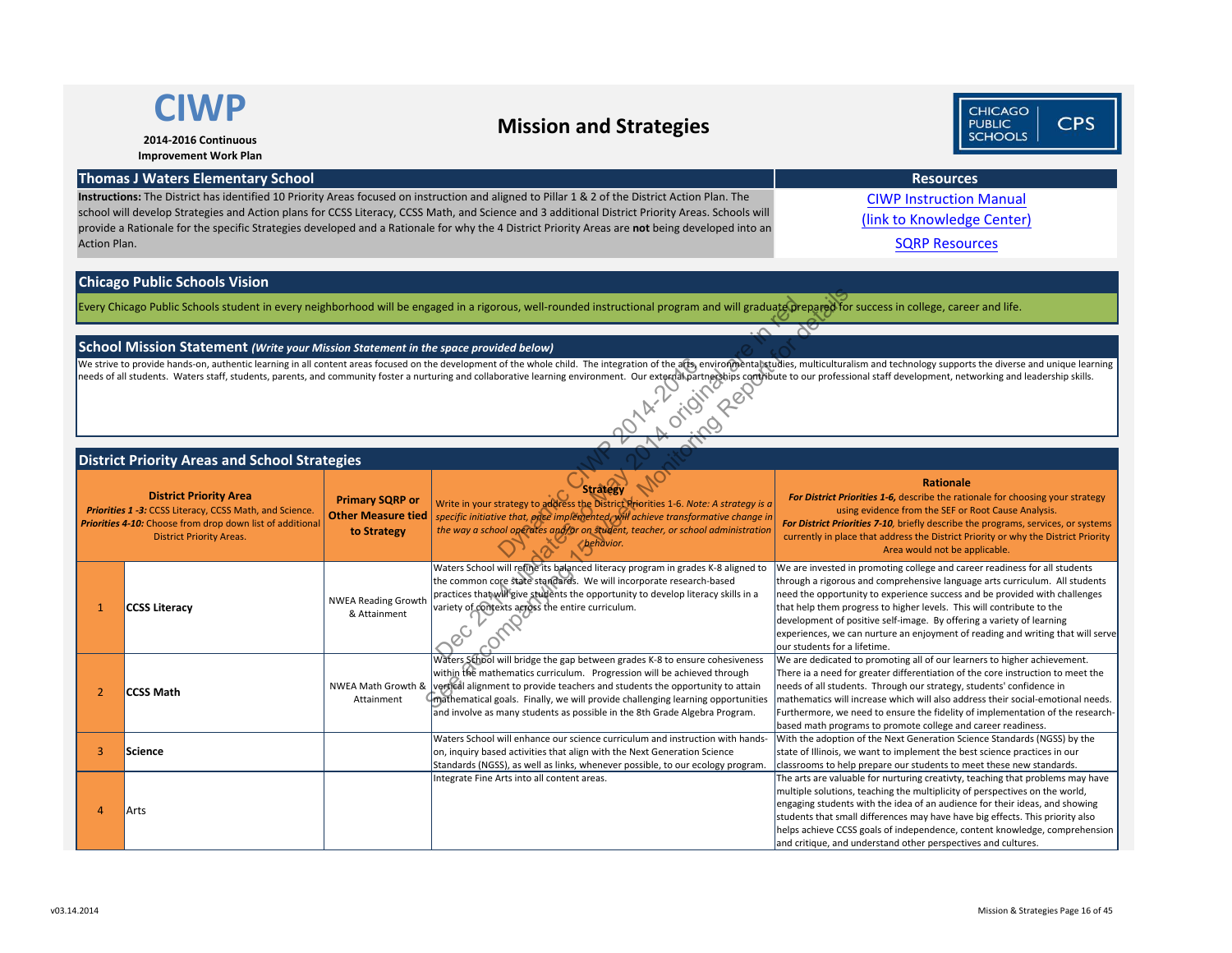|                     | <b>CIMP</b>                                                   |                    | <b>Mission and Strategies</b>                                                                                                                                                                                                                                                                                                                                                                                                                                                                                                                                                 | <b>CHICAGO</b><br><b>CPS</b><br><b>PUBLIC</b>                                                                                                                                                                                                                                                                                                                                                                                                                                                                                                                                                                                                                                                                                                                                                                                                                                                                                                                                                                                                                                                                                                                                                                                |
|---------------------|---------------------------------------------------------------|--------------------|-------------------------------------------------------------------------------------------------------------------------------------------------------------------------------------------------------------------------------------------------------------------------------------------------------------------------------------------------------------------------------------------------------------------------------------------------------------------------------------------------------------------------------------------------------------------------------|------------------------------------------------------------------------------------------------------------------------------------------------------------------------------------------------------------------------------------------------------------------------------------------------------------------------------------------------------------------------------------------------------------------------------------------------------------------------------------------------------------------------------------------------------------------------------------------------------------------------------------------------------------------------------------------------------------------------------------------------------------------------------------------------------------------------------------------------------------------------------------------------------------------------------------------------------------------------------------------------------------------------------------------------------------------------------------------------------------------------------------------------------------------------------------------------------------------------------|
|                     | 2014-2016 Continuous<br><b>Improvement Work Plan</b>          |                    |                                                                                                                                                                                                                                                                                                                                                                                                                                                                                                                                                                               | <b>SCHOOLS</b>                                                                                                                                                                                                                                                                                                                                                                                                                                                                                                                                                                                                                                                                                                                                                                                                                                                                                                                                                                                                                                                                                                                                                                                                               |
|                     | <b>Thomas J Waters Elementary School</b>                      |                    |                                                                                                                                                                                                                                                                                                                                                                                                                                                                                                                                                                               | <b>Resources</b>                                                                                                                                                                                                                                                                                                                                                                                                                                                                                                                                                                                                                                                                                                                                                                                                                                                                                                                                                                                                                                                                                                                                                                                                             |
|                     |                                                               |                    | Instructions: The District has identified 10 Priority Areas focused on instruction and aligned to Pillar 1 & 2 of the District Action Plan. The                                                                                                                                                                                                                                                                                                                                                                                                                               | <b>CIWP Instruction Manual</b>                                                                                                                                                                                                                                                                                                                                                                                                                                                                                                                                                                                                                                                                                                                                                                                                                                                                                                                                                                                                                                                                                                                                                                                               |
|                     |                                                               |                    | school will develop Strategies and Action plans for CCSS Literacy, CCSS Math, and Science and 3 additional District Priority Areas. Schools will                                                                                                                                                                                                                                                                                                                                                                                                                              | (link to Knowledge Center)                                                                                                                                                                                                                                                                                                                                                                                                                                                                                                                                                                                                                                                                                                                                                                                                                                                                                                                                                                                                                                                                                                                                                                                                   |
| <b>Action Plan.</b> |                                                               |                    | provide a Rationale for the specific Strategies developed and a Rationale for why the 4 District Priority Areas are not being developed into an                                                                                                                                                                                                                                                                                                                                                                                                                               | <b>SQRP Resources</b>                                                                                                                                                                                                                                                                                                                                                                                                                                                                                                                                                                                                                                                                                                                                                                                                                                                                                                                                                                                                                                                                                                                                                                                                        |
|                     |                                                               |                    |                                                                                                                                                                                                                                                                                                                                                                                                                                                                                                                                                                               |                                                                                                                                                                                                                                                                                                                                                                                                                                                                                                                                                                                                                                                                                                                                                                                                                                                                                                                                                                                                                                                                                                                                                                                                                              |
| 5                   | Diverse Learners*                                             |                    | Improve instruction of diverse learners in the context of resource and inclusion<br>settings through increased collaboration between special education teachers<br>and general education teachers in the areas of instruction, planning, and<br>meeting each diverse learner's academic and social/emotional needs.                                                                                                                                                                                                                                                           | Teachers have expressed the need for more efficient use of common planning<br>time in order to differentiate lessons to meet the needs of the diverse learners.<br>Our intention is for diverse learners to achieve or exceed the expected growth<br>on the MAP assessments.                                                                                                                                                                                                                                                                                                                                                                                                                                                                                                                                                                                                                                                                                                                                                                                                                                                                                                                                                 |
| 6                   | English Learners*                                             | Progress on ACCESS | The school will enhance its Bilingual Education via the following delivery<br>models: Transitional Bilingual Education (TBE) and Transitional Program of<br>Instruction (TPI) to promote English Learner's (EL) academic success in all core<br>subject areas. We will focus on improving instructional practices, acquiring<br>appropriate curriculum resources, and providing additional teacher and student promote language acquisition in order to ensure college and career readiness.<br>supports to address the needs of the EL population. We will align our program | Our school has a significant number of ELs in need of targeted instruction and<br>scatfolding. Our intent is to close the achievement gap between the general<br>leducation students and EL students as identified by NWEA MAP data. We will<br>provide intentional, rigorous, and challenging learning opportunities to                                                                                                                                                                                                                                                                                                                                                                                                                                                                                                                                                                                                                                                                                                                                                                                                                                                                                                     |
| $\overline{7}$      | Specialized Academic Programs (i.e.<br>Magnet, IB, STEM)      | Not Applicable     | Control Marine Aleman Installation Leader                                                                                                                                                                                                                                                                                                                                                                                                                                                                                                                                     | The technology program at Waters is designed to enhance student learning<br>while encouraging the development of critical thinking skills, collaboration and<br>creativity, with the goal of preparing students for their futures in education and<br>the workplace. National Educational Technology Standards (NETS) and<br>guidelines are followed, ensuring that students are exposed to many different<br>aspects of technology use. Technology instruction supports classroom<br>curriculum and the Common Core State Standards. Our technology program<br>includes: classroom instruction for all students, special projects which integrate<br>technology and fine arts into the classroom curriculum; TechCrew, an after-<br>school program to increase technology skills and help maintain building<br>equipment; iPads in the 3rd and 4th grade classroom to support and enhance<br>instruction and build creativity and problem solving; students access to laptop<br>carts to support learning; participation in the Adobe Youth Voices Project; new<br>this year Waters has been selected into the first wave of the CPS initiative<br>Computer Science 4 All (computer programming), beginning September 2014. |
| 8                   | Attendance*                                                   | Not Applicable     |                                                                                                                                                                                                                                                                                                                                                                                                                                                                                                                                                                               | Waters continues to promote the importance of school attendance and<br>timeliness. Although we have met our attendance goals we are committed to<br>addressing concerns regarding individual truancy and tardiness issues. Waters<br>recognizes students with exceptional attendance at end of year awards<br>ceremony.                                                                                                                                                                                                                                                                                                                                                                                                                                                                                                                                                                                                                                                                                                                                                                                                                                                                                                      |
| $\overline{9}$      | Climate, Culture, and Social and<br><b>Emotional Learning</b> | Not Applicable     | Not Applicable                                                                                                                                                                                                                                                                                                                                                                                                                                                                                                                                                                | Waters continues to promote social and emotional learning (SEL) through<br>fostering independence, collaboration, academic success and creativity. Social<br>and emotional needs of students are addressed by teachers, the counselor<br>and/or social worker either individually, or in small group or whole group<br>settings. We are utilizing Calm Classroom to provide students with tools<br>needed to help them focus and reduce stress. Waters values social and<br>emotional learning and will continue to investigate additional resources to<br>support SEL programs and strategies. Our current practices are embedded<br>throughout this CIWP document.                                                                                                                                                                                                                                                                                                                                                                                                                                                                                                                                                         |
| 10                  | <b>College Access and Persistence</b>                         | Not Applicable     | Not Applicable                                                                                                                                                                                                                                                                                                                                                                                                                                                                                                                                                                | * For High School                                                                                                                                                                                                                                                                                                                                                                                                                                                                                                                                                                                                                                                                                                                                                                                                                                                                                                                                                                                                                                                                                                                                                                                                            |

\*Refer to CIWP Instruction Manual for requirements on Attendance, DL, and EL District Priority Areas.

**The components of the components**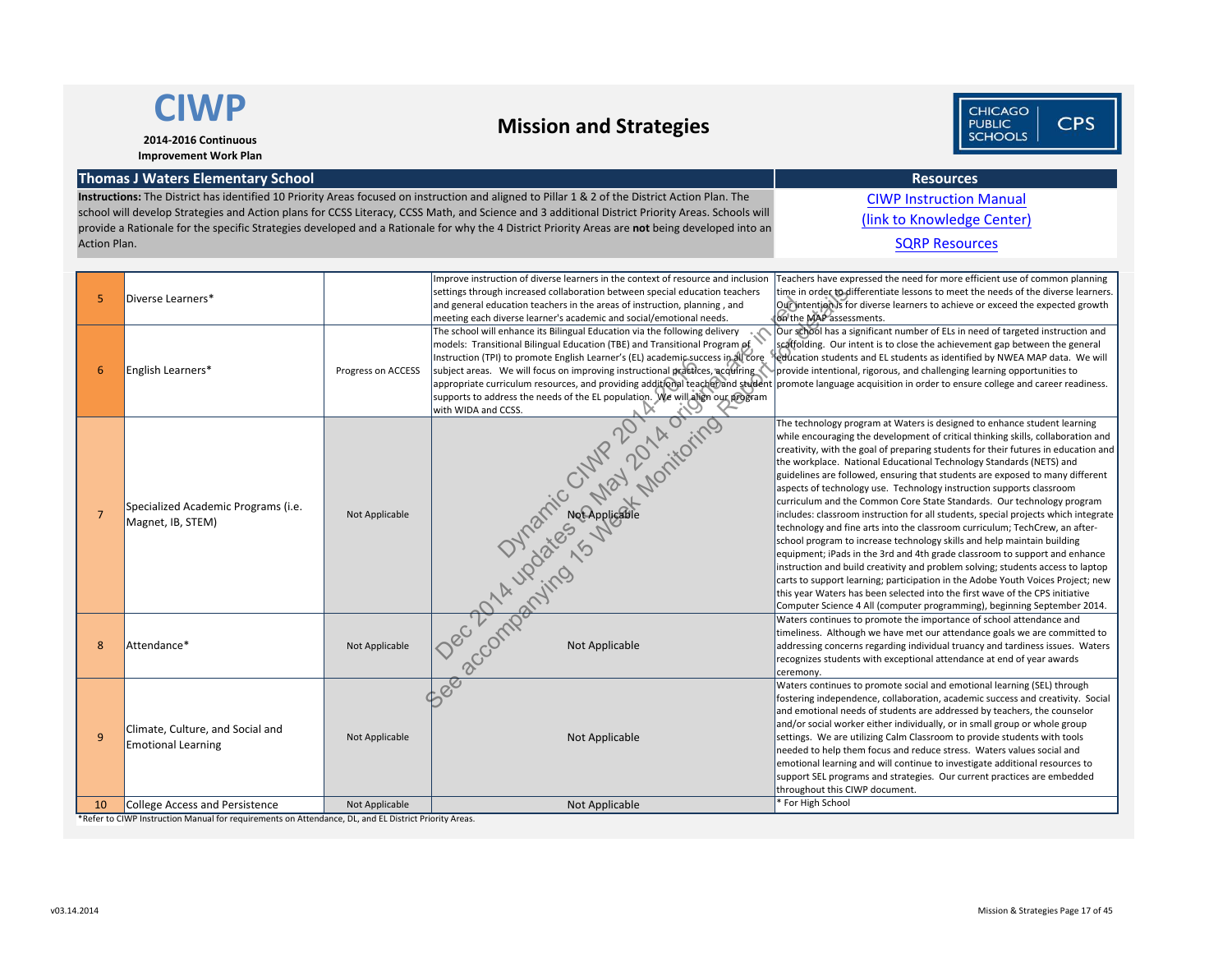| <b>CIWP</b><br>2014-2016 Continuous<br><b>Improvement Work Plan</b> | <b>CCSS Literacy</b>                                                                                                                                                                                                                                                                                                                                                                                                                                                                                     | CHICAGO<br>PUBLIC<br>SCHOOLS<br>CPS                           |
|---------------------------------------------------------------------|----------------------------------------------------------------------------------------------------------------------------------------------------------------------------------------------------------------------------------------------------------------------------------------------------------------------------------------------------------------------------------------------------------------------------------------------------------------------------------------------------------|---------------------------------------------------------------|
| <b>Thomas J Waters Elementary School</b>                            |                                                                                                                                                                                                                                                                                                                                                                                                                                                                                                          | <b>Resources</b>                                              |
|                                                                     | Instructions: Develop milestones for each strategy that you will implement. Milestones are significant steps that a school must accomplish in the implementation of<br>the strategy. Milestones are SMART (Specific, Measurable, Attainable, Realistic, and Time-bound). Indicate the priority group and category to which the milestone<br>applies, the responsible party and the timeline. You will update the status and next steps throughout the year as part of your continuous improvement cycle. | <b>CIWP Instruction Manual</b><br>(link to Knowledge Center)f |

| <b>Strategy 1 Description</b>          | <b>Rationale</b>                                                                                                                                                                                                               |
|----------------------------------------|--------------------------------------------------------------------------------------------------------------------------------------------------------------------------------------------------------------------------------|
|                                        | Waters School will refine its balanced literacy program in grades K-8 aligned to the common core state standards. We We are invested in promoting college and career readiness for all students through a rigorous and compreh |
|                                        | will incorporate research-based practices that will give students the opportunity to develop literacy skills in a variety of arts curriculum. All students need the opportunity to experience success and be provided with cha |
| contexts across the entire curriculum. | progress to higher levels. This will contribute to the development of positive self-image. By offering a variety of learning                                                                                                   |
|                                        | experiences, we can nurture an enjoyment of reading and writing that will serve our students for a lifetime.                                                                                                                   |

| Waters School will refine its balanced literacy program in grades K-8 aligned to the common core state standards. We<br>will incorporate research-based practices that will give students the opportunity to develop literacy skills in a variety of<br>contexts across the entire curriculum.                                       |                          |                             |                                                                                                                | We are invested in promoting college and career readiness for all students through a rigorous and comprehensive language<br>arts curriculum. All students need the opportunity to experience success and be provided with challenges that help them<br>progress to higher levels. This will contribute to the development of positive self-image. By offering a variety of learning<br>experiences, we can nurture an enjoyment of reading and writing that will serve our students for a lifetime. |                        |               |                                                                                                                                                                                                                                                                                                                                                                                                                                                                                                                                                                                                                                                                                                                           |  |
|--------------------------------------------------------------------------------------------------------------------------------------------------------------------------------------------------------------------------------------------------------------------------------------------------------------------------------------|--------------------------|-----------------------------|----------------------------------------------------------------------------------------------------------------|-----------------------------------------------------------------------------------------------------------------------------------------------------------------------------------------------------------------------------------------------------------------------------------------------------------------------------------------------------------------------------------------------------------------------------------------------------------------------------------------------------|------------------------|---------------|---------------------------------------------------------------------------------------------------------------------------------------------------------------------------------------------------------------------------------------------------------------------------------------------------------------------------------------------------------------------------------------------------------------------------------------------------------------------------------------------------------------------------------------------------------------------------------------------------------------------------------------------------------------------------------------------------------------------------|--|
| <b>Action Plan</b>                                                                                                                                                                                                                                                                                                                   |                          |                             |                                                                                                                | .C<br>Monitoring<br>$O_A$                                                                                                                                                                                                                                                                                                                                                                                                                                                                           |                        |               |                                                                                                                                                                                                                                                                                                                                                                                                                                                                                                                                                                                                                                                                                                                           |  |
| <b>Milestones</b>                                                                                                                                                                                                                                                                                                                    | Priority<br><b>Group</b> | Category                    | Responsible<br>Party                                                                                           | <b>Start</b><br>Date                                                                                                                                                                                                                                                                                                                                                                                                                                                                                | <b>Completion Date</b> | <b>Status</b> | <b>Comments on Status</b>                                                                                                                                                                                                                                                                                                                                                                                                                                                                                                                                                                                                                                                                                                 |  |
| Continue bi-monthly RTI team meetings and train staff as<br>necessary in meeting the needs of students through Tier 2<br>and 3 interventions. Once a month, grade level meetings<br>will still focus on the progress of individual students. We<br>will also continue to strengthen our collection of research-<br>based strategies. | Other Target<br>Group    | Instruction                 | Administrator Line Contractor City of Contractor City of Contractor City of Contractor City of City of City of |                                                                                                                                                                                                                                                                                                                                                                                                                                                                                                     |                        | On-Track      | Weekly grade level meetings will continue to address<br>instructional needs of all students at all reading and<br>writing levels.<br>Next<br>Steps: Investigate possible programs such as<br>Achieve3000, Raz-Kids, and AIMSweb.<br>Program recommendations will be presented to the<br>administration by October 1st, 2014. Following the<br>resolution of the budget, program reccommendations<br>were made. These were too costly and they were<br>tutoring-based supports rather than valuable for in-<br>class instruction, which will be supported by weekly<br>grade-level meetings.                                                                                                                               |  |
| Increase informal, non-evaluative observations across the<br>school by administrators, literacy coach, and peers with a<br>focus on improving language arts instruction.                                                                                                                                                             | Not Applicable           | Instruction                 | R UP (O<br>CoachTeachers                                                                                       | October '14                                                                                                                                                                                                                                                                                                                                                                                                                                                                                         | June '16               | On-Track      | Informal observations will provide teachers with<br>feedback and identify necessary resources and<br>professional development needed to improve<br>classroom practices and boost student learning.<br>Observation logs will be initiated by October 15, 2014.<br>Informal observations have begunand Mrs. Nissim is<br>working through the classrooms.                                                                                                                                                                                                                                                                                                                                                                    |  |
| Teachers and administrators will receive further<br>professional development in the implementation of best<br>practices including but not limited to writing instruction<br>and the development of unit plans aligned to the CCSS.                                                                                                   | Not Applicable           | Professional<br>Development | Administrators Teachers                                                                                        | August '14                                                                                                                                                                                                                                                                                                                                                                                                                                                                                          | June '16               | On-Track      | Teacher leaders will continue to attend professional<br>development on literacy practices if offered by the<br>Network and share new learning with staff.<br>Next steps: Administrators will create a professional<br>development schedule that can be amended as new<br>opportunities become available. Preliminary schedule<br>will be completed by September 15, 2014. PD<br>agendas will be added to a binder upon completion of<br>each session. Teachers attended the Daily 5/CAFE in<br>September, which has been very effective. They have<br>also been attending the Teacher Leader Institutes<br>from the Network in English, Lang Arts, Math and CC<br>alignment. All PD is tracked in a binder in the office. |  |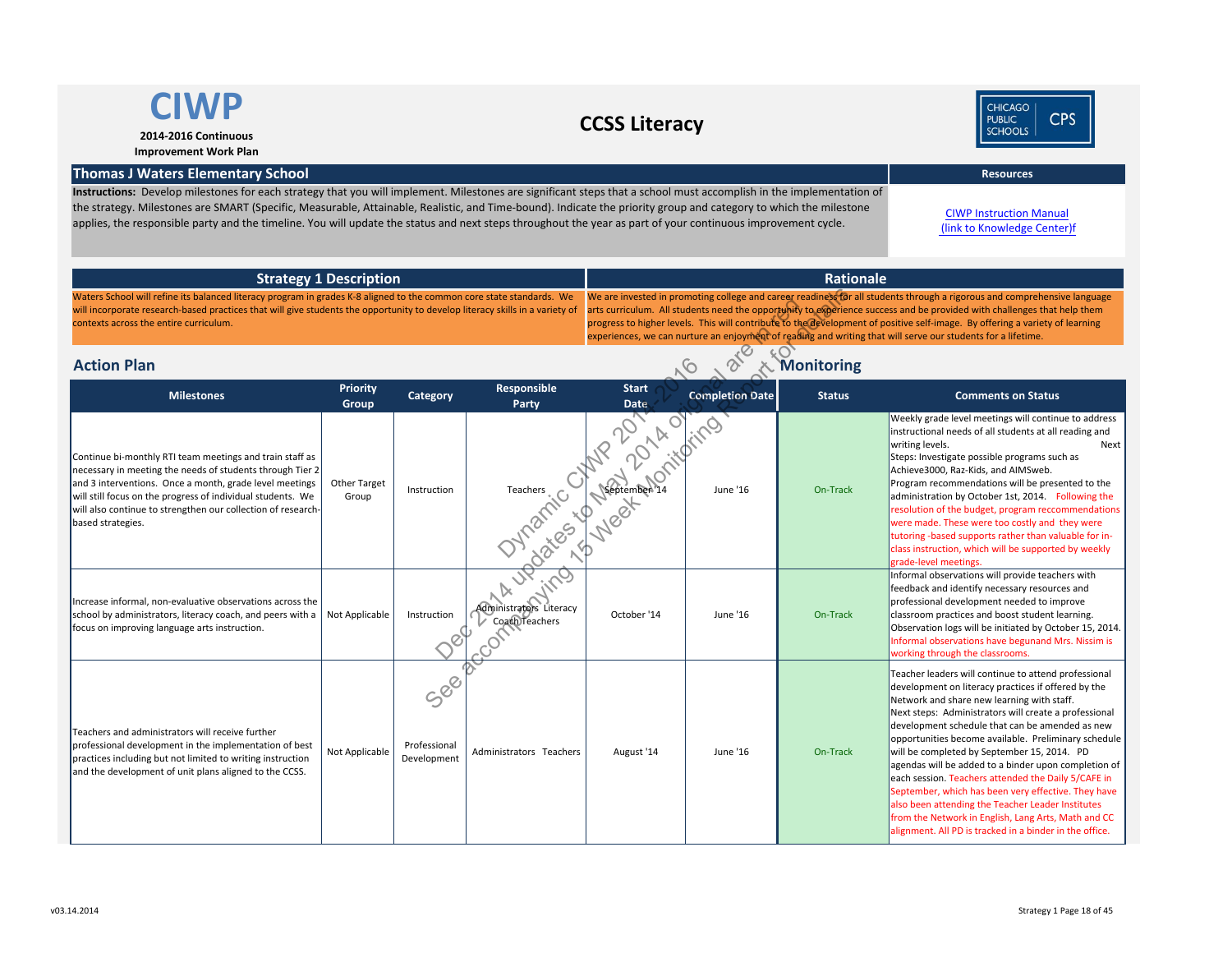| Grade level teacher teams will collaborate to develop<br>quarterly thematic units of study that integrate multiple<br>subjects and enhance the language arts areas of reading,<br>writing, listening, and speaking.                                                                                              | Not Applicable | Instruction | Teachers                                                                                                                                                                                                                       | July '14      | June '15 | On-Track | As part of the planning process, teachers will<br>collaborate to compile a school-wide Tier 2 vocabulary<br>list as well as a school-wide reading list to meet the<br>needs of students at a wide range of reading levels.<br>Next steps: Teachers will have the opportunity to plan<br>for the first quarter during the summer of 2014 and<br>will be compensated for their participation.<br>1st quarter plans will be completed by September 15,<br>2014. Vertical alignment happened during the Nov. 7<br>PD day.                                                                             |
|------------------------------------------------------------------------------------------------------------------------------------------------------------------------------------------------------------------------------------------------------------------------------------------------------------------|----------------|-------------|--------------------------------------------------------------------------------------------------------------------------------------------------------------------------------------------------------------------------------|---------------|----------|----------|---------------------------------------------------------------------------------------------------------------------------------------------------------------------------------------------------------------------------------------------------------------------------------------------------------------------------------------------------------------------------------------------------------------------------------------------------------------------------------------------------------------------------------------------------------------------------------------------------|
| Students will continue to build their Tier 2 and Tier 3<br>vocabulary through direct and indirect instruction across<br>all subjects.                                                                                                                                                                            | Not Applicable | Instruction |                                                                                                                                                                                                                                |               |          |          | Continue use of vocabulary notebooks across the<br>curriculum in grades 1-8.<br>Next steps:<br>Teachers will use Spring 2014 MAP reading test results<br>to determine the RIT vocabulary band for each student<br>and differentiate instruction accordingly. Evidence of<br>grouping and targeted instruction in this area will be<br>observed by literacy coach and/or administration by<br>October 1, 2014.                                                                                                                                                                                     |
| Teachers will increase the use of authentic assessments in<br>order to determine mastery of literacy skills. Students will<br>have the opportunity to demonstrate their understanding<br>by applying their knowledge through performance tasks<br>or projects.                                                   | Not Applicable | Other       | Reachership of the Control of Control of Control of Control of Control of Control of Control of Control of Control of Control of Control of Control of Control of Control of Control of Control of Control of Control of Contr |               |          |          | Varied tasks and projects will allow for differentiation<br>and choice will be offered when appropriate. Group<br>projects may also be used for assessment purposes.<br>Students would have the added benefit of learning<br>appropriate social interaction skills and how to work<br>together toward a common goal. Rubrics, project and<br>task instructions and/or student work samples will be<br>collected by literacy coach or an administrator at<br>various times at different grade levels per unit plans.                                                                               |
| Students will understand and be able to identify Common<br>Core Anchor Standards 1-10 through close reading<br>activities. Each reading of the same text will focus on the<br>standards from one of the three domains- Key Ideas and<br>Details, Craft and Structure, and Integration of Knowledge<br>and Ideas. | Not Applicable | Instruction |                                                                                                                                                                                                                                |               |          |          | Next step: Teachers will begin asking questions about<br>the big ideas in the texts and gradually raise the level<br>of the questions; students will be able to support their<br>answers with text evidence.<br>Evidence of these practices will be observed by<br>literacy coach and/or administration in all classrooms<br>by October 1, 2014.<br>For example, the use of<br>RAFT (Role, Audience, Format and Topic)                                                                                                                                                                            |
| Further develop the effective use of the Daily 5/Café<br>workshop model in grades K-2 as the format for literacy<br>instruction. In addition to the selective use of the<br>Storytown and McDougal-Littell programs, increase the<br>use of literature circles and/or novel studies throughout<br>grades 3-8.    | Not Applicable | Instruction | of Dormanders History Contractor                                                                                                                                                                                               | September '14 | June '16 | On-Track | Independent and collaborative reading activities will<br>support CCSS while strengthening higher order<br>thinking and social interaction skills. Storytown and<br>McDougal-Littell may be used as a framework for skills<br>and strategies and one source of assessment if<br>supportive of CCSS.<br>Next steps:<br>Participate in PD in these instructional practices. First<br>PD will be held by November 15, 2014. Agendas will<br>be kept in a binder. Sept 20-21 Daily Five CAFE<br>standards were established for K-3. Storytown was<br>established for Grades 4-5 and McDougall for 6-8. |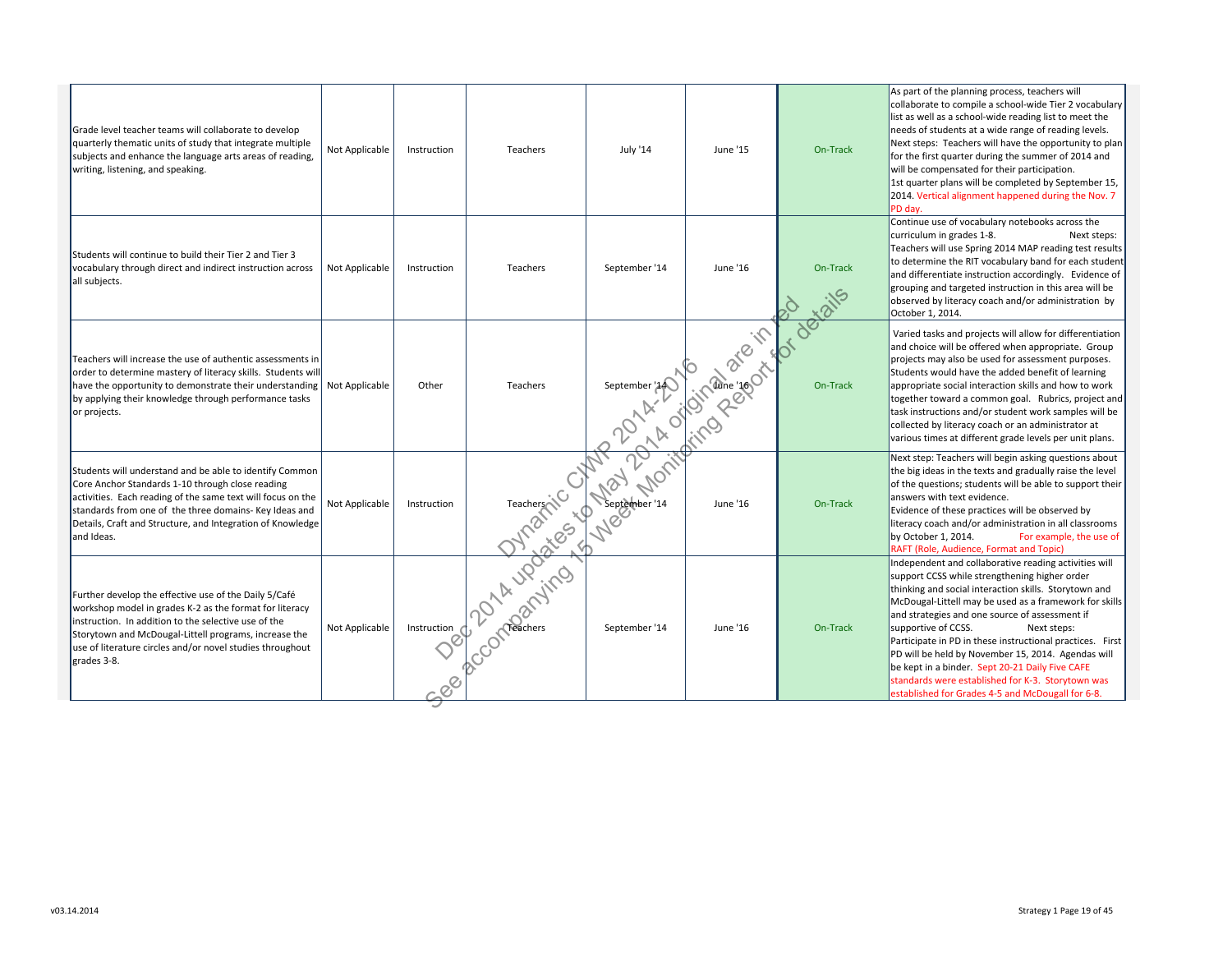| . Build on existing classroom libraries with multiple<br>genres of texts to support the literacy program including a<br>balance of informational and fictional texts as well as<br>reference books for research projects. Ensure that books<br>are acquired at a wide range of lexile levels to meet the<br>levels of all students as measured by the most recent<br>MAP reading results. Utilize informational text sets<br>aligned to the Next Generation standards for science and<br>to current social studies standards in grades 3-8. | Not Applicable | Instruction                | Administration<br>Teachers<br>Parents   | September '14                            | June '15 | On-Track | Consider creating wish-lists of books to enhance<br>libraries and reading instruction. Next step: Align<br>books from text sets as closely as possible to students'<br>reading levels to increase comprehension of content<br>knowledge and build an understanding of<br>informational text structure and features. Evidence of<br>these practices will be collected or observed by<br>literacy coach and/or administration in all classrooms<br>by October 1, 2014. We looked into Natl Geographic<br>for 4-5th grade text sets. Still need to work on 6-8th<br>level. We are continually honoring teacher requests<br>and we have received books through Scholastic<br>credits. We first targeted classrooms with grade-level<br>changes (like Orlov's move from 2nd to 4th grade). We<br>also purchased text sets in Science and Social Studies. |  |
|---------------------------------------------------------------------------------------------------------------------------------------------------------------------------------------------------------------------------------------------------------------------------------------------------------------------------------------------------------------------------------------------------------------------------------------------------------------------------------------------------------------------------------------------|----------------|----------------------------|-----------------------------------------|------------------------------------------|----------|----------|-----------------------------------------------------------------------------------------------------------------------------------------------------------------------------------------------------------------------------------------------------------------------------------------------------------------------------------------------------------------------------------------------------------------------------------------------------------------------------------------------------------------------------------------------------------------------------------------------------------------------------------------------------------------------------------------------------------------------------------------------------------------------------------------------------------------------------------------------------|--|
| Create a school-wide writing plan based on CCSS.                                                                                                                                                                                                                                                                                                                                                                                                                                                                                            | Not Applicable | Instruction                | Literacy Coach Teachers                 | No of the Mill Criticists of the details |          |          | Continue instruction in Grades K-5 guided by the CCSS<br>aligned Lucy Calkins writing workshop curriculum.<br>Next steps: Locate appropriate materials to provide<br>structure and support writing<br>instruction in grades 6-8.<br>Recommendations will be presented to the<br>administration by October 1st, 2014. We located a<br>great source for Writing Instruction for grades 6-8, a<br>book series called Power of Writing. Also MyAccess<br>which is a computer based program for writing.<br>Update: we purchased both of these. The students can<br>work on MyAccess from home. Both have been orderd<br>but not yet set up. Ms. Nissim is finalizing the school-<br>wide writing plan. So a bit behind but working on it.<br>Will monitor progress and report at future date.                                                           |  |
|                                                                                                                                                                                                                                                                                                                                                                                                                                                                                                                                             |                | তী<br>O <sub>1</sub><br>58 | ∞<br><b>DEC-</b><br>JPO<br>Become Mille | $\frac{1}{\sqrt{6}}$                     |          |          |                                                                                                                                                                                                                                                                                                                                                                                                                                                                                                                                                                                                                                                                                                                                                                                                                                                     |  |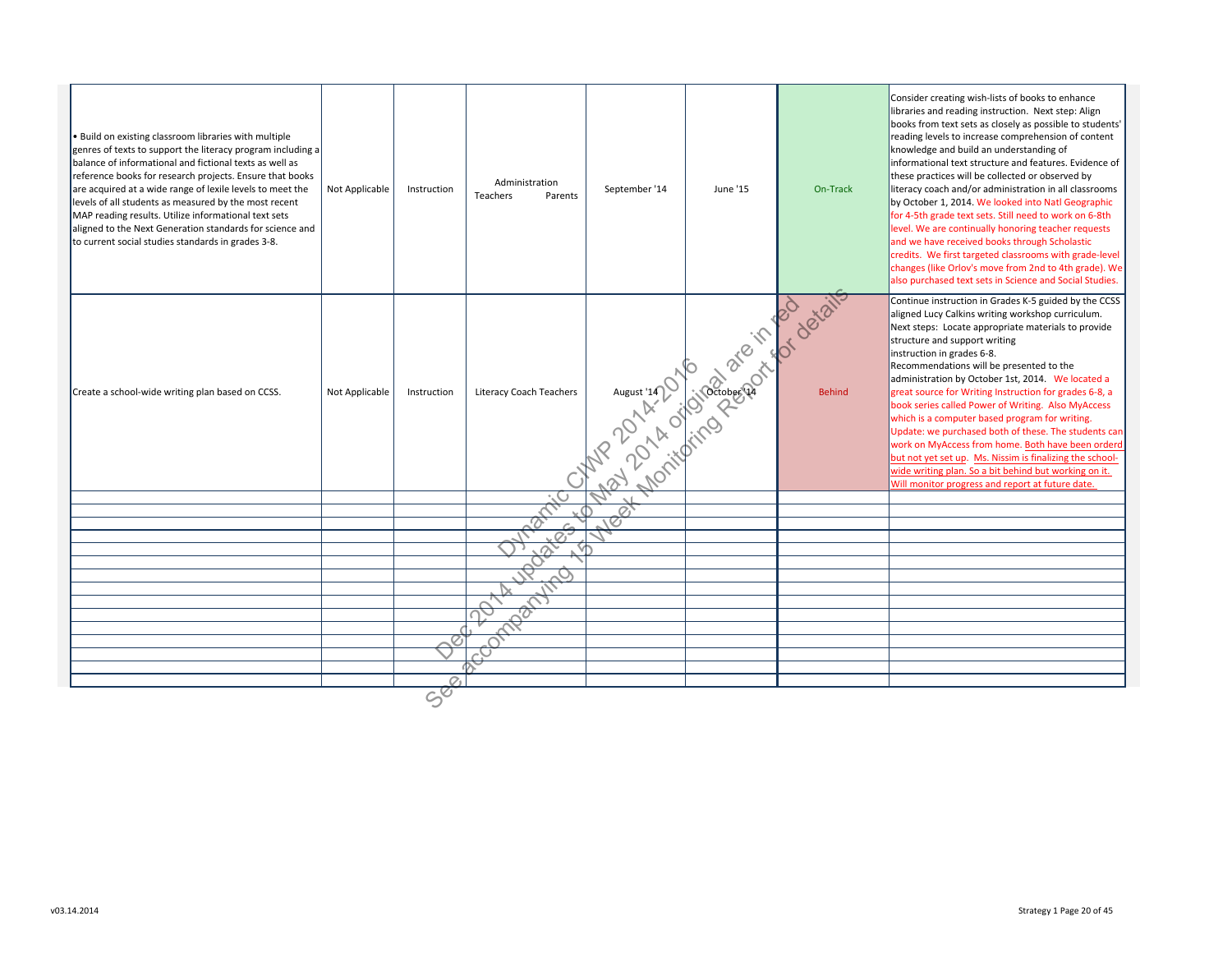| <b>CIWP</b><br>2014-2016 Continuous<br><b>Improvement Work Plan</b>                                                                                                                                                                                                                                                                                                                                                                                                                                      | <b>CCSS Math</b> | CHICAGO<br>PUBLIC<br>SCHOOLS<br><b>CPS</b>                   |
|----------------------------------------------------------------------------------------------------------------------------------------------------------------------------------------------------------------------------------------------------------------------------------------------------------------------------------------------------------------------------------------------------------------------------------------------------------------------------------------------------------|------------------|--------------------------------------------------------------|
| <b>Thomas J Waters Elementary School</b>                                                                                                                                                                                                                                                                                                                                                                                                                                                                 |                  | <b>Resources</b>                                             |
| Instructions: Develop milestones for each strategy that you will implement. Milestones are significant steps that a school must accomplish in the implementation of<br>the strategy. Milestones are SMART (Specific, Measurable, Attainable, Realistic, and Time-bound). Indicate the priority group and category to which the milestone<br>applies, the responsible party and the timeline. You will update the status and next steps throughout the year as part of your continuous improvement cycle. |                  | <b>CIWP Instruction Manual</b><br>(link to Knowledge Center) |

| <b>Strategy 2 Description</b>                                                                                                                                                                 | <b>Rationale</b>                                                        |
|-----------------------------------------------------------------------------------------------------------------------------------------------------------------------------------------------|-------------------------------------------------------------------------|
| Waters School will bridge the gap between grades K-8 to ensure cohesiveness within the mathematics curriculum.                                                                                | We are dedicated to promoting all of our learners to higher achievement |
| Progression will be achieved through vertical alignment to provide teachers and students the opportunity to attain                                                                            | core instruction to meet the needs of all students. Through our strateg |
| mathematical goals. Finally, we will provide challenging learning opportunities and involve as many students as possible which will also address their social-emotional needs Furthermore, we |                                                                         |
| in the 8th Grade Algebra Program.                                                                                                                                                             | research-based math programs to promote college and career readines     |

| Waters School will bridge the gap between grades K-8 to ensure cohesiveness within the mathematics curriculum.<br>Progression will be achieved through vertical alignment to provide teachers and students the opportunity to attain<br>in the 8th Grade Algebra Program.                                                            |                       |                             | We are dedicated to promoting all of our learners to higher achievement. There ia a need for greater differentiation of the<br>core instruction to meet the needs of all students. Through our strategy, students' confidence in mathematics will increase<br>mathematical goals. Finally, we will provide challenging learning opportunities and involve as many students as possible which will also address their social-emotional needs furthermore, we need to ensure the fidelity of i<br>research-based math programs to promote college and career readiness. |                       |                        |               |                                                                                                                                                                                                                                                                                                                                                                                         |  |
|--------------------------------------------------------------------------------------------------------------------------------------------------------------------------------------------------------------------------------------------------------------------------------------------------------------------------------------|-----------------------|-----------------------------|-----------------------------------------------------------------------------------------------------------------------------------------------------------------------------------------------------------------------------------------------------------------------------------------------------------------------------------------------------------------------------------------------------------------------------------------------------------------------------------------------------------------------------------------------------------------------|-----------------------|------------------------|---------------|-----------------------------------------------------------------------------------------------------------------------------------------------------------------------------------------------------------------------------------------------------------------------------------------------------------------------------------------------------------------------------------------|--|
| <b>Action Plan</b>                                                                                                                                                                                                                                                                                                                   |                       |                             |                                                                                                                                                                                                                                                                                                                                                                                                                                                                                                                                                                       | <b>Monitoring</b>     |                        |               |                                                                                                                                                                                                                                                                                                                                                                                         |  |
| <b>Milestones</b>                                                                                                                                                                                                                                                                                                                    | Priority<br>Group     | <b>Category</b>             | Responsible<br>Party                                                                                                                                                                                                                                                                                                                                                                                                                                                                                                                                                  | <b>Start</b><br>Date  | <b>Completion Date</b> | <b>Status</b> | <b>Comments on Status</b>                                                                                                                                                                                                                                                                                                                                                               |  |
| Continue bi-monthly RTI team meetings and train staff as<br>necessary in meeting the needs of students through Tier 2<br>and 3 interventions. Once a month, grade level meetings<br>will still focus on the progress of individual students. We<br>will also continue to strengthen our collection of research-<br>based strategies. | Other Target<br>Group | Instruction                 | Teachers                                                                                                                                                                                                                                                                                                                                                                                                                                                                                                                                                              | September 14<br>Week! | June '16               | On-Track      | Next Steps: Investigate possible programs such as<br>Achieve3000, Moving with Math, and AIMSweb.<br>Recommend appropriate program by December 2014<br>to suit Waters' needs. ixl was purchased for grade 8 as<br>requested by Mr. Gil. It is a web-based platform and<br>students have access codes. The cost is per student<br>and it is too expensive for the whole school right now. |  |
| Increase informal peer observations across the school<br>both vertically and horizontally with a focus on improving<br>algebra and measurement instruction.                                                                                                                                                                          | Not Applicable        | Instruction                 | Administrators & Teachers                                                                                                                                                                                                                                                                                                                                                                                                                                                                                                                                             | October '14           | June '16               | On-Track      | Regular Informal observations will provide teachers<br>with feedback and identify necessary resources and<br>professional development needed to improve<br>classroom practices and boost student learning. This is<br>peer observation - teachers observing one another on<br>best practices and offering constructive feedback. It<br>has begun and will be increased                  |  |
| Teachers and administrators will receive further<br>professional development in the implementation of best<br>practices including but not limited to the development of<br>unit plans aligned to the CCSS and Math Teacher Leader<br>Institute Network 2 professional development.                                                   | Not Applicable        | Professional<br>Development |                                                                                                                                                                                                                                                                                                                                                                                                                                                                                                                                                                       | September '14         | June '16               | On-Track      | Teacher leaders will continue to attend quarterly<br>professional development on mathematics practices if<br>offered by the Network and share new learning with<br>staff during grade level meetings and/or staff<br>development days. TLI from network - had one this<br>vear already                                                                                                  |  |
| Students will continue to build their Tier 2 and Tier 3<br>vocabulary through direct and indirect instruction across<br>all subjects.                                                                                                                                                                                                | Not Applicable        | 58<br>Instruction           | Teachers                                                                                                                                                                                                                                                                                                                                                                                                                                                                                                                                                              | September '14         | June '16               | <b>Behind</b> | Teachers will use MAP mathematics assessment<br>results to determine the RIT vocabulary band for each<br>student and differentiate instruction accordingly. We<br>are running a bit behind on this but will focus on it in<br>the second and third quarters.                                                                                                                            |  |
| Teachers will increase the use of authentic assessments in<br>order to progress monitor and determine mastery of<br>mathematics foundations. Each student's progress will be Not Applicable<br>tracked and individualized goals will be set for each<br>student in grades K-8.                                                       |                       | Instruction                 | Math Resource Teacher                                                                                                                                                                                                                                                                                                                                                                                                                                                                                                                                                 | September '14         | June '16               | On-Track      | Teachers will collaborate bi-weekly with the Math<br>Resource Teacher to review student progress and set<br>attainable goals. This is something Mr. Leatherwood<br>does with classroom teachers and doing assessments.<br>This is on track.                                                                                                                                             |  |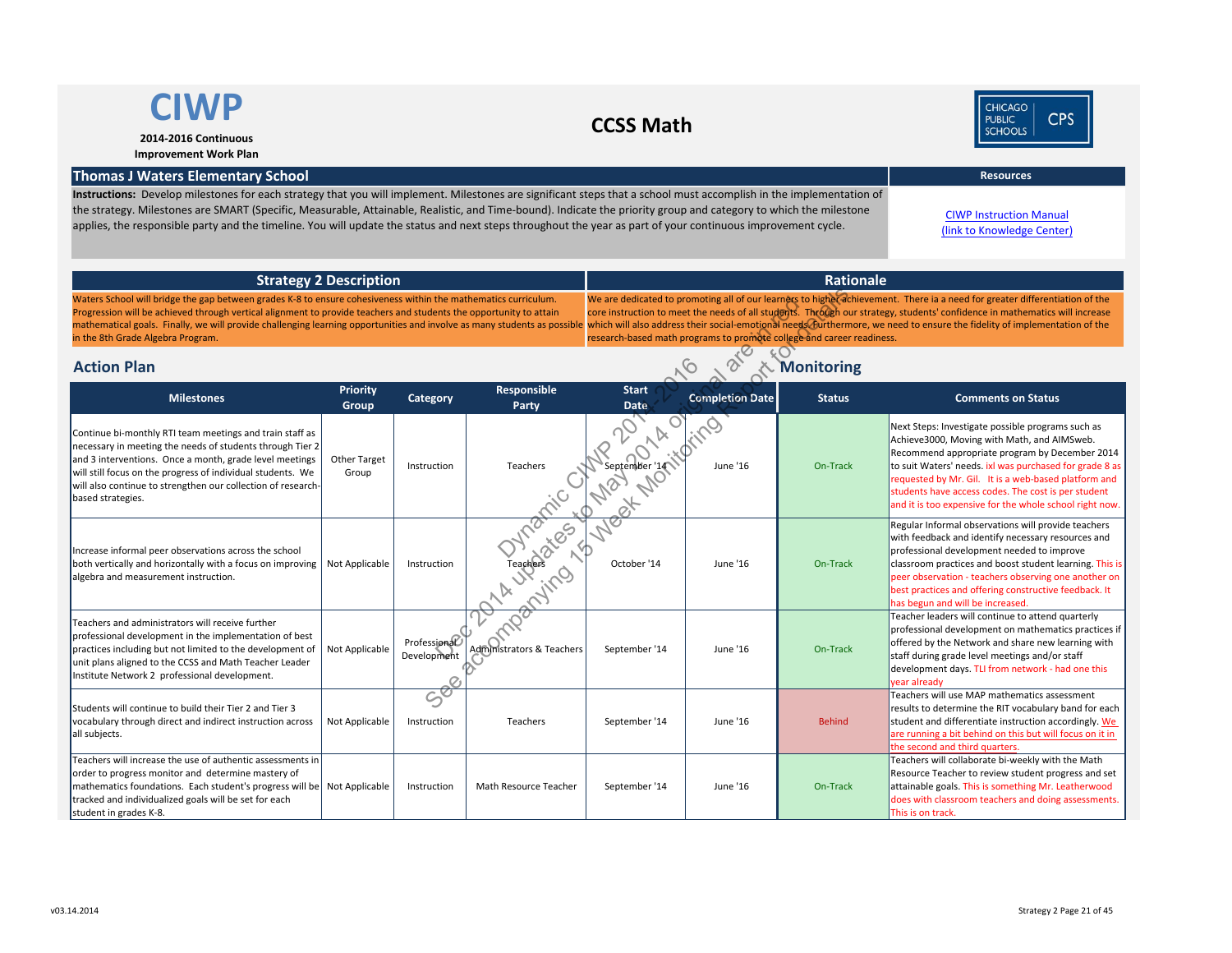| Students will understand and be able to identify Common<br>Core Standards for Mathematical Practice. Standard<br>Strands 1-8 will be mastered through solving real-world<br>mathematics problems utilizing proficient and important<br>processes.       | Not Applicable               | Instruction                 | Teachers                                                                                                                                                                                                                       | September '14 | June '16 | On-Track | Teachers will continue to implement Math Talks daily<br>and use MARS Tasks on a quarterly basis to promote a<br>solid understanding of concepts and a high degree of<br>procedural skill and fluency to solve problems inside<br>and outside of the classroom. This will be evident in<br>weekly lesson plans.                                                                                                                                                                                                                                                                                                                                                   |
|---------------------------------------------------------------------------------------------------------------------------------------------------------------------------------------------------------------------------------------------------------|------------------------------|-----------------------------|--------------------------------------------------------------------------------------------------------------------------------------------------------------------------------------------------------------------------------|---------------|----------|----------|------------------------------------------------------------------------------------------------------------------------------------------------------------------------------------------------------------------------------------------------------------------------------------------------------------------------------------------------------------------------------------------------------------------------------------------------------------------------------------------------------------------------------------------------------------------------------------------------------------------------------------------------------------------|
| Teachers will continue to seek and attend professional<br>development opportunities that enhance their math<br>expertise. Teachers will participate in the Coding<br>Initiative to continue integrating technology into<br>mathematics.                 | <b>Other Target</b><br>Group | Professional<br>Development | Teachers                                                                                                                                                                                                                       | September '14 | June '16 | On-Track | Next Steps: Teacher leaders will disseminate<br>information to grade level cluster teacher leaders to<br>begin implementation of the Coding Initiative. Coding<br>Initiative is under way. Mr. Leatherwood and Gil and<br>Termini and Cavey all attended the Coding Training<br>over the summer. We are doing the Hour of Code                                                                                                                                                                                                                                                                                                                                   |
| Continue implementation of Algebra I Program for<br>qualifying 8th Grade students. The Algebra program<br>integrates technology through Carnegie Learning Online<br>Adaptive Software, which is individualized to address the<br>needs of each learner. | Other Target<br>Group        |                             |                                                                                                                                                                                                                                |               |          |          | Algebra Teacher will continue to offer a challenging<br>High School Algebra I curriculum.                                                                                                                                                                                                                                                                                                                                                                                                                                                                                                                                                                        |
| Grade-Level teams will meet weekly to analyze school<br>data, and discuss expecations.                                                                                                                                                                  | Other Target<br>Group        |                             |                                                                                                                                                                                                                                |               |          |          | Embed planning time into school schedule enabling<br>Math Resource Teacher and Grade Level Teams to<br>collaborate. This has been challenging bc the Math<br>Resource Teacher is covering prep time when teachers<br>have ILT. Consider organizing these around flextime<br>and school improvement days                                                                                                                                                                                                                                                                                                                                                          |
| Students will have access to manipulatives, designated<br>math centers, and computers within each classroom.                                                                                                                                            | Other Target<br>Group        |                             |                                                                                                                                                                                                                                |               |          |          | Veteran teachers will have weekly opportunities to<br>collaborate with new teachers to assist in creating<br>versatile math centers.                                                                                                                                                                                                                                                                                                                                                                                                                                                                                                                             |
| We will provide a publisher-driven math curriculum<br>parent workshop to establish the home-school connection Not Applicable<br>of the mathematics curriculum in K-5.                                                                                   |                              | Professional<br>Development | Mine 16 On-Track Mine 16 On-Track Mine 16 On-Track Mine 16 On-Track Mine 16 On-Track Mine 16 On-Track Mine 16 On-Track Mine 16 On-Track Mine 16 On-Track Mine 16 On-Track Mine 16 On-Track Mine 16 On-Track Mine 16 On-Track M |               |          |          | This workshop would happen by October 1, 2014. Exit<br>slips will be provided to survey if additional workshops<br>are needed. Next Steps: Reach out to publisher and<br>schedule meeting wih the publisher. Plan for<br>communication strategy to ensure parents are aware<br>of workshop. First we would gather questions and<br>concerns from parents to provide the publisher with<br>some material to base their presentation upon and so<br>that they can be more effective. Publisher was also<br>not responding to our emails, but we finally heard<br>back inearly December. New target date is survey<br>before Holiday Break and Workshop in January. |
|                                                                                                                                                                                                                                                         |                              |                             |                                                                                                                                                                                                                                |               |          |          |                                                                                                                                                                                                                                                                                                                                                                                                                                                                                                                                                                                                                                                                  |
|                                                                                                                                                                                                                                                         |                              |                             |                                                                                                                                                                                                                                |               |          |          |                                                                                                                                                                                                                                                                                                                                                                                                                                                                                                                                                                                                                                                                  |
|                                                                                                                                                                                                                                                         |                              |                             |                                                                                                                                                                                                                                |               |          |          |                                                                                                                                                                                                                                                                                                                                                                                                                                                                                                                                                                                                                                                                  |
|                                                                                                                                                                                                                                                         |                              |                             |                                                                                                                                                                                                                                |               |          |          |                                                                                                                                                                                                                                                                                                                                                                                                                                                                                                                                                                                                                                                                  |
|                                                                                                                                                                                                                                                         |                              | $50 - 60$                   |                                                                                                                                                                                                                                |               |          |          |                                                                                                                                                                                                                                                                                                                                                                                                                                                                                                                                                                                                                                                                  |
|                                                                                                                                                                                                                                                         |                              |                             |                                                                                                                                                                                                                                |               |          |          |                                                                                                                                                                                                                                                                                                                                                                                                                                                                                                                                                                                                                                                                  |
|                                                                                                                                                                                                                                                         |                              |                             |                                                                                                                                                                                                                                |               |          |          |                                                                                                                                                                                                                                                                                                                                                                                                                                                                                                                                                                                                                                                                  |
|                                                                                                                                                                                                                                                         |                              |                             |                                                                                                                                                                                                                                |               |          |          |                                                                                                                                                                                                                                                                                                                                                                                                                                                                                                                                                                                                                                                                  |
|                                                                                                                                                                                                                                                         |                              |                             |                                                                                                                                                                                                                                |               |          |          |                                                                                                                                                                                                                                                                                                                                                                                                                                                                                                                                                                                                                                                                  |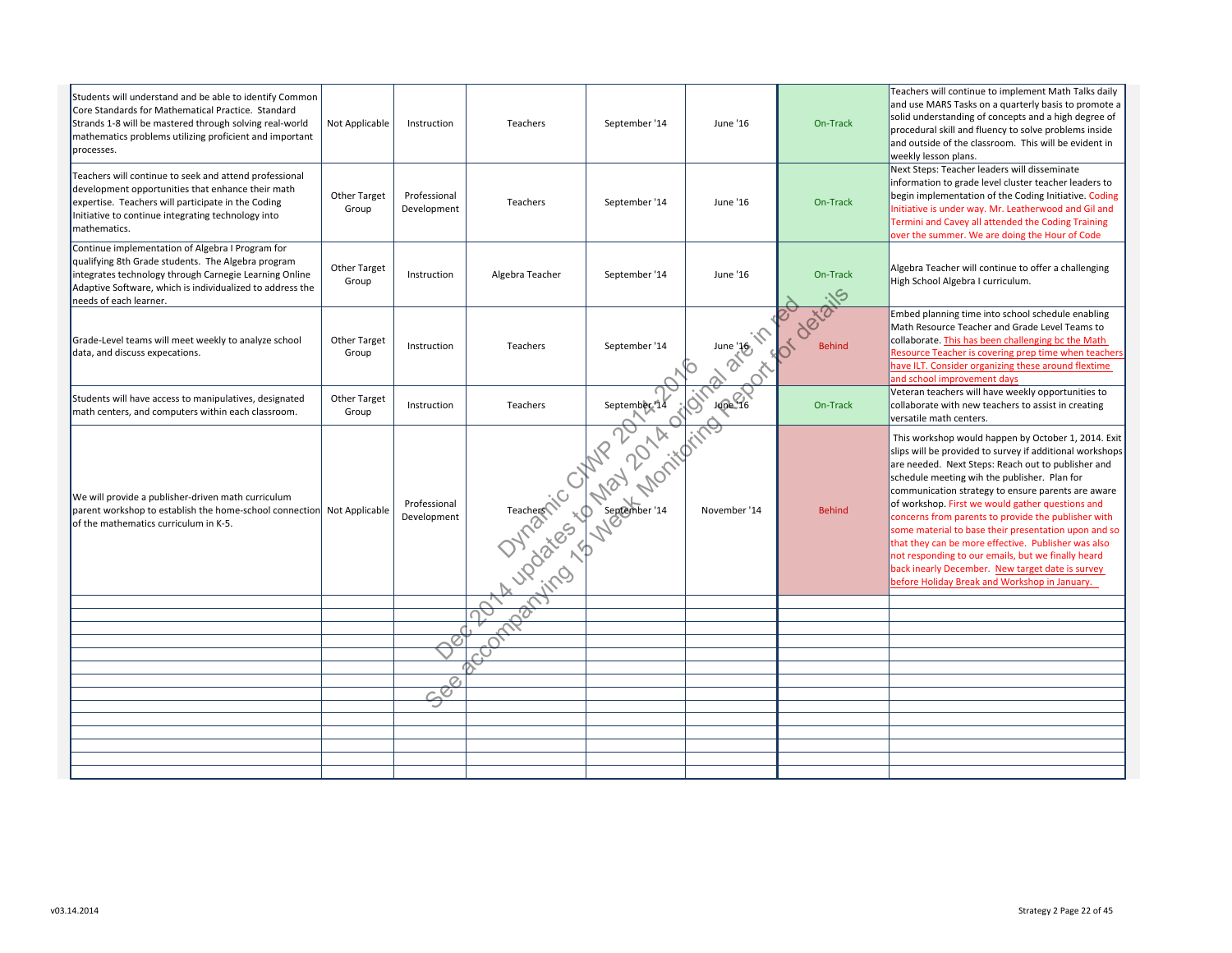| 2014-2016 Continuous<br><b>Improvement Work Plan</b><br><b>Thomas J Waters Elementary School</b>                                                                                                                                        | <b>CHICAGO</b><br><b>CPS</b><br><b>PUBLIC</b><br><b>SCHOOLS</b><br><b>Resources</b>                                                                                                                                                                                                                                                                                                                                                                                                                      |                                  |                                                                                                                                                                                                                               |                             |                        |                                                                                                                |                                                                                                                                                                                                                                                                                                                                                                                                                                                                                                                                                             |  |
|-----------------------------------------------------------------------------------------------------------------------------------------------------------------------------------------------------------------------------------------|----------------------------------------------------------------------------------------------------------------------------------------------------------------------------------------------------------------------------------------------------------------------------------------------------------------------------------------------------------------------------------------------------------------------------------------------------------------------------------------------------------|----------------------------------|-------------------------------------------------------------------------------------------------------------------------------------------------------------------------------------------------------------------------------|-----------------------------|------------------------|----------------------------------------------------------------------------------------------------------------|-------------------------------------------------------------------------------------------------------------------------------------------------------------------------------------------------------------------------------------------------------------------------------------------------------------------------------------------------------------------------------------------------------------------------------------------------------------------------------------------------------------------------------------------------------------|--|
|                                                                                                                                                                                                                                         | Instructions: Develop milestones for each strategy that you will implement. Milestones are significant steps that a school must accomplish in the implementation of<br>the strategy. Milestones are SMART (Specific, Measurable, Attainable, Realistic, and Time-bound). Indicate the priority group and category to which the milestone<br>applies, the responsible party and the timeline. You will update the status and next steps throughout the year as part of your continuous improvement cycle. |                                  |                                                                                                                                                                                                                               |                             |                        |                                                                                                                |                                                                                                                                                                                                                                                                                                                                                                                                                                                                                                                                                             |  |
|                                                                                                                                                                                                                                         | <b>Strategy 3 Description</b>                                                                                                                                                                                                                                                                                                                                                                                                                                                                            |                                  |                                                                                                                                                                                                                               |                             |                        | <b>Rationale</b>                                                                                               |                                                                                                                                                                                                                                                                                                                                                                                                                                                                                                                                                             |  |
| Waters School will enhance our science curriculum and instruction with hands-on, inquiry based activities that align<br>with the Next Generation Science Standards (NGSS), as well as links, whenever possible, to our ecology program. |                                                                                                                                                                                                                                                                                                                                                                                                                                                                                                          |                                  |                                                                                                                                                                                                                               |                             |                        | science practices in our classrooms to help prepare our students to meet these new standards.<br><b>KNO</b> de | With the adoption of the Next Generation Science Standards (NGSS) by the state of Illinois, we want to implement the best                                                                                                                                                                                                                                                                                                                                                                                                                                   |  |
| <b>Action Plan</b>                                                                                                                                                                                                                      |                                                                                                                                                                                                                                                                                                                                                                                                                                                                                                          |                                  |                                                                                                                                                                                                                               |                             | 16 1 218 x             |                                                                                                                |                                                                                                                                                                                                                                                                                                                                                                                                                                                                                                                                                             |  |
| <b>Milestones</b>                                                                                                                                                                                                                       | Priority<br>Group                                                                                                                                                                                                                                                                                                                                                                                                                                                                                        | Category                         | Responsible<br>Party                                                                                                                                                                                                          | <b>Start</b><br><b>Date</b> | <b>Completion Date</b> | <b>Status</b>                                                                                                  | <b>Comments on Status</b>                                                                                                                                                                                                                                                                                                                                                                                                                                                                                                                                   |  |
| From K-8, begin implementing performance-based<br>assessments quarterly in Science classes as opposed to<br>strictly knowledge-based assessments. (performance-<br>based work is a hands-on application of knowledge)                   | Not Applicable                                                                                                                                                                                                                                                                                                                                                                                                                                                                                           |                                  |                                                                                                                                                                                                                               |                             | City Chine '16         | On-Track                                                                                                       | At least once a quarter, there should be performance-<br>based assessments occurring in the science classrooms<br>in grades K-8 to prepare students for the "knowledge"<br>in use" philosophy of the NGSS.                                                                                                                                                                                                                                                                                                                                                  |  |
| Begin aligning and adapting current science materials and<br>curriculum to the Next Generation Science Standards.                                                                                                                       | Not Applicable                                                                                                                                                                                                                                                                                                                                                                                                                                                                                           |                                  | Classroom teach Science Contract Contract Contract Contract Contract Contract Contract Contract Contract Contract Contract Contract Contract Contract Contract Contract Contract Contract Contract Contract Contract Contract |                             | June '16               | On-Track                                                                                                       | While much of the curriculum we already use, such as<br>FOSS, does partially interweave the three components<br>of the NGSS (science and engineering practices,<br>disciplinary core ideas, and cross cutting concepts), we<br>must look closely at the NGSS in order to align what<br>we are doing with these FOSS kits, textbooks, and<br>other existing curriculum, teacher-created or<br>otherwise, as closely as possible with the standards.<br>Mr King and Mrs. Balash are working with DePaul<br>and gettign PD in this area of alingment with NGSS |  |
| Further develop the K-8 curriculum map and scope and<br>sequence to align with the ecology program objectives<br>land activities.                                                                                                       | Not Applicable                                                                                                                                                                                                                                                                                                                                                                                                                                                                                           | Instruction                      | Science Focus Team                                                                                                                                                                                                            | August '14                  | June '15               | <b>Behind</b>                                                                                                  | A school-wide science curriculum map has been<br>created to align with the NGSS and the CPS Science<br>Framework. The next step is to more closely align the<br>curriculum map with our ecology program to begin a<br>more formal integration of the concepts and<br>objectives of the ecology program with those of our<br>science classrooms. We had a setback due to Mr Leki's<br>mother's passing. Working on this at this time. This is<br>a priority for 2nd and 3rd Quarter.                                                                         |  |
| Continue to fund an ecology position to provide hands-on<br>inquiry-based experiences in our school garden and local<br>forest preserves with whom we partner for grades K-8.                                                           | Not Applicable                                                                                                                                                                                                                                                                                                                                                                                                                                                                                           | Staffing/Resour<br>ce Allocation | Administration/PTC                                                                                                                                                                                                            | July '14                    | June '16               | On-Track                                                                                                       | Continue to allocate resources to fund the integration<br>of hands-on ecology across the science curriculum.                                                                                                                                                                                                                                                                                                                                                                                                                                                |  |
| Continue to acquire science resources and materials that<br>not only enhance our hands-on, inquiry based curriculum,<br>but also help teachers begin to maximize the vision of the<br>NGSS.                                             | Not Applicable                                                                                                                                                                                                                                                                                                                                                                                                                                                                                           | Staffing/Resour<br>ce Allocation | Administration                                                                                                                                                                                                                | July '14                    | June '16               | On-Track                                                                                                       | Continue to allocate discretionary funds to further<br>support the sciences.                                                                                                                                                                                                                                                                                                                                                                                                                                                                                |  |
|                                                                                                                                                                                                                                         |                                                                                                                                                                                                                                                                                                                                                                                                                                                                                                          |                                  |                                                                                                                                                                                                                               |                             |                        |                                                                                                                |                                                                                                                                                                                                                                                                                                                                                                                                                                                                                                                                                             |  |
|                                                                                                                                                                                                                                         |                                                                                                                                                                                                                                                                                                                                                                                                                                                                                                          |                                  |                                                                                                                                                                                                                               |                             |                        |                                                                                                                |                                                                                                                                                                                                                                                                                                                                                                                                                                                                                                                                                             |  |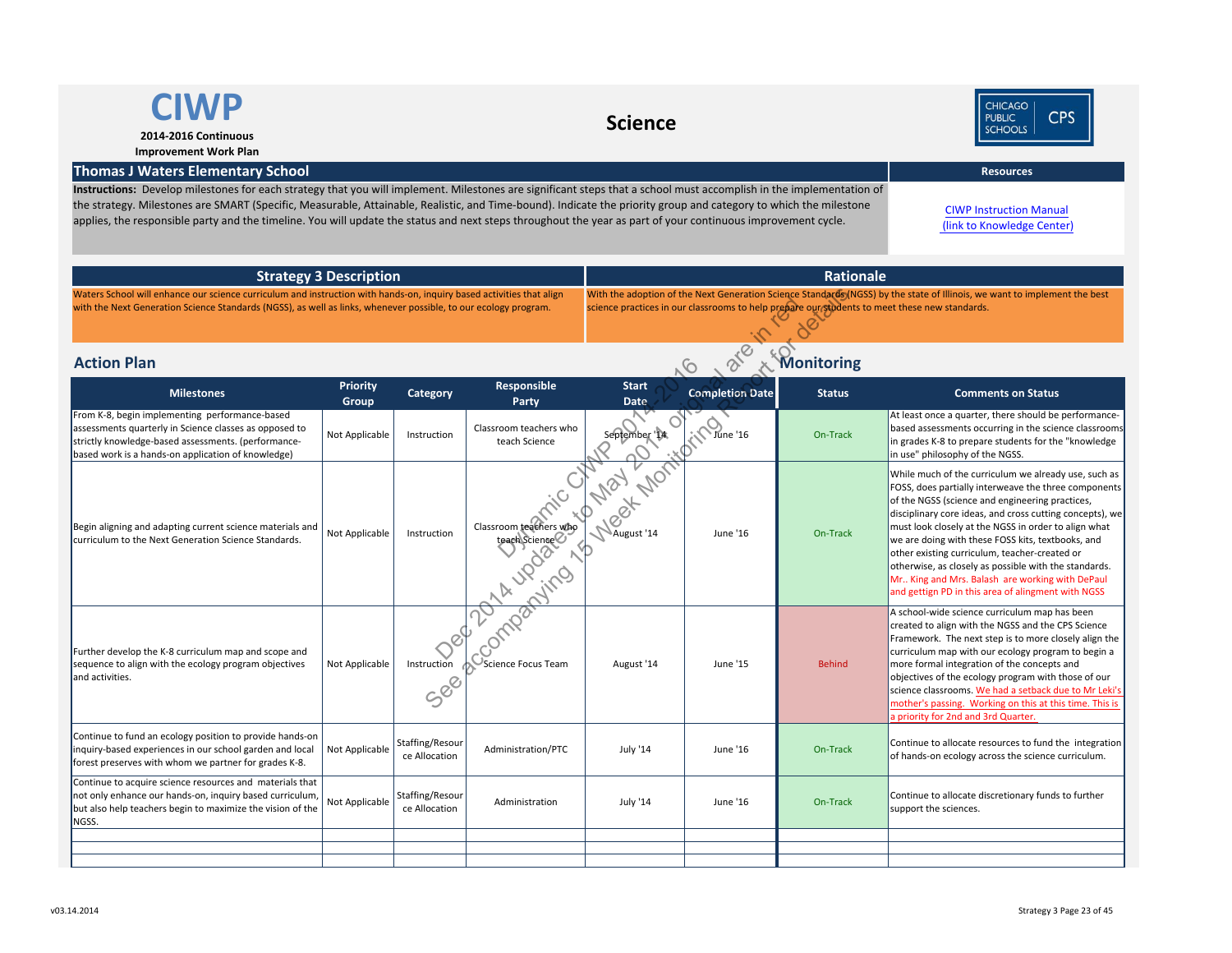|  |  |  | Geological individuals of the control of deep of the determination of the determination of the determination of the determination of the determination of the determination of the determination of the determination of the d<br>Red Portion in the Red of MR Do K A 2010/07/18 as determined |  |  |  |  |
|--|--|--|------------------------------------------------------------------------------------------------------------------------------------------------------------------------------------------------------------------------------------------------------------------------------------------------|--|--|--|--|
|  |  |  |                                                                                                                                                                                                                                                                                                |  |  |  |  |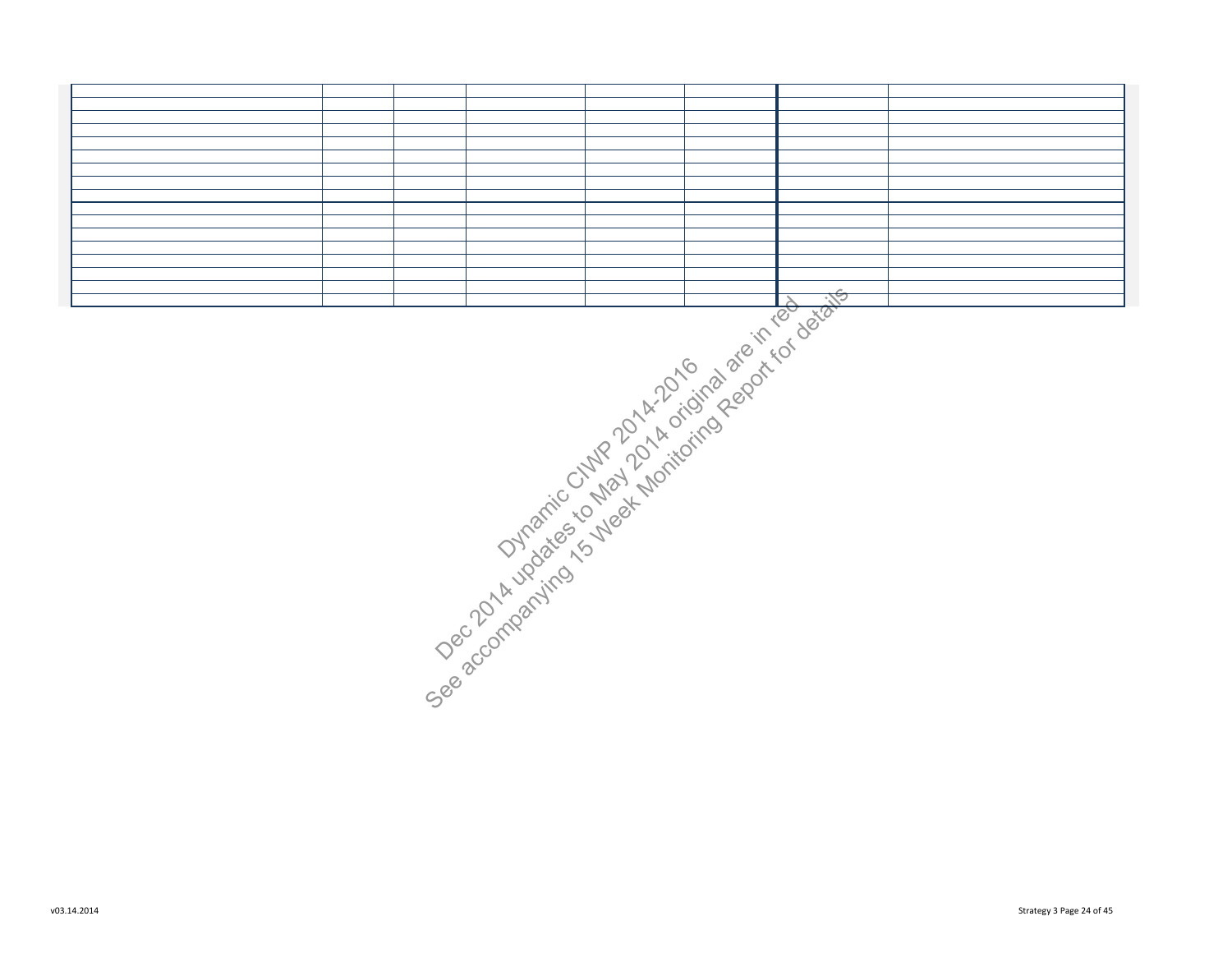| 2014-2016 Continuous<br><b>Improvement Work Plan</b>                                                                                                                                                                                                                                                                                                                                                                                                                                                     | Arts                          |  |                                          |  |                        |                                                                             | <b>CHICAGO</b><br><b>CPS</b><br><b>PUBLIC</b><br><b>SCHOOLS</b>                                                                                                                                                                                                                                                                                                                                                                                                                                                                                                                                                                                                       |
|----------------------------------------------------------------------------------------------------------------------------------------------------------------------------------------------------------------------------------------------------------------------------------------------------------------------------------------------------------------------------------------------------------------------------------------------------------------------------------------------------------|-------------------------------|--|------------------------------------------|--|------------------------|-----------------------------------------------------------------------------|-----------------------------------------------------------------------------------------------------------------------------------------------------------------------------------------------------------------------------------------------------------------------------------------------------------------------------------------------------------------------------------------------------------------------------------------------------------------------------------------------------------------------------------------------------------------------------------------------------------------------------------------------------------------------|
| <b>Thomas J Waters Elementary School</b>                                                                                                                                                                                                                                                                                                                                                                                                                                                                 |                               |  |                                          |  |                        |                                                                             | <b>Resources</b>                                                                                                                                                                                                                                                                                                                                                                                                                                                                                                                                                                                                                                                      |
| Instructions: Develop milestones for each strategy that you will implement. Milestones are significant steps that a school must accomplish in the implementation of<br>the strategy. Milestones are SMART (Specific, Measurable, Attainable, Realistic, and Time-bound). Indicate the priority group and category to which the milestone<br>applies, the responsible party and the timeline. You will update the status and next steps throughout the year as part of your continuous improvement cycle. |                               |  |                                          |  |                        |                                                                             | <b>CIWP Instruction Manual</b><br>(link to Knowledge Center)                                                                                                                                                                                                                                                                                                                                                                                                                                                                                                                                                                                                          |
|                                                                                                                                                                                                                                                                                                                                                                                                                                                                                                          | <b>Strategy 4 Description</b> |  |                                          |  |                        | <b>Rationale</b>                                                            |                                                                                                                                                                                                                                                                                                                                                                                                                                                                                                                                                                                                                                                                       |
| Integrate Fine Arts into all content areas.                                                                                                                                                                                                                                                                                                                                                                                                                                                              |                               |  |                                          |  |                        | comprehension and critique, and understand other perspectives and cultures. | The arts are valuable for nurturing creativty, teaching that problems may have multiple solutions, teaching the multiplicity of<br>perspectives on the world, engaging students with the idea of an audience for their ideas, and showing students that small<br>differences may have have big effects. This priority also helps achieve CCSS goals of independence, content knowledge,                                                                                                                                                                                                                                                                               |
| <b>Action Plan</b>                                                                                                                                                                                                                                                                                                                                                                                                                                                                                       |                               |  |                                          |  |                        | <b>Monitoring</b>                                                           |                                                                                                                                                                                                                                                                                                                                                                                                                                                                                                                                                                                                                                                                       |
| <b>Milestones</b>                                                                                                                                                                                                                                                                                                                                                                                                                                                                                        | <b>Priority Group</b>         |  |                                          |  | <b>Completion Date</b> | <b>Status</b>                                                               | <b>Comments on Status</b>                                                                                                                                                                                                                                                                                                                                                                                                                                                                                                                                                                                                                                             |
| Participate in quarterly Fine Arts Team meetings to plan<br>arts integrated themes, units, exhibits, showcases and<br>performances (ILT/Teacher Teams)                                                                                                                                                                                                                                                                                                                                                   | Not Applicable                |  | Professionation Company of the Arts Team |  | June '16               | <b>Behind</b>                                                               | Develop a fine arts calendar to establish quarterly<br>curriculum planning meeting dates (September 2014).<br>Develop a "breathable" fine arts events calendar<br>featuring fine arts performances and exhibits<br>(September 2014). Calendar has been developed and<br>different responsibilities have been delegated (Mr.<br>Bradford is in charge of Spring Showcase, for<br>example). It is on the google calendar but not on the<br>main Flne Arts page (needs to be updated) Create<br>discipline-specific syllabi of curriculum goals (Parent<br>Open House October 2014) These were handed out at<br>the Open House but don't appear to be on the<br>website. |
| Attend fine arts and arts integration professional<br>development to enrich teaching practice.                                                                                                                                                                                                                                                                                                                                                                                                           | Not Applicable                |  |                                          |  | June '16               | On-Track                                                                    | Research available fine arts professional development<br>and workshops throughout the city (Summer 2014 -<br>Summer 2015 as available/ongoing). Participate in<br>CPS in-house MCLT, Magnet Designee and Arts Liaison<br>professional development opportunities (Fall 2014<br>TBA: awaiting CPS Calendar). Utilize external CPS Arts<br>professional development opportunities by accessing<br>http://www.cpsarts.org/educators/ (as<br>available/ongoing)                                                                                                                                                                                                            |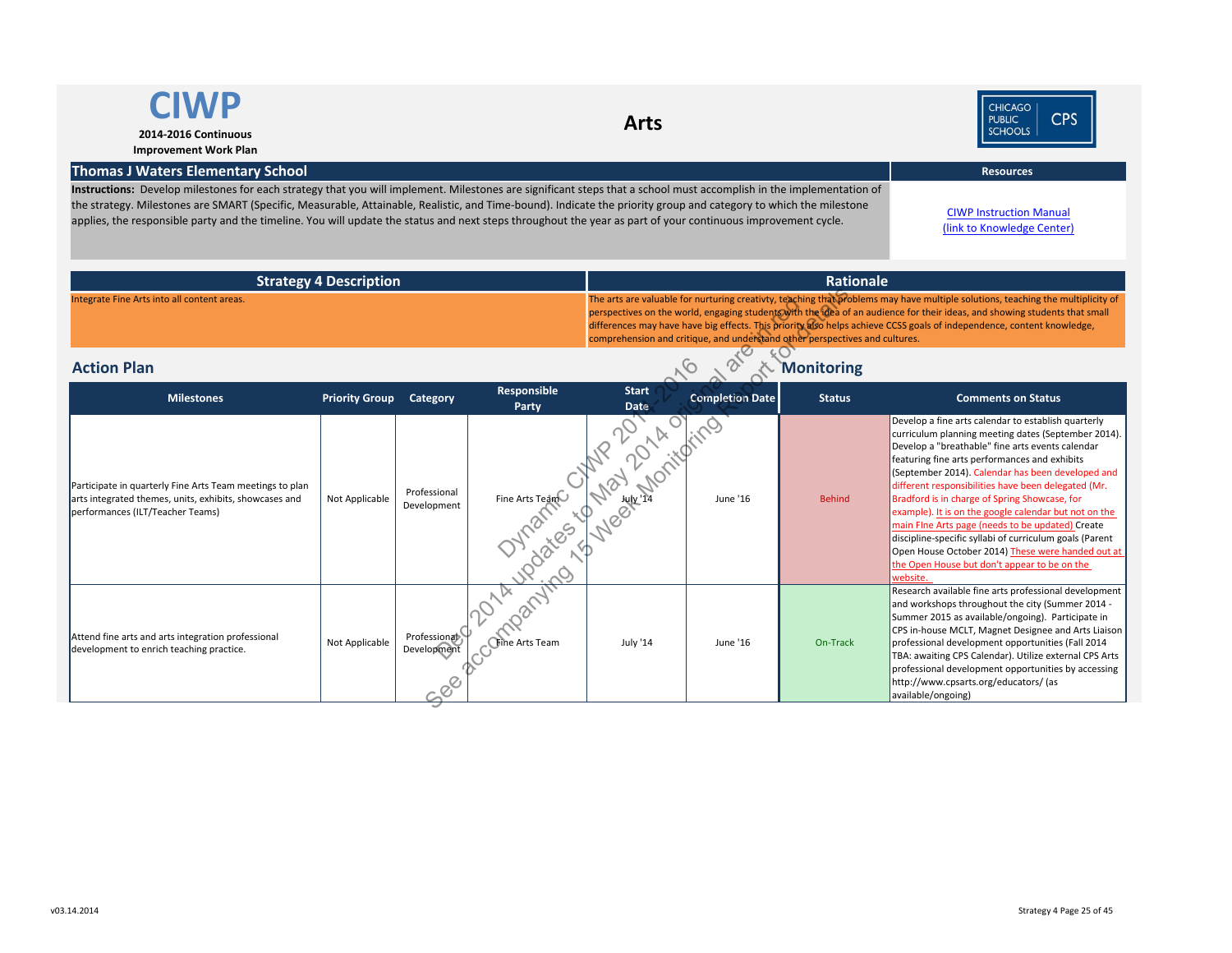| Utilize grant writing and community outreach to garner<br>support and resources from external arts partnerships<br>throughout the city (e.g. Chicago Arts Partnership in<br>Education, etc.) to enhance arts integration opportunities.                                                                                                                                                                           | Not Applicable | Instruction              | Fine Arts Team | July '14       | June '16    | On-Track | Research available grants and external partnerships<br>(First Quarter 2014 and ongoing). Explore Creative<br>Schools (CPS Arts Education Plan) funding availability<br>via grant writing and community partnerships (Fall<br>2014, Fall 2015). Participate in Ravenswood Artwalk<br>Exhibit (Fall 2014, Fall 2015). Resesarch additional<br>local exhibit spaces and partnerships (Fall 2014 and<br>ongoing). We brought back the Chicago Sinfonietta<br>which is an opportunity for families and students to<br>learn about orchestra and classical music.<br>Fulcrum Point - opportunity for 6th grade to share<br>music around the world. Musicians from around the<br>world come in and teach history. More partnerships to<br>come. |
|-------------------------------------------------------------------------------------------------------------------------------------------------------------------------------------------------------------------------------------------------------------------------------------------------------------------------------------------------------------------------------------------------------------------|----------------|--------------------------|----------------|----------------|-------------|----------|------------------------------------------------------------------------------------------------------------------------------------------------------------------------------------------------------------------------------------------------------------------------------------------------------------------------------------------------------------------------------------------------------------------------------------------------------------------------------------------------------------------------------------------------------------------------------------------------------------------------------------------------------------------------------------------------------------------------------------------|
| Execute core curriculum-based exhibits, fine arts<br>showcases and studio-based performances (including Fall<br>& Spring Arts Fests, Day of the Dead and Chinese New<br>Year exhibits, musical and dramatic studio performances)<br>that offer evidence of arts integration in daily curriculum<br>and function as performance-based assessments of<br>student learning and celebrations of artisitic expression. | Not Applicable | Instruction              | Fine Arts Team | July '14       |             | June '16 | Develop a fine arts events calendar to establish fine<br>arts performance and exhibit dates (September 2014).<br>Participate in Fine Arts Team meetings to discuss,<br>coordinate and plan fine arts events (Fall 2014 and<br>ongoing). Coordinate and facilitate student<br>preparation sessions, rehearsals and practices in order<br>to execute exhibits, showcases and performances (Fall<br>2014 and ongoing).                                                                                                                                                                                                                                                                                                                      |
|                                                                                                                                                                                                                                                                                                                                                                                                                   |                |                          |                |                | <b>RBOT</b> |          |                                                                                                                                                                                                                                                                                                                                                                                                                                                                                                                                                                                                                                                                                                                                          |
|                                                                                                                                                                                                                                                                                                                                                                                                                   |                |                          |                |                |             |          |                                                                                                                                                                                                                                                                                                                                                                                                                                                                                                                                                                                                                                                                                                                                          |
|                                                                                                                                                                                                                                                                                                                                                                                                                   |                |                          |                |                |             |          |                                                                                                                                                                                                                                                                                                                                                                                                                                                                                                                                                                                                                                                                                                                                          |
|                                                                                                                                                                                                                                                                                                                                                                                                                   |                |                          |                | $\overline{C}$ |             |          |                                                                                                                                                                                                                                                                                                                                                                                                                                                                                                                                                                                                                                                                                                                                          |
|                                                                                                                                                                                                                                                                                                                                                                                                                   |                |                          |                | ್              |             |          |                                                                                                                                                                                                                                                                                                                                                                                                                                                                                                                                                                                                                                                                                                                                          |
|                                                                                                                                                                                                                                                                                                                                                                                                                   |                |                          |                |                |             |          |                                                                                                                                                                                                                                                                                                                                                                                                                                                                                                                                                                                                                                                                                                                                          |
|                                                                                                                                                                                                                                                                                                                                                                                                                   |                |                          |                |                |             |          |                                                                                                                                                                                                                                                                                                                                                                                                                                                                                                                                                                                                                                                                                                                                          |
|                                                                                                                                                                                                                                                                                                                                                                                                                   |                |                          |                |                |             |          |                                                                                                                                                                                                                                                                                                                                                                                                                                                                                                                                                                                                                                                                                                                                          |
|                                                                                                                                                                                                                                                                                                                                                                                                                   |                | $\overline{\mathcal{O}}$ |                |                |             |          |                                                                                                                                                                                                                                                                                                                                                                                                                                                                                                                                                                                                                                                                                                                                          |
|                                                                                                                                                                                                                                                                                                                                                                                                                   |                |                          | 820            |                |             |          |                                                                                                                                                                                                                                                                                                                                                                                                                                                                                                                                                                                                                                                                                                                                          |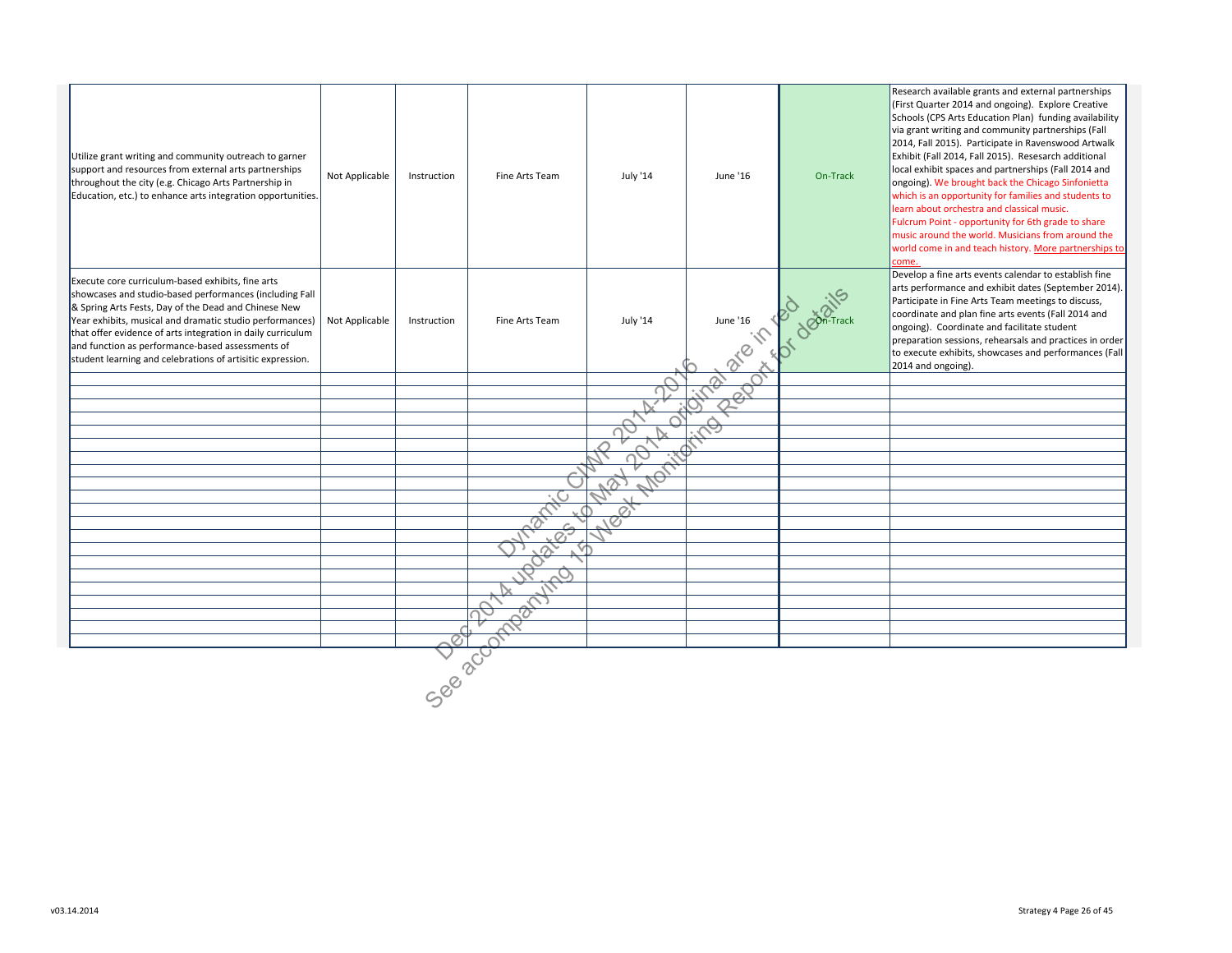| 2014-2016 Continuous<br><b>Improvement Work Plan</b>                                                                                                                                                                                                                                                                                                                                                                                                                                                     |                                                              |                                       | <b>CHICAGO</b><br><b>CPS</b><br><b>PUBLIC</b><br><b>SCHOOLS</b> |                             |                        |                   |                                                                                                                                                                                                                                                                                             |
|----------------------------------------------------------------------------------------------------------------------------------------------------------------------------------------------------------------------------------------------------------------------------------------------------------------------------------------------------------------------------------------------------------------------------------------------------------------------------------------------------------|--------------------------------------------------------------|---------------------------------------|-----------------------------------------------------------------|-----------------------------|------------------------|-------------------|---------------------------------------------------------------------------------------------------------------------------------------------------------------------------------------------------------------------------------------------------------------------------------------------|
| <b>Thomas J Waters Elementary School</b>                                                                                                                                                                                                                                                                                                                                                                                                                                                                 |                                                              |                                       |                                                                 |                             |                        |                   | <b>Resources</b>                                                                                                                                                                                                                                                                            |
| Instructions: Develop milestones for each strategy that you will implement. Milestones are significant steps that a school must accomplish in the implementation of<br>the strategy. Milestones are SMART (Specific, Measurable, Attainable, Realistic, and Time-bound). Indicate the priority group and category to which the milestone<br>applies, the responsible party and the timeline. You will update the status and next steps throughout the year as part of your continuous improvement cycle. | <b>CIWP Instruction Manual</b><br>(link to Knowledge Center) |                                       |                                                                 |                             |                        |                   |                                                                                                                                                                                                                                                                                             |
| <b>Strategy 5 Description</b>                                                                                                                                                                                                                                                                                                                                                                                                                                                                            |                                                              |                                       |                                                                 |                             |                        | <b>Rationale</b>  |                                                                                                                                                                                                                                                                                             |
| Improve instruction of diverse learners in the context of resource and inclusion settings through increased collaboration Teachers have expressed the need for more efficient use of common planning time in order to differen                                                                                                                                                                                                                                                                           |                                                              |                                       |                                                                 |                             |                        |                   |                                                                                                                                                                                                                                                                                             |
| between special education teachers and general education teachers in the areas of instruction, planning, and meeting<br>each diverse learner's academic and social/emotional needs.                                                                                                                                                                                                                                                                                                                      |                                                              |                                       |                                                                 | assessments.                |                        |                   | the needs of the diverse learners. Our intention is for diverse learners to achieve or exceed the expected growth on the MAP                                                                                                                                                                |
| <b>Action Plan</b>                                                                                                                                                                                                                                                                                                                                                                                                                                                                                       |                                                              |                                       |                                                                 |                             | $\sqrt{6}$             | <b>Monitoring</b> |                                                                                                                                                                                                                                                                                             |
| <b>Milestones</b>                                                                                                                                                                                                                                                                                                                                                                                                                                                                                        | <b>Priority</b><br>Group                                     | Category                              | Responsible<br>Party                                            | <b>Start</b><br><b>Date</b> | <b>Completion Date</b> | <b>Status</b>     | <b>Comments on Status</b>                                                                                                                                                                                                                                                                   |
| Grade level teacher teams will meet quarterly to discuss<br>the upcoming ten weeks of instruction, including specific<br>common core state standards that will be addressed, unit<br>plans, activities, and assessments.                                                                                                                                                                                                                                                                                 | Diverse<br>Learners                                          | Instruction                           | Teachers                                                        |                             | June '16               | On-Track          | Teachers have just begun this process and are<br>currently collaborating on units and lessons for the<br>last six weeks of the 2013-2014 school year. Teachers<br>will be strongly encouraged to attend and<br>compensated for meetings during the summer to plan<br>for the first quarter. |
| Grade level teacher teams will meet weekly to discuss<br>upcoming weekly lessons and materials. Teachers will<br>share assignments and assessments in each content area<br>with their team so the special education teachers have<br>adequate time to modify appropriately for each diverse<br>llearner.                                                                                                                                                                                                 | Diverse<br>Learners                                          | Instruction                           | Readers 2012 Miles K                                            | De Citera                   | June '16               | On-Track          | Teachers will continue to meet weekly to reflect on,<br>and revise as necessary, lesson plans, upcoming<br>assignments, and assessments.                                                                                                                                                    |
| Special education teachers will continue attending<br>professional development on "unpacking" the CCSS and<br>implementing instructional units based on the CCSS as<br>well as increasing their knowledge of multi-sensory<br>instructional techniques.                                                                                                                                                                                                                                                  | Diverse<br>Learners                                          | Professional<br>Development           | Special Education Teachers                                      | August '14                  | June '16               | On-Track          | All language arts and math IEP goals must be aligned<br>to the CCSS.                                                                                                                                                                                                                        |
| Special education teachers will continue attending<br>professional development focused on writing quality<br>individualized educational plans that are based on the<br>student's current academic, developmental, and<br>functional needs.                                                                                                                                                                                                                                                               | Diverse<br>Learners                                          | Professional<br>Development<br>$\phi$ | Special Education Teachers<br>and Case Manager                  | August '14                  | June '16               | On-Track          | The case manager will continue to examine IEPs, offer<br>feedback on the overall quality of the IEPs, and discuss<br>ways to revise if necessary. IEP goals will be S.M.A.R.T<br>- Specific, Measurable, Attainable, Realistic, and Time-<br>bound.                                         |
| Administration will monitor through classroom<br>observations and/or analysis of lesson plans the use of<br>differentiated instructional practices, multi-sensory<br>materials and techniques during daily instruction which<br>promotes positive student engagement.                                                                                                                                                                                                                                    | Diverse<br>Learners                                          | Instruction                           | Administration and Case<br>Manager                              | August '14                  | June '16               | On-Track          | The case manager will continue to collect weekly<br>lesson plans.                                                                                                                                                                                                                           |
| Screening, formative, and summative assessments aligned<br>to the Common Core State Standards will be administered<br>and analyzed in order to drive instruction and address the<br>needs of diverse learners. These will include but are not<br>limited to TRC, DIBELS, and mClass Math for grades K-2<br>and the NWEA / MAP assessment for grades 3-8.                                                                                                                                                 | Diverse<br>Learners                                          | Instruction                           | Teachers                                                        | August '14                  | June '16               | On-Track          | Refer to district's assessment calendar.                                                                                                                                                                                                                                                    |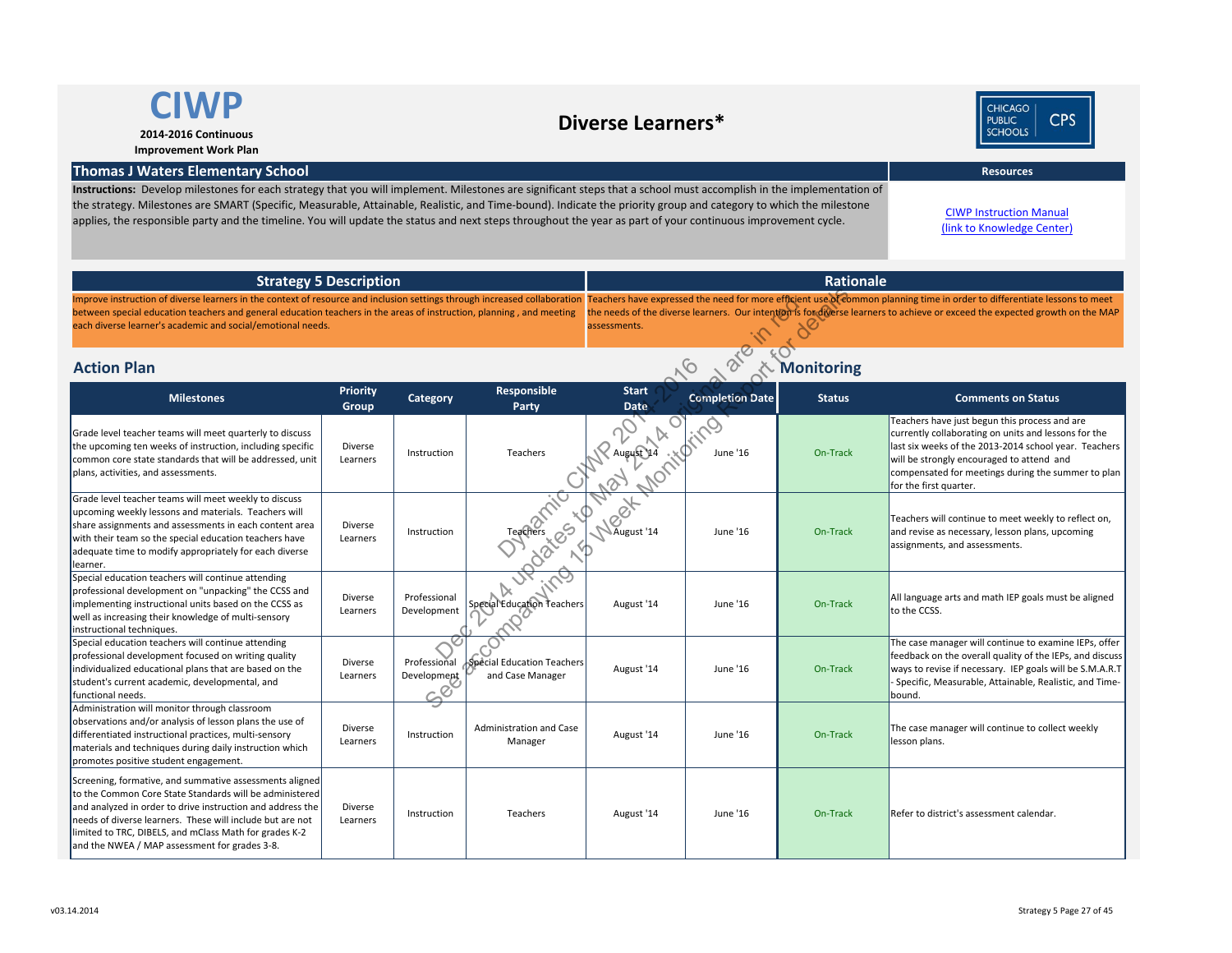| Special education teachers will continue to track the<br>progress each student is making toward his or her IEP<br>goals/benchmarks.                       | Diverse<br>Learners | Instruction             | Special Education Teachers<br>and Case Manager                       | August '14 | June '16        | On-Track            | The case manager will continue to collect progress<br>monitoring data on a quarterly basis.                                                |
|-----------------------------------------------------------------------------------------------------------------------------------------------------------|---------------------|-------------------------|----------------------------------------------------------------------|------------|-----------------|---------------------|--------------------------------------------------------------------------------------------------------------------------------------------|
| The special education teachers and school counselor/case<br>manager will provide information to the Diverse Learner<br>Parent Committee when appropriate. | Diverse<br>Learners | Parental<br>Involvement | Special Education Teachers<br>and School Counselor /<br>Case Manager | July '14   | June '16        | <b>Behind</b>       | Parent-initiated group has not yet been established. If<br>there is still interest from the parents then this should<br>be re-established. |
|                                                                                                                                                           |                     |                         |                                                                      |            |                 |                     |                                                                                                                                            |
|                                                                                                                                                           |                     |                         |                                                                      |            |                 |                     |                                                                                                                                            |
|                                                                                                                                                           |                     |                         |                                                                      |            |                 |                     |                                                                                                                                            |
|                                                                                                                                                           |                     |                         |                                                                      |            |                 |                     |                                                                                                                                            |
|                                                                                                                                                           |                     |                         |                                                                      |            |                 |                     |                                                                                                                                            |
|                                                                                                                                                           |                     |                         |                                                                      |            |                 | ឃ                   |                                                                                                                                            |
|                                                                                                                                                           |                     |                         |                                                                      |            |                 | ৼ৵<br>$\frac{1}{2}$ |                                                                                                                                            |
|                                                                                                                                                           |                     |                         |                                                                      |            | $\mathcal{S}_i$ |                     |                                                                                                                                            |
|                                                                                                                                                           |                     |                         |                                                                      | $\sim$     | ⌒               |                     |                                                                                                                                            |

Outpartic City of 2014-2016 See 2017 paramic company or A digital are in the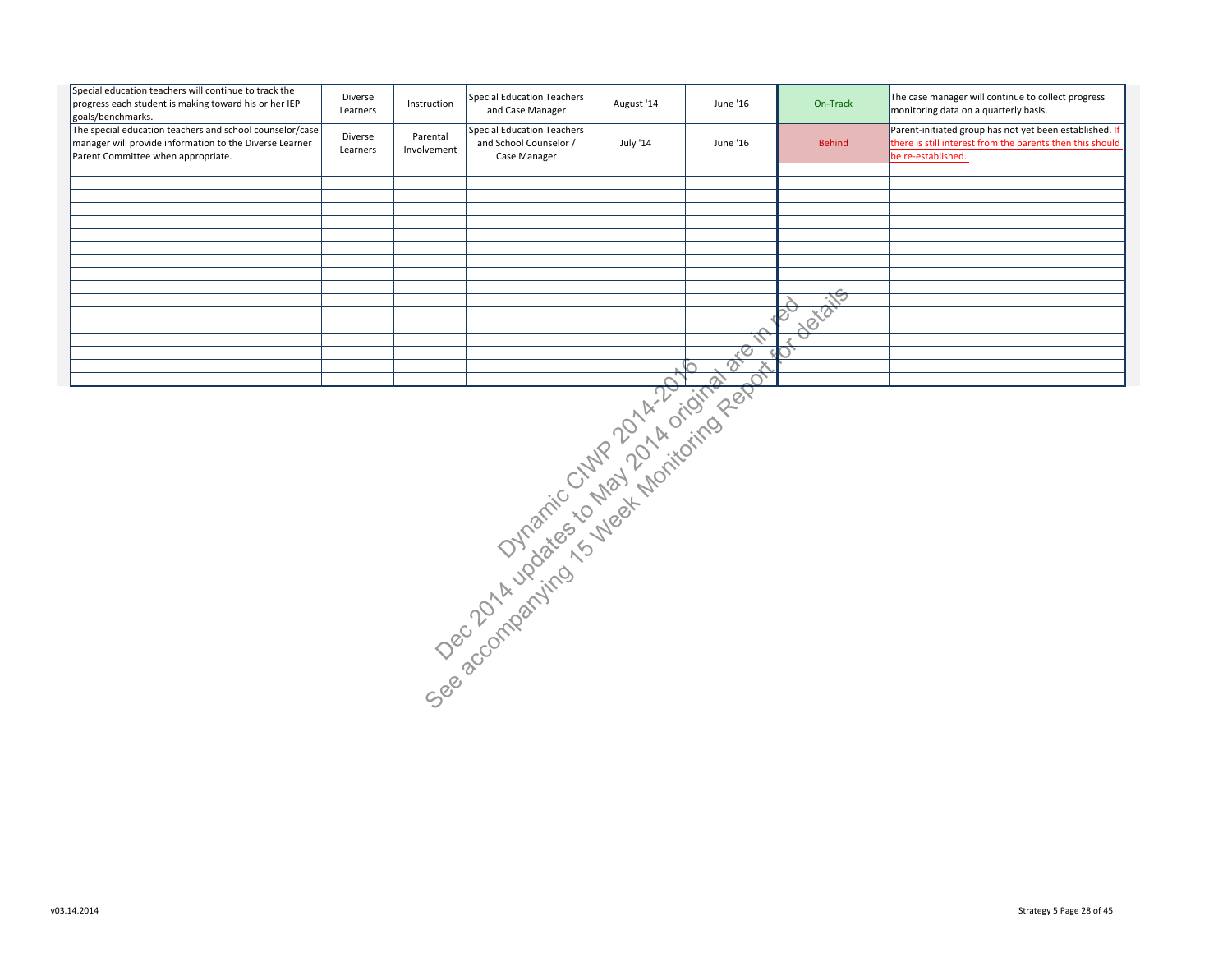| <b>CIWP</b><br>2014-2016 Continuous<br><b>Improvement Work Plan</b> | <b>English Learners*</b>                                                                                                                                                                                                                                                                                                                                                                                                                                                                                 | CHICAGO<br><b>CPS</b><br>SCHOOLS                             |
|---------------------------------------------------------------------|----------------------------------------------------------------------------------------------------------------------------------------------------------------------------------------------------------------------------------------------------------------------------------------------------------------------------------------------------------------------------------------------------------------------------------------------------------------------------------------------------------|--------------------------------------------------------------|
| <b>Thomas J Waters Elementary School</b>                            |                                                                                                                                                                                                                                                                                                                                                                                                                                                                                                          | <b>Resources</b>                                             |
|                                                                     | Instructions: Develop milestones for each strategy that you will implement. Milestones are significant steps that a school must accomplish in the implementation of<br>the strategy. Milestones are SMART (Specific, Measurable, Attainable, Realistic, and Time-bound). Indicate the priority group and category to which the milestone<br>applies, the responsible party and the timeline. You will update the status and next steps throughout the year as part of your continuous improvement cycle. | <b>CIWP Instruction Manual</b><br>(link to Knowledge Center) |

### **Strategy 6 Description Rationale Rationale Rationale** *Rationale* **Rationale**

| The school will enhance its Bilingual Education via the following delivery models: Transitional Bilingual Education (TBE)<br>and Transitional Program of Instruction (TPI) to promote English Learner's (EL) academic success in all core subject<br>areas. We will focus on improving instructional practices, acquiring appropriate curriculum resources, and providing<br>additional teacher and student supports to address the needs of the EL population. We will align our program with |                         | Our school has a significant number of ELs in need of targeted instruction and scaffolding. Our intent is to close the<br>achievement gap between the general education students and EL students as identified by NWEA MAP data. We will provide<br>intentional, rigorous, and challenging learning opportunities to promote language acquisition in order to ensure college and<br>career readiness. |                                                |                      |                        |                   |                                                                                                                                                                                                                                                                                                                                                                                                                                                                                                                                                             |
|------------------------------------------------------------------------------------------------------------------------------------------------------------------------------------------------------------------------------------------------------------------------------------------------------------------------------------------------------------------------------------------------------------------------------------------------------------------------------------------------|-------------------------|-------------------------------------------------------------------------------------------------------------------------------------------------------------------------------------------------------------------------------------------------------------------------------------------------------------------------------------------------------------------------------------------------------|------------------------------------------------|----------------------|------------------------|-------------------|-------------------------------------------------------------------------------------------------------------------------------------------------------------------------------------------------------------------------------------------------------------------------------------------------------------------------------------------------------------------------------------------------------------------------------------------------------------------------------------------------------------------------------------------------------------|
| <b>Action Plan</b>                                                                                                                                                                                                                                                                                                                                                                                                                                                                             |                         |                                                                                                                                                                                                                                                                                                                                                                                                       |                                                |                      | 218<br>16              | <b>Monitoring</b> |                                                                                                                                                                                                                                                                                                                                                                                                                                                                                                                                                             |
| <b>Milestones</b>                                                                                                                                                                                                                                                                                                                                                                                                                                                                              | Priority<br>Group       | Category                                                                                                                                                                                                                                                                                                                                                                                              | Responsible<br>Party                           | <b>Start</b><br>Date | <b>Completion Date</b> | <b>Status</b>     | <b>Comments on Status</b>                                                                                                                                                                                                                                                                                                                                                                                                                                                                                                                                   |
| All teachers will participate in quarterly workshops<br>focused on teaching strategies designed to increase<br>listening, speaking, reading, and writing proficiency levels.                                                                                                                                                                                                                                                                                                                   | <b>English Learners</b> | Professional<br>Development                                                                                                                                                                                                                                                                                                                                                                           | Administration and English<br>Language Liaison | September 14         | May '16                | On-Track          | Encourage and support additional teachers acquiring<br>ESL/Bilingual certification. Establish professional<br>development calendar for the school year by August<br>2014.                                                                                                                                                                                                                                                                                                                                                                                   |
| Teachers will collaborate monthly to create instructional<br>units inclusive of targeted skills designed to increase<br>langugage proficiency levels in listening, speaking,<br>reading, and writing. Instructional units will focus more<br>specifically on the development of academic vocabulary<br>and reading comprehension in all core subjects.                                                                                                                                         | <b>English Learners</b> | Instruction                                                                                                                                                                                                                                                                                                                                                                                           | Administration and English<br>Language Liaison | September '14        | May '16                | On-Track          | Ensure that teachers have access to the WIDA<br>Standards as well as the WIDA Can Do Descriptors for<br>planning and assessment purposes. Regularly monitor<br>teacher lesson plans/units for inclusion of the WIDA<br>Standards to address English Learner needs.                                                                                                                                                                                                                                                                                          |
| Implement a bilingual teacher committee to analyze EL<br>student data (ACCESS, DIBELS, TRC, mClass Math and<br>NWEA/MAP) to set growth targets and monitor student<br>progress.                                                                                                                                                                                                                                                                                                                | <b>English Learners</b> | Instruction                                                                                                                                                                                                                                                                                                                                                                                           | Administration and English<br>Language Liaison | August '14           | September '14          | On-Track          | Establish a bilingual teacher committee by August<br>2014 and develop a committee meeting schedule for<br>the school year.                                                                                                                                                                                                                                                                                                                                                                                                                                  |
| The bilingual committee will seek to acquire research-<br>based materials for EL students in order to ensure<br>equitable access to core content instruction and learning.                                                                                                                                                                                                                                                                                                                     | English Learners        | Equipment/Tec <sub>1</sub><br>hnology                                                                                                                                                                                                                                                                                                                                                                 | Bilingual Committee                            | July '14             | November '14           | <b>Behind</b>     | Investigate and recommend resources most suitable<br>for our English Learner needs. Resources will include<br>K-8 leveled readers, software/web-based programs,<br>authentic, multicultural books and books in native<br>languages to enhance classroom libraries. As one<br>example, Mrs. Vecchioni has been creating culturally<br>sensitive art projects (Latina artists festival, etc).<br>Imagine Learning was purchased and is finally on order<br>as a result of the budget finally stabalizing. Need to<br>monitor implementation and effectiveness |
| Implement an EL tutoring program as part of continued<br>effort to close the achievment gap.                                                                                                                                                                                                                                                                                                                                                                                                   | <b>English Learners</b> | Multi-Tiered<br>Systems of<br>Support                                                                                                                                                                                                                                                                                                                                                                 | Administration                                 | October '14          | May '16                | On-Track          | Administration to allocate funding.                                                                                                                                                                                                                                                                                                                                                                                                                                                                                                                         |
| Increase parent involvement in the Bilingual Advisory<br>Committee (BAC) by providing relevant workshops for<br>parents that empower bilingual families and promote<br>academic success for the English Learner.                                                                                                                                                                                                                                                                               | <b>English Learners</b> | Parental<br>Involvement                                                                                                                                                                                                                                                                                                                                                                               | Administration and English<br>Language Liaison | September '14        | June '15               | On-Track          | Establish committee by September '14 and set BAC<br>meeting calendar. Continue to build relationships<br>with community and social organizations that can<br>provide parent/family workshops.                                                                                                                                                                                                                                                                                                                                                               |
|                                                                                                                                                                                                                                                                                                                                                                                                                                                                                                |                         |                                                                                                                                                                                                                                                                                                                                                                                                       |                                                |                      |                        |                   |                                                                                                                                                                                                                                                                                                                                                                                                                                                                                                                                                             |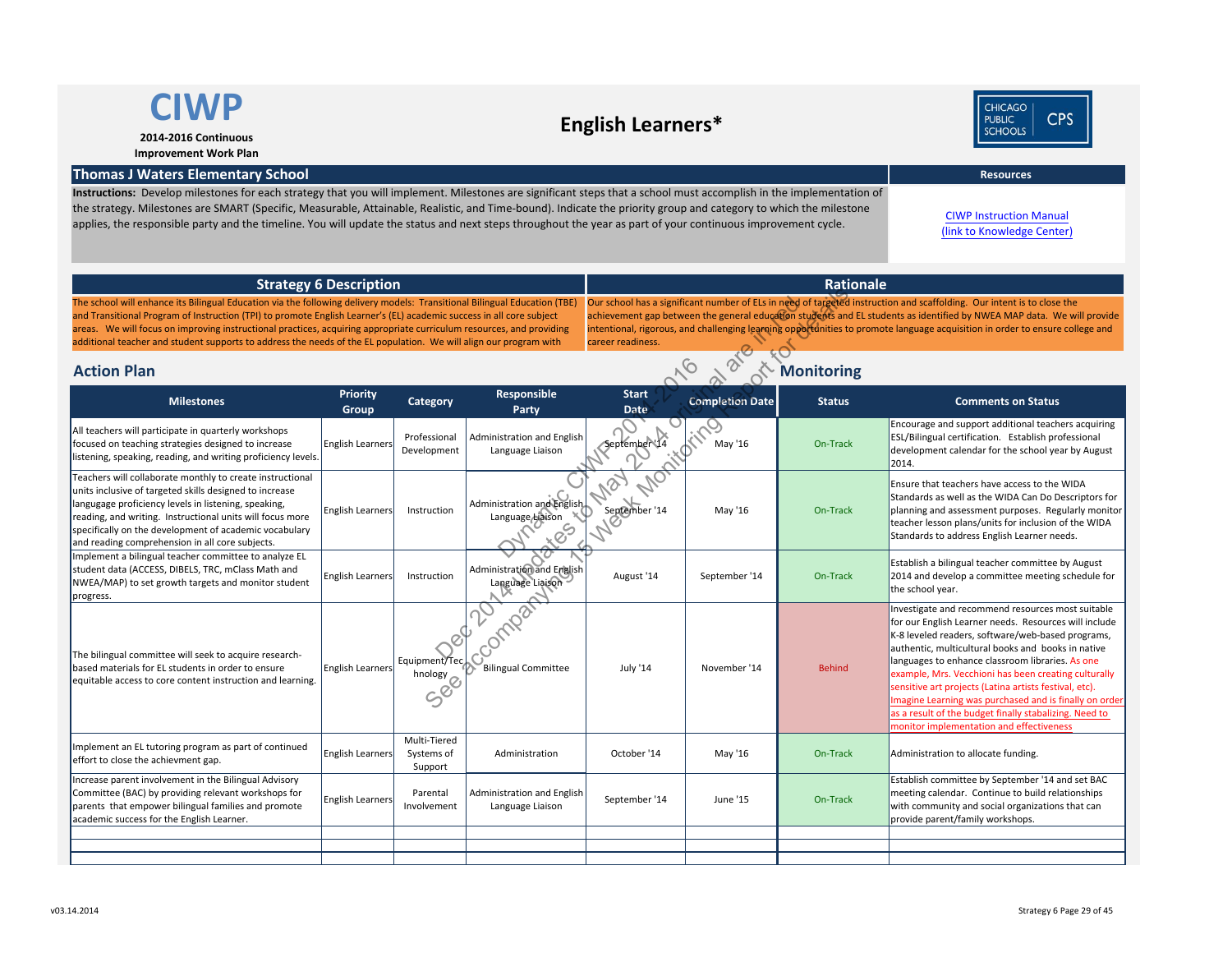|  | Gee 2014 Actions (2014 Advisoring Assistant Colorador) |  |  |  |
|--|--------------------------------------------------------|--|--|--|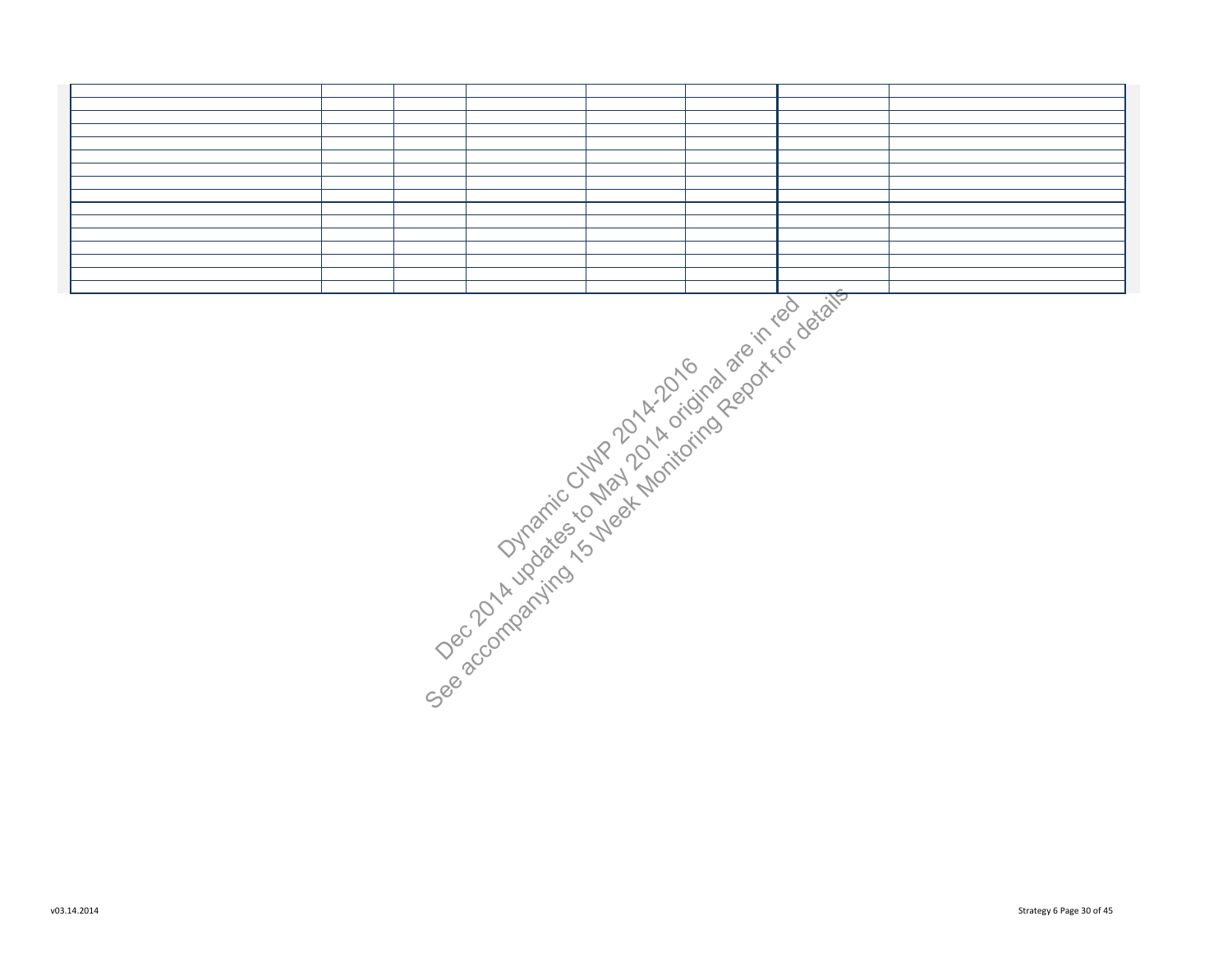

## **Fund Compliance and Assurances**

## **Thomas J Waters Elementary School**

**School ID: 610220**

**Network: Network 2** 

**Oracle ID: 25781**

**ISBE ID: 150162990252504**

**Instructions:** Check each box to verify participation and compliance with statements regarding the use of SGSA and Title I funds. Where indicated, describe how each component will be accomplished at your school. TIP: Press "Alt" + "Enter" to start a new paragraph in the cell.

|                                                                                               | . Co                                                                                                                           |
|-----------------------------------------------------------------------------------------------|--------------------------------------------------------------------------------------------------------------------------------|
| <b>Fund Compliance and Assurances</b>                                                         | Directions: Check each box to verify participation in any of the funded programs<br>PAR 2014-2016 Report                       |
| Supplemental General State Aid (SGSA)                                                         |                                                                                                                                |
| NCLB Schoolwide Program (not available to schools receiving NCLB funds for<br>the first time) |                                                                                                                                |
| <b>NCLB Targeted Assistance Program</b>                                                       |                                                                                                                                |
| If Targeted Assistance Program checked, enter number of<br>students served by program         |                                                                                                                                |
|                                                                                               |                                                                                                                                |
| <b>SGSA Compliance</b>                                                                        | Directions: Check the box to verify that the attendance center complies with<br>the statement regarding the use of SGSA funds. |
| 1. The attendance center allocation is correctly based on the number of                       |                                                                                                                                |
| students eligible to receive free and reduced lunch and breakfast                             | $\boxtimes$                                                                                                                    |
| 2. The attendance center has a approved plan, developed in consultation                       |                                                                                                                                |
| with teachers, administrators, and other appropriate personnel, and parents                   |                                                                                                                                |
| of the students attending the attendance center.)                                             | $\boxtimes$                                                                                                                    |
| 3. The attendance center's plan is approved by the LSC and CPS.                               |                                                                                                                                |
| 4. SGSA funded activities fall within the allowable program categories: early                 | ⊠                                                                                                                              |
| childhood education, reduced class size, enrichment programs, remedial                        |                                                                                                                                |
| assistance, attendance improvement, and other educationally beneficial                        |                                                                                                                                |
| expenditures which supplement the regular programs as determined by the                       | ⊠                                                                                                                              |
| Illinois State Board of Education.                                                            |                                                                                                                                |
| 5. SGSA funds supplement and do not supplant non-categorical and other                        |                                                                                                                                |
| categorical funds allocated to the attendance center.                                         | ⊠                                                                                                                              |
| 6. SGSA funds are supporting only those activities specified in the school's                  |                                                                                                                                |
| approved plan/amendment.                                                                      | ⊠                                                                                                                              |
| 7. SGSA funds are not used for capital expenditures.                                          | ⊠                                                                                                                              |
| 8. SGSA funds are not used for any political or lobbying activities by the                    | $\boxtimes$                                                                                                                    |
| attendance center.                                                                            |                                                                                                                                |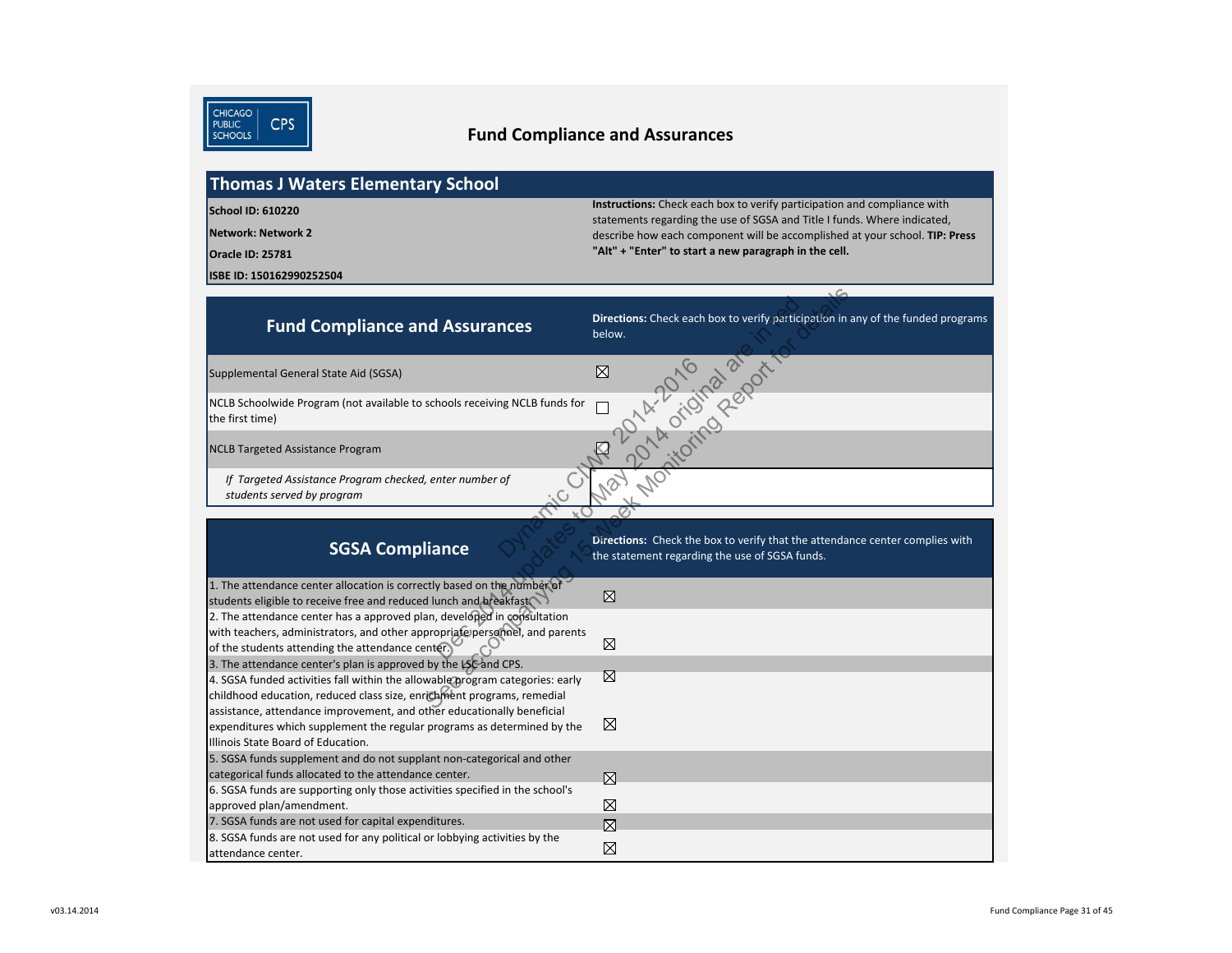**School ID: 610220**

**Network: Network 2** 

**Oracle ID: 25781**

**ISBE ID: 150162990252504**

**Instructions:** Check each box to verify participation and compliance with statements regarding the use of SGSA and Title I funds. Where indicated, describe how each component will be accomplished at your school. TIP: Press "Alt" + "Enter" to start a new paragraph in the cell.

Outpartic Cityle 2014-2016 See of the article of May 2014 original are in red datails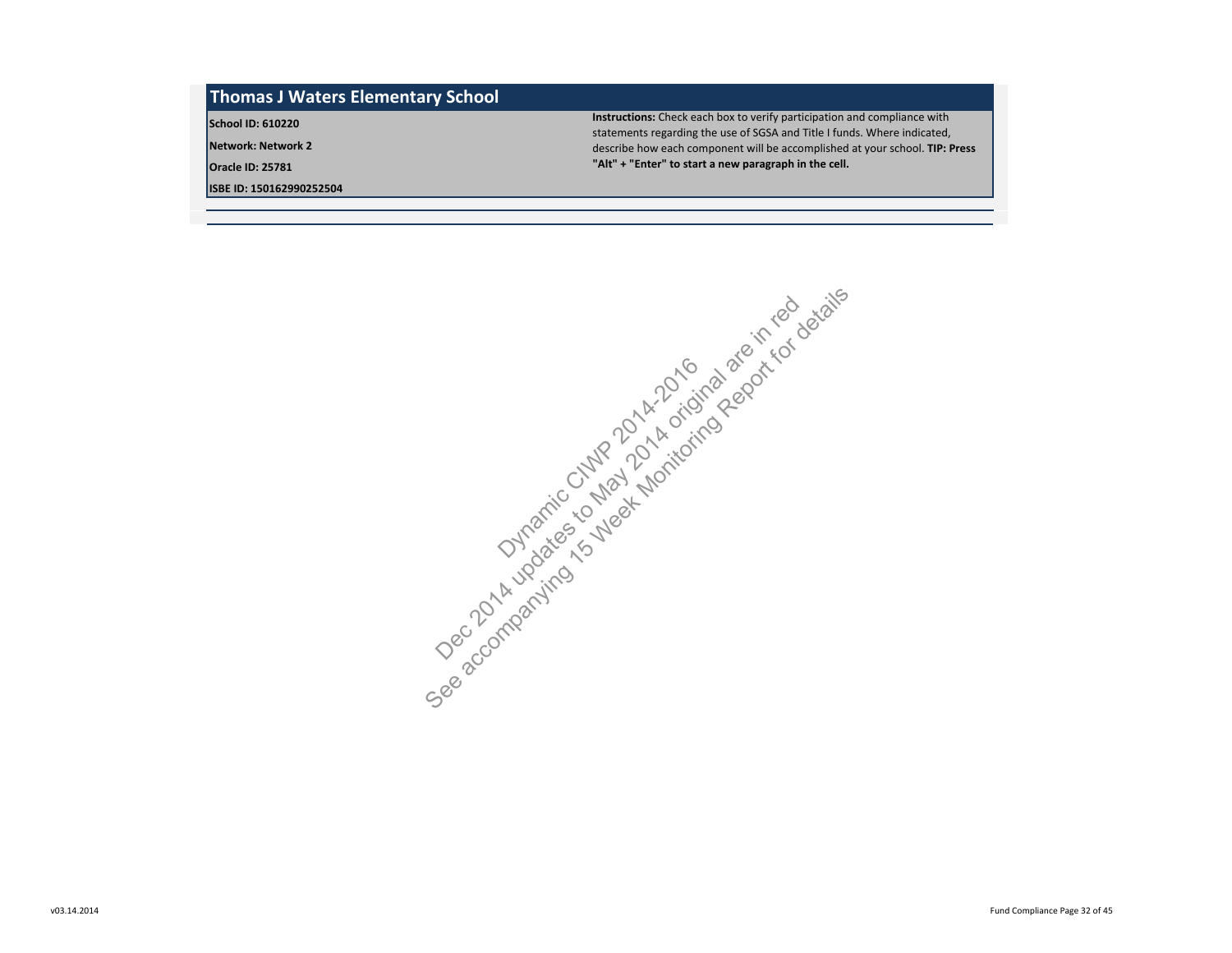#### **School ID: 610220**

**Network: Network 2** 

**Oracle ID: 25781**

**ISBE ID: 150162990252504**

**Instructions:** Check each box to verify participation and compliance with statements regarding the use of SGSA and Title I funds. Where indicated, describe how each component will be accomplished at your school. TIP: Press "Alt" + "Enter" to start a new paragraph in the cell.

**NCLB/Title I Schoolwide Programs (SW)** Directions: All schoolwide programs must include the 9 components below. Please describe how each will be accomplished at your school.

 $\vert$ 1. A comprehensive needs assessment of the entire school that is based on the achievement of students relative to state content and achievement standards.

2a. Schoolwide reform strategies that provide opportunities for all students to meet proficient and advanced levels of academic achievement.

2b. Schoolwide reform strategies that use methods and instructional strategies based on scientifically-based research that strengthens the core academic program, increases the amount and quality of learning time, and includes strategies to meet the needs of historically underserved populations. 

2c. Schoolwide reform strategies that address the needs of all students in the school, but particularly those students who are low achieving, at risk of  $\vert$  not meeting the states academic achievement standards, and/or members of the target population of a program included in the schoolwide plan  $\epsilon_1$ (includes strategies like: mentoring, counseling, pupil services, college career<br>awareness, personal finance education, innovative teaching methods).<br>And the collection of the collection of the collection of the collection  $a$ wareness, personal finance education, innovative teaching methods).  $c$ 

Exercicional<br>
Exercicional<br>
Exercise of the structure of the structure of the structure of the structure of the structure of the structure<br>
In all students in<br>
The structure plan control of the structure of the structure o e content and achievement<br>
de opportunities for all students<br>
cademic achievement.<br>
arch that strengthes the core<br>
arch that strengthes the core<br>
of duality of learning time, and<br>
forcially underserved<br>
six the needs of al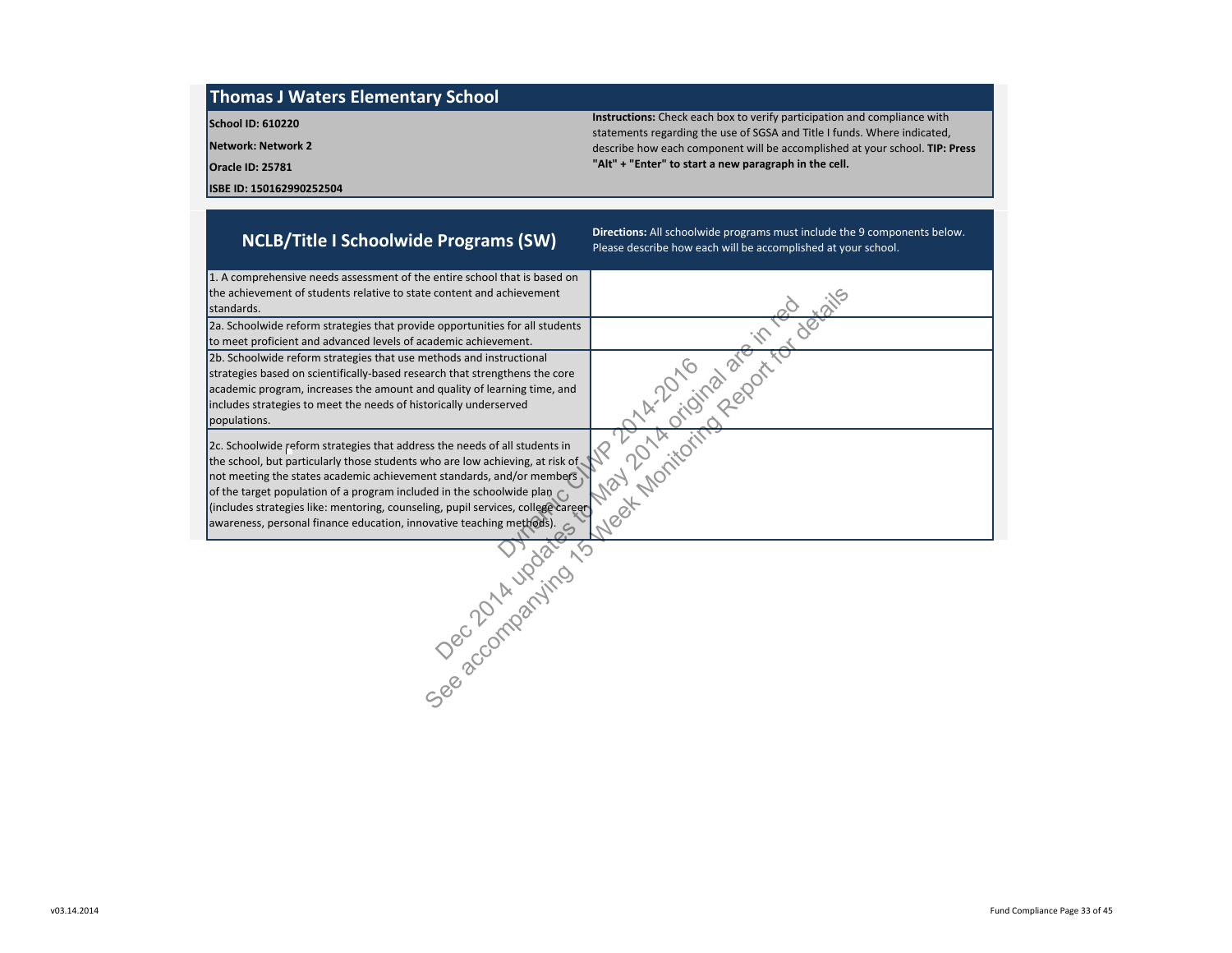**School ID: 610220**

**Network: Network 2** 

**Oracle ID: 25781**

**ISBE ID: 150162990252504**

**Instructions:** Check each box to verify participation and compliance with statements regarding the use of SGSA and Title I funds. Where indicated, describe how each component will be accomplished at your school. TIP: Press "Alt" + "Enter" to start a new paragraph in the cell.

4. High-quality and ongoing professional development based on scientifically based research for teachers, principals, paraprofessionals, and if appropriate, pupil service personnel, parents and other staff to ensure students meet state standards. 5. Strategies to increase parent involvement, such as family literacy services.  $\vert$ 3. In order to fulfill the NCLB Act, the Certification Compliance Team (CCT) will conduct its annual review of teacher paraprofessional credentials within the context of their teaching assignments to determine their adequacy against NCLB standards. As a result of this process, teachers and paraprofessionals will receive one of the following NCLB statuses: HQ=Highly Qualified; NHQ=Not Highly Qualified; NC=Non Core Subject Assignment/Teacher; NP=No Program NR=Not Rated (because teacher did Inot meet the 20-consecutive-day condition. The CCT will: 1. compile & analyze data on teacher and paraprofessional credentials and their teaching assignments between the 1st and 31st of Oct. and complete this by Nov.; 2.  $\left|$  generate various reports describing and/or summarizing the NCLB statuses of teachers and paraprofessionals by Nov.; 3. produce  $&$  distribute notification letters to teachers and paraprofessionals informing them of their NCLB status and, if NHQ, their "right" to appeal; 4. conduct appeal sessions with NHQ teachers and NHQ paraprofessionals between Nov. and Dec.; 5 produce & distribute final NHQ-status letters to the appropriate parents beginning Jan.; 6. generate close of audit reports describing and/or summarizing the final outcomes of the audit by Jan.; 7. produce final NCLBstatus letters of all teachers and paraprofessionals and distribute these to the appropriate principals or school administrators by Jan. Principals or school administrators will be required to keep these letters on file and copied for distribution to parents upon request; 8. produce & distribute ISBE- $\frac{1}{1}$  issued "Roadmaps" for each NHQ teacher by Jan.; 9. conduct planning sessions for "Roadmaps" with NHQ teachers in Feb.; 10. administer 2 followup phone surveys to assess progress toward  $\overline{\text{HQ}}$  status: Apr. & June; and 11. prepare 2 reports describing progress toward HQ status: May & Jul. Please describe the strategies used at your school to attract high-quality, highlyqualified teachers. The model of the model of the model of the model of the model of the model of the model of the model of the model of the model of the model of the model of the model of the model of the model of the model of the model of t cation Compilance Team (CCT)<br>
raprofessional credentials within<br>
decremente their adequacy<br>
rootes, teachers and<br>
lowing NCLB statuses: HQ=Highly<br>
on Core Subject<br>
to Radel (because teacher did<br>
The CCT will: 1. compile &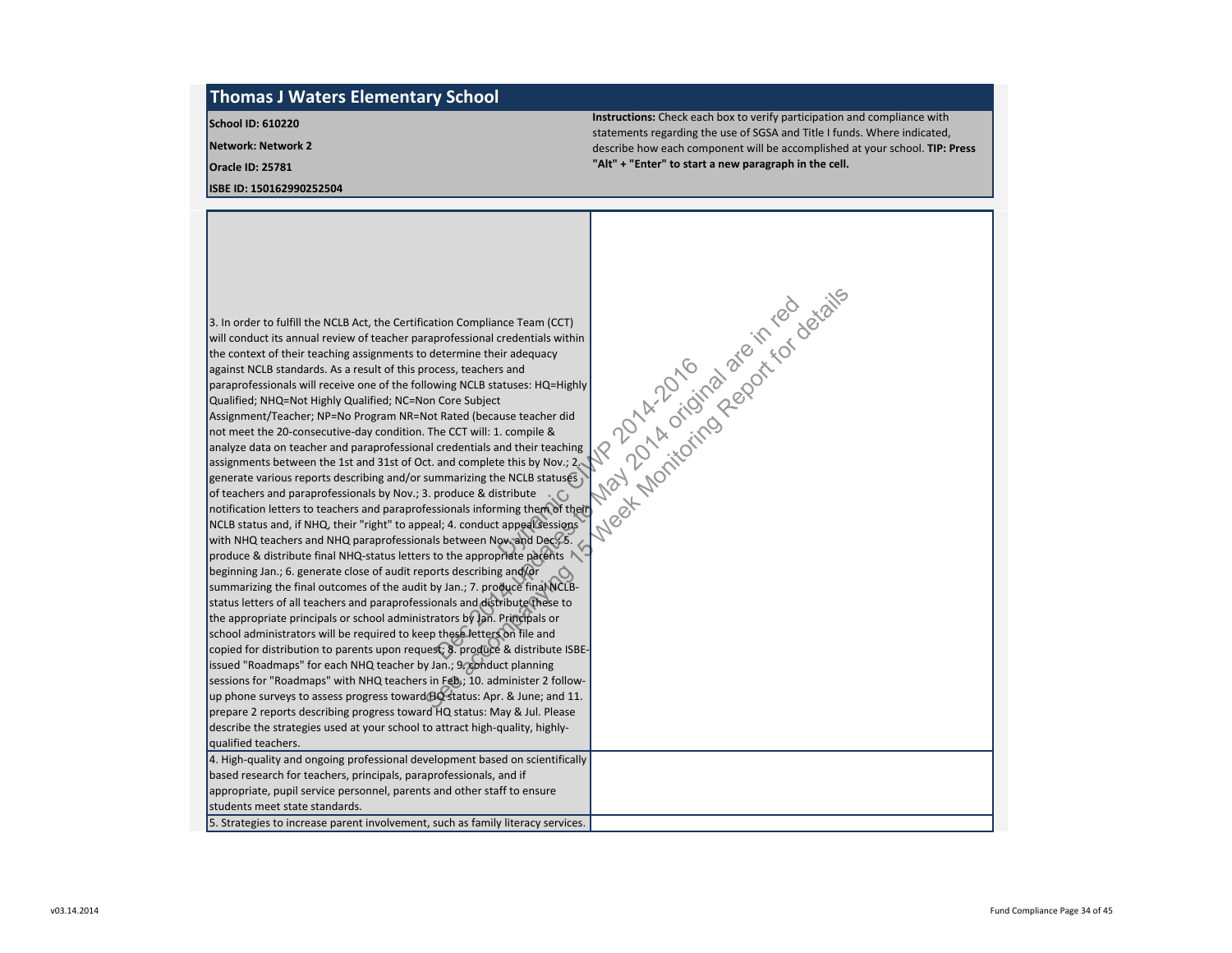| <b>Thomas J Waters Elementary School</b>                                                                                                    |                                                                                                                                                         |
|---------------------------------------------------------------------------------------------------------------------------------------------|---------------------------------------------------------------------------------------------------------------------------------------------------------|
| <b>School ID: 610220</b>                                                                                                                    | Instructions: Check each box to verify participation and compliance with                                                                                |
| Network: Network 2                                                                                                                          | statements regarding the use of SGSA and Title I funds. Where indicated,<br>describe how each component will be accomplished at your school. TIP: Press |
| Oracle ID: 25781                                                                                                                            | "Alt" + "Enter" to start a new paragraph in the cell.                                                                                                   |
|                                                                                                                                             |                                                                                                                                                         |
| ISBE ID: 150162990252504                                                                                                                    |                                                                                                                                                         |
| 6. Plans for assisting preschool children in the transition from early                                                                      |                                                                                                                                                         |
| childhood programs such as Head Start, Even Start, Early Reading First, or a                                                                |                                                                                                                                                         |
| state-run preschool program, to the local elementary program. **Not                                                                         |                                                                                                                                                         |
| applicable to middle or high school buildings.                                                                                              |                                                                                                                                                         |
| 7. Measures to include teachers in decisions regarding the use of academic                                                                  |                                                                                                                                                         |
| assessments in order to improve the achievement of individual students and                                                                  |                                                                                                                                                         |
| the overall instructional program.                                                                                                          |                                                                                                                                                         |
| 8. Activities to ensure that students who experience difficulty mastering the                                                               |                                                                                                                                                         |
| proficient or advanced levels of academic achievement standards shall be                                                                    |                                                                                                                                                         |
| provided with effective, timely additional assistance, which shall include                                                                  |                                                                                                                                                         |
| measures to ensure students' difficulties are identified on a timely basis and                                                              |                                                                                                                                                         |
| to provide sufficient information on which to base effective assistance.                                                                    |                                                                                                                                                         |
| 9. Coordination and integration of federal, state, and local services and                                                                   |                                                                                                                                                         |
| programs including programs supported under No Child Left Behind,                                                                           |                                                                                                                                                         |
| violence prevention programs, nutrition programs, housing programs, Head                                                                    |                                                                                                                                                         |
| Start, adult education, vocational and technical education, and job training.                                                               |                                                                                                                                                         |
| Please describe how this will be accomplished.                                                                                              |                                                                                                                                                         |
|                                                                                                                                             | MP 2014 original area in red grains                                                                                                                     |
|                                                                                                                                             |                                                                                                                                                         |
|                                                                                                                                             | <b>NCLB/Title I School Wide Additional Assurances</b>                                                                                                   |
|                                                                                                                                             |                                                                                                                                                         |
| 1. The school annually reviews the schoolwide plan/program.<br>2. The schoolwide program plan is available to CPS, parents, and the public, |                                                                                                                                                         |
| and the information in the plan is in an understandable and uniform format,                                                                 |                                                                                                                                                         |
| and to the extent practicable in a language the parents can understand.                                                                     |                                                                                                                                                         |
| 3. The school certifies that at least 10% of NCLB Title I funds will be used for                                                            |                                                                                                                                                         |
| professional development to address school improvement needs.                                                                               |                                                                                                                                                         |
|                                                                                                                                             |                                                                                                                                                         |
|                                                                                                                                             |                                                                                                                                                         |
|                                                                                                                                             |                                                                                                                                                         |
|                                                                                                                                             |                                                                                                                                                         |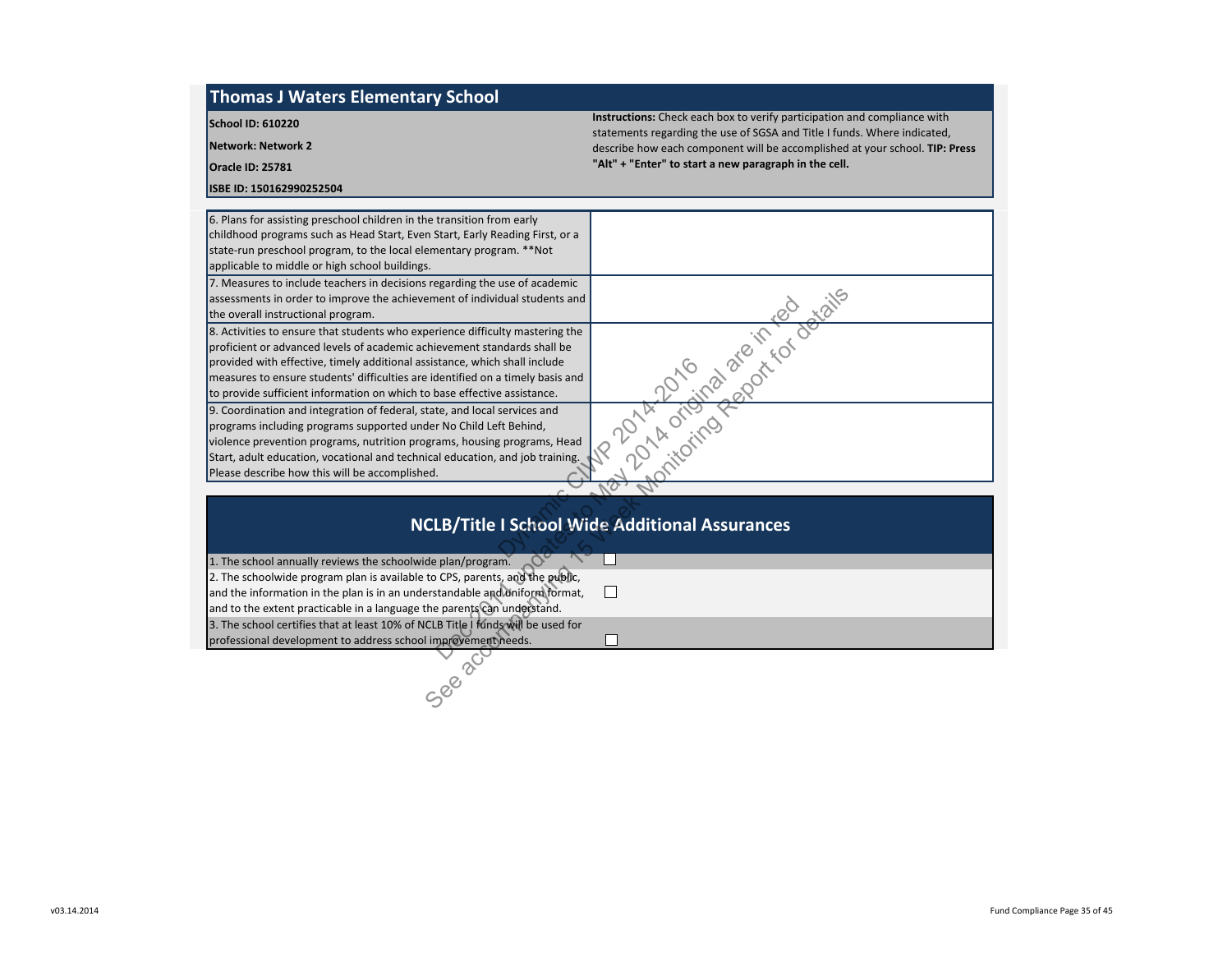#### **School ID: 610220**

#### **Network: Network 2**

**Oracle ID: 25781**

**ISBE ID: 150162990252504**

**Instructions:** Check each box to verify participation and compliance with statements regarding the use of SGSA and Title I funds. Where indicated, describe how each component will be accomplished at your school. TIP: Press "Alt" + "Enter" to start a new paragraph in the cell.

 $\mathcal{O}_n$ 

 $O^*$ 

### **NCLB/Title I Part A Targeted Assistance Schools** Directions: The school must comply with the requirement for student **and the completed** Assistance Schools identification and selection based upon student academic achievem **(TA)** identification and selection based upon student academic achievement. Check

the box to verify compliance.

1. Eligible children have been identified by the school as failing, or most at risk of failing to meet the state's students academic achievement standards on the basis of multiple, educationally related, objective criteria.

2. Children from pre-school through grade two have been selected solely on the basis of such criteria as teacher judgment, parent interviews, and developmentally appropriate measures.

 $\vert$ 3. Children who are economically disadvantaged, children with disabilities, migrant children or limited English proficient children are eligible for service on the same basis as other children.

4. Others who are eligible for service include: a child who, at any time in the preceding two years participated in Head Start, Even Start, or Early Reading First program, or in pre-school services under Title I Parts A, and C Migrant, D Neglected, Delinquent, or At Risk, and homeless and attending any school served by CPS. With disabilities,<br>
eligible for service<br>
at any time in the<br>
or Early Reading<br>
A, and C Migrant,<br>
and C Migrant,<br>
and C Migrant,<br>
and C Migrant,<br>
and C Migrant,<br>
and C Migrant,<br>
and C Migrant,<br>
and C Migrant,<br>
and C Migra

**NCLB/Title I Part A Targeted Assistance Schools** Please describe how each will be accomplished at your school. **Directions:** All targeted assistance programs must include these 8 components.

### **(TA)**

1. Title I Part A resources are used only to support activities for identified Title I students to meet academic achievement standards expected for all children. 2. The use of effective methods and instructional strategies that strengthen the school's core academic program and: 1. Give primary consideration to providing extended learning time; before/after school, and summer programs for identified Title I students. 2. Help provide an accelerated, highquality curriculum. 3. Minimize removing Title I identified students from the regular classroom during regular school hours for instruction provided by **Title I Part A.** 3. Title I Part A resources coordinate with and support the regular education program which may include services to assist preschool children transition from early childhood programs (Head Start, Even Start, Early Reading First) to the elementary program. exercity and the control are the strategies that strengthen in the strategies that strengthen in red are in red and the company shows that the control are eligible for service and are eligible for service and the control m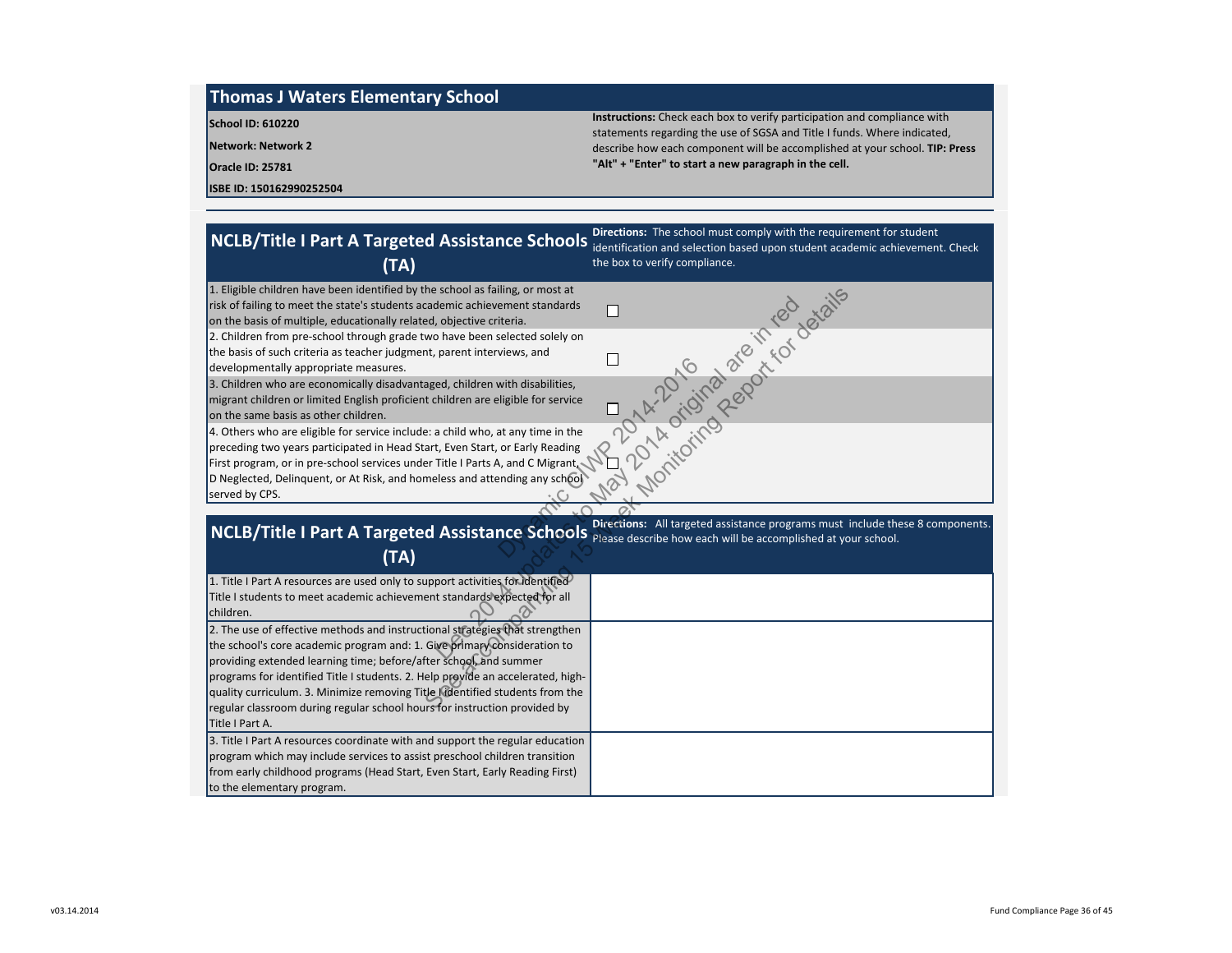**School ID: 610220**

**Network: Network 2** 

**Oracle ID: 25781**

**ISBE ID: 150162990252504**

 $\vert$ 4. In order to fulfill the NCLB Act, the Certification Compliance Team (CCT) will conduct its annual review of teacher paraprofessional credentials within the context of their teaching assignments to determine their adequacy against NCLB standards. As a result of this process, teachers and paraprofessionals will receive one of the following NCLB statuses: HQ=Highly Qualified; NHQ=Not Highly Qualified; NC=Non Core Subject Assignment/Teacher; NP=No Program NR=Not Rated (because teacher did  $\vert$  not meet the 20-consecutive-day condition. The CCT will: 1. compile & analyze data on teacher and paraprofessional credentials and their teaching assignments between the 1st and 31st of Oct. and complete this by Nov.; 2.  $\alpha$  generate various reports describing and/or summarizing the NCLB statuses  $\alpha$  of teachers and paraprofessionals by Nov.; 3. produce & distribute notification letters to teachers and paraprofessionals informing them of their NCLB status and, if NHQ, their "right" to appeal; 4. conduct appeal sessions with NHQ teachers and NHQ paraprofessionals between Nov. and Dec.; 5.  $\beta$  produce & distribute final NHQ-status letters to the appropriate parents beginning Jan.; 6. generate close of audit reports describing and/or summarizing the final outcomes of the audit by Jan.; 7. produce final NCLB-J status letters of all teachers and paraprofessionals and distribute these to the appropriate principals or school administrators by Jan. Principals or school administrators will be required to keep these letters on file and copied for distribution to parents upon request; 8. produce & distribute ISBE-Issued "Roadmaps" for each NHQ teacher by Jan.; 9. conduct planning sessions for "Roadmaps" with NHQ teachers in Feb.; 10. administer 2 followup phone surveys to assess progress toward HQ status: Apr. & June; and 11. prepare 2 reports describing progress toward HQ status: May & Jul. Please describe the strategies used at your school to attract high-quality, highlyqualified teachers.

**Instructions:** Check each box to verify participation and compliance with statements regarding the use of SGSA and Title I funds. Where indicated, describe how each component will be accomplished at your school. TIP: Press "Alt" + "Enter" to start a new paragraph in the cell.

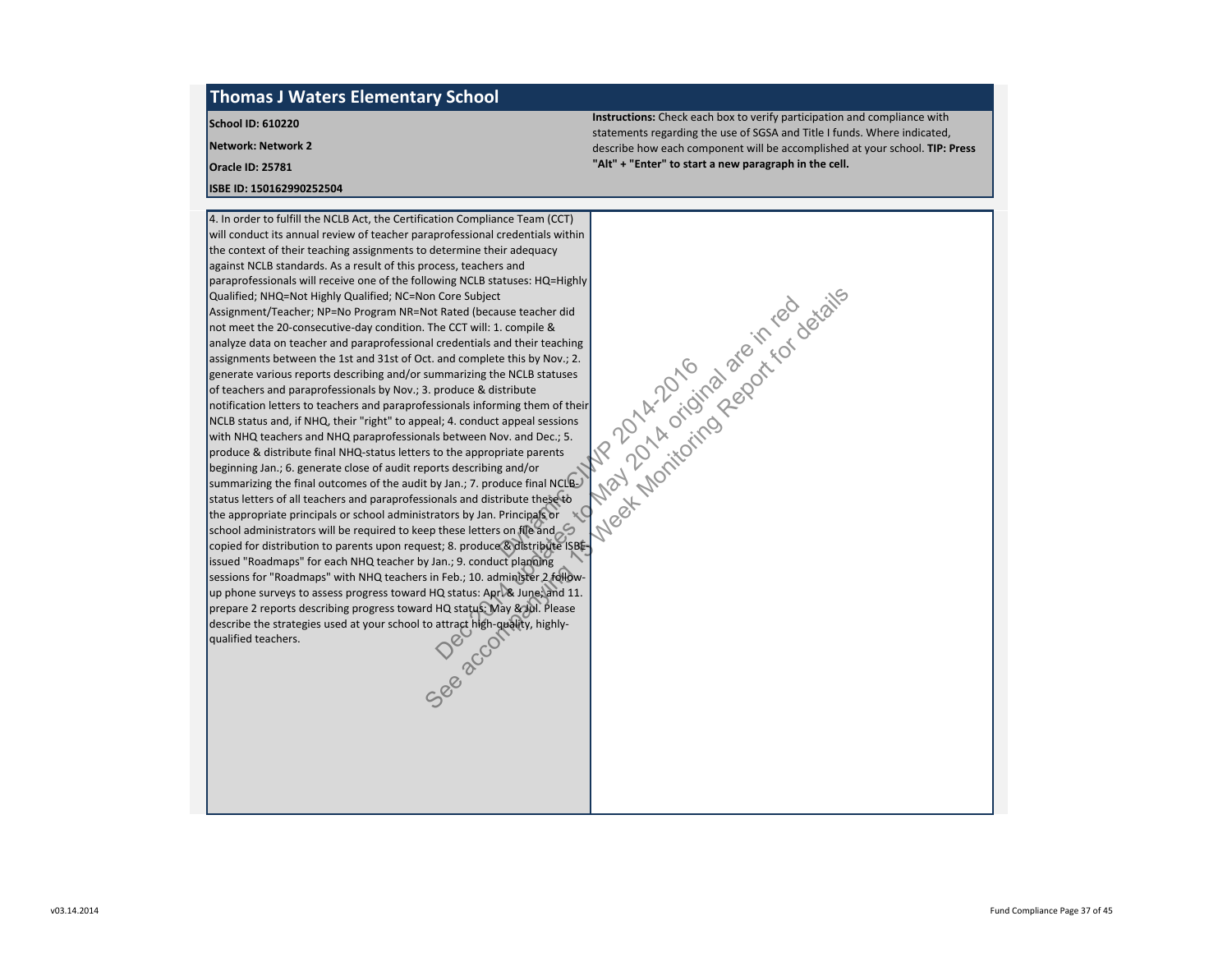| <b>Thomas J Waters Elementary School</b>                                       |                                                                                                                                      |
|--------------------------------------------------------------------------------|--------------------------------------------------------------------------------------------------------------------------------------|
| <b>School ID: 610220</b>                                                       | Instructions: Check each box to verify participation and compliance with                                                             |
| Network: Network 2                                                             | statements regarding the use of SGSA and Title I funds. Where indicated,                                                             |
|                                                                                | describe how each component will be accomplished at your school. TIP: Press<br>"Alt" + "Enter" to start a new paragraph in the cell. |
| Oracle ID: 25781                                                               |                                                                                                                                      |
| ISBE ID: 150162990252504                                                       |                                                                                                                                      |
| 5. Opportunities for professional development, using Title I Part A funds and  |                                                                                                                                      |
| other resources that are available for teachers, principals, paraprofessionals |                                                                                                                                      |
| (instructional aids) and as appropriate, pupil service personnel, parents, and |                                                                                                                                      |
| other staff who work with Title I students including their regular classroom   |                                                                                                                                      |
| teachers.                                                                      |                                                                                                                                      |
| 6. Strategies to increase the involvement of the parents of Title I students   |                                                                                                                                      |
| are being implemented as required by No Child Left Behind. Please describe     |                                                                                                                                      |
| how this will be accomplished.                                                 |                                                                                                                                      |
| 7. Coordination and integration of Federal, state, and local services, and     |                                                                                                                                      |
| programs supported by No Child Left Behind, violence prevention programs,      |                                                                                                                                      |
| nutrition and housing programs, Head Start, adult and vocational programs,     |                                                                                                                                      |
| and job training.                                                              |                                                                                                                                      |
| 8. The school reviews on an ongoing basis the (academic) progress of the       |                                                                                                                                      |
| Title I students and revises the targeted assistance program/services if       |                                                                                                                                      |
| necessary to ensure Title I students meet state academic standards, e.g.,      |                                                                                                                                      |
| extended day programs, training for teachers regarding how to implement        |                                                                                                                                      |
| student academic standards in the classroom.                                   |                                                                                                                                      |
| $\cdot$ , $C_1$                                                                | MP 2014 original epoch for began                                                                                                     |
| <b>NCLB/Title I TA</b>                                                         | Directions: The school must comply with the following requirements. Check the<br>box to verify compliance.                           |
| <b>Additional Assurances</b>                                                   |                                                                                                                                      |
| Title I funded staff participate in the school's general professional          |                                                                                                                                      |
| development and school planning activities.                                    |                                                                                                                                      |
| Title I funded staff assume limited duties that are assigned to simitar        |                                                                                                                                      |
| personnel including duties beyond the classroom, or that do not benefit Title  |                                                                                                                                      |
| I students, as long as the amount of time spent on such duties is the same     |                                                                                                                                      |
| proportion of the total work time with respect to similar staff.               |                                                                                                                                      |
| The school certifies that at least 10% of NCLB Title I funds will be used for  |                                                                                                                                      |
| professional development to address school improvement needs.                  |                                                                                                                                      |
|                                                                                |                                                                                                                                      |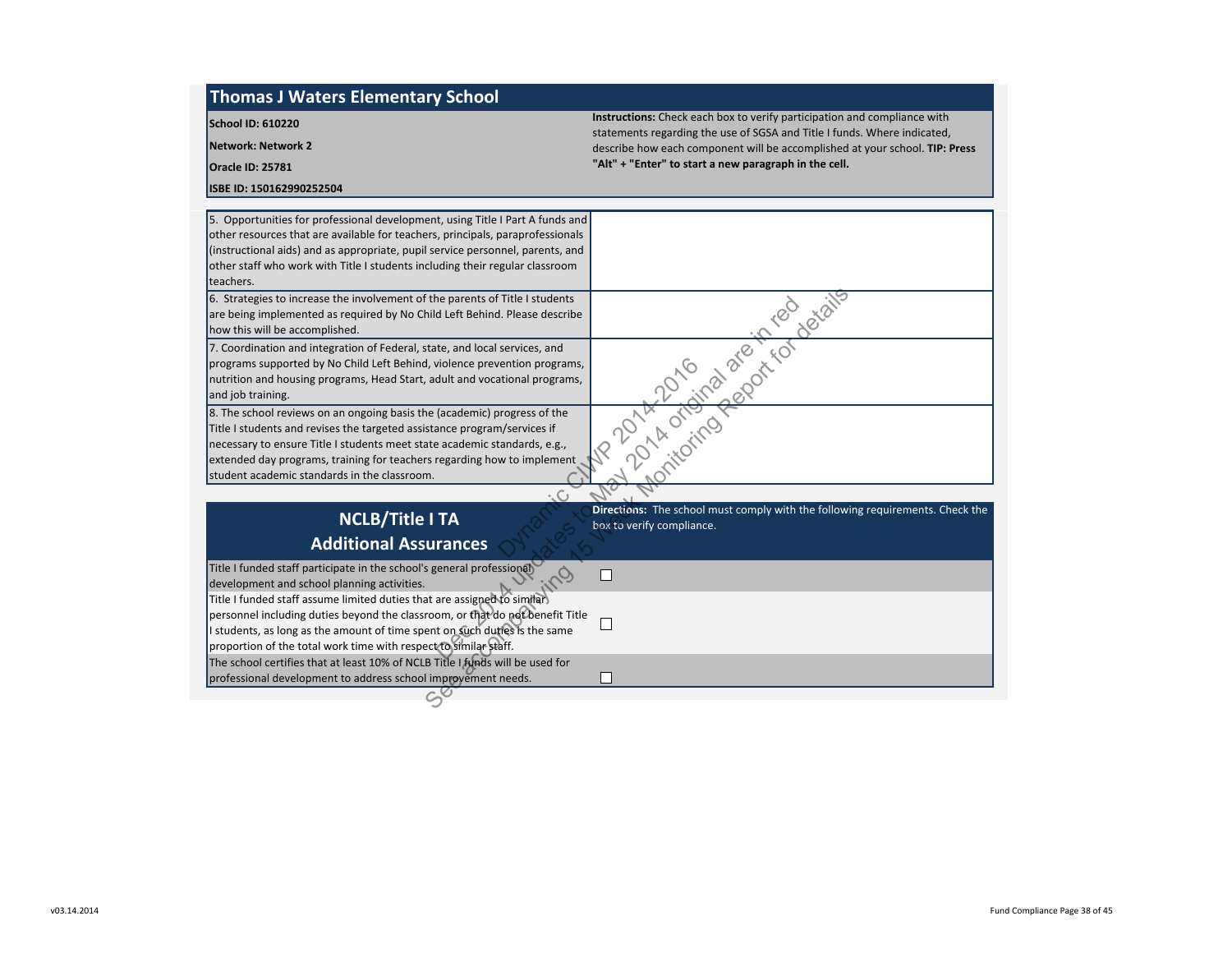#### **School ID: 610220**

**Network: Network 2** 

**Oracle ID: 25781**

**ISBE ID: 150162990252504**

**Instructions:** Check each box to verify participation and compliance with statements regarding the use of SGSA and Title I funds. Where indicated, describe how each component will be accomplished at your school. TIP: Press "Alt" + "Enter" to start a new paragraph in the cell.

### **Parent Involvement in Targeted Assistance and Schoolwide Programs**

No Child Left Behind (NCLB), the reauthorization of the Elementary and Secondary Act of 1965 continues a legislative commitment to parental involvement. Central features of prior reauthorizations, such as school-parent compacts, parent involvement policies, and the parent involvement funding formula remain unaltered. However, the NCLB reauthorization represents a notable shift in the role of parental involvement in the schools. It includes new provisions increasing parental notification requirements, parental selection of educational options, and parental involvement in governance. It envisions parents as informed and empowered decision makers in their children's education. New Concernstraints and the red of the matter in the red of the parent involvement in the specifies to the parent in the red of parent in the red of parent in the red of parent in the red of parent in the red of totational

In a schoolwide program all students are Title I students. Therefore, all appropriate parent involvement activities can be funded by Title I. Targeted assistance schools can only use Title I funds to support parent involvement activities for the parents of students selected (targeted) for Title I assistance. \*Fundable parent involvement activities are those that "improve student academic achievement and school performance". Experience, all appropriate parent involvement<br>
ment activities for the parents of students is<br>
ent academic achievement and school performance<br>
Directions: The school participation. Check the<br>
spatial provide

## **Full Participation**

**Directions:** The school must comply with the following requirement for full participation. Check the box to verify compliance.

The school, as part of the parent involvement requirements, shall provide  $\Diamond$ full opportunities for the participation of parents of children with Limited  $\sim$ English proficiency, with disabilities, and parents of migratory children,  $\bigcirc$ including providing information and school reports in a format and language the parents understand.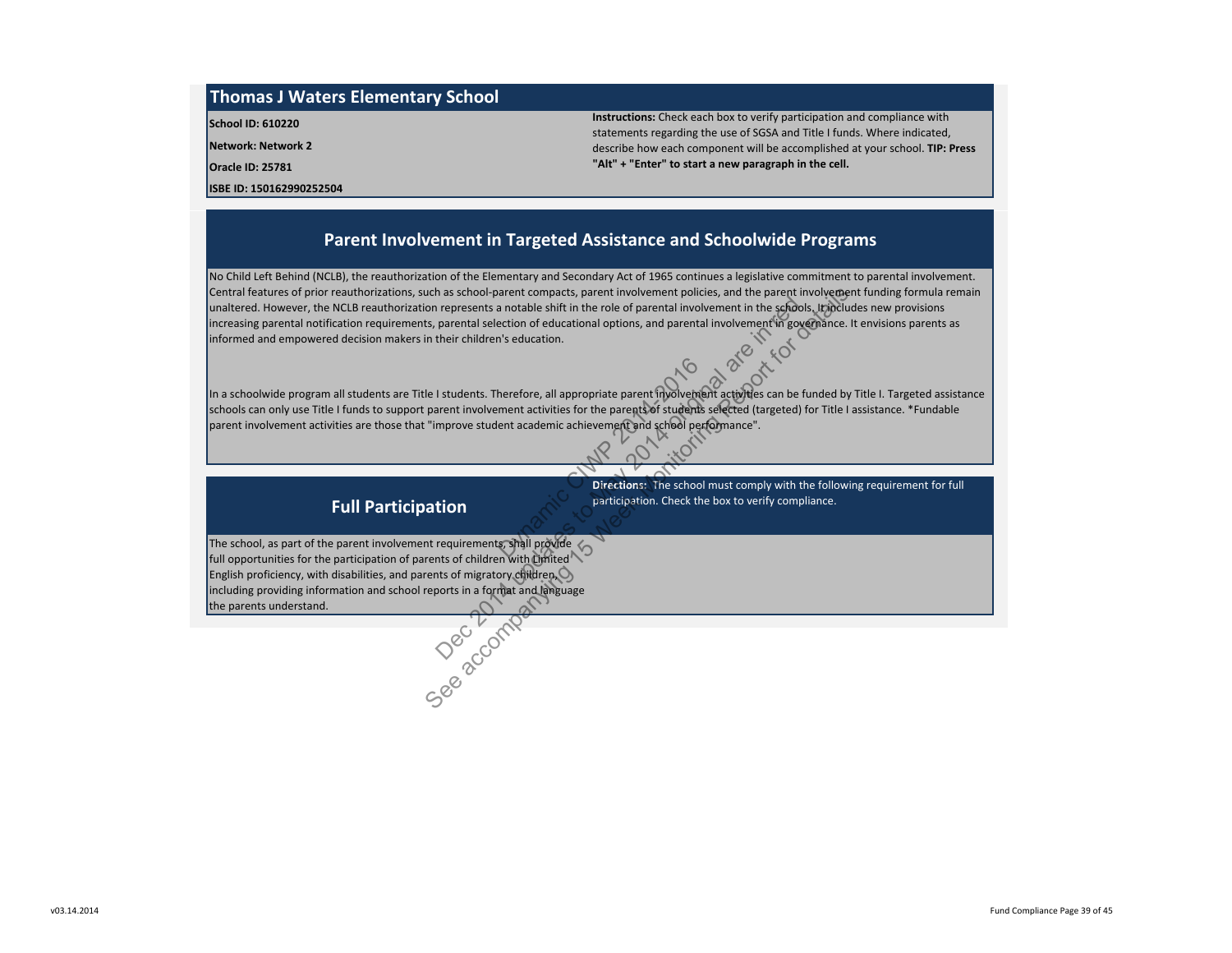#### **School ID: 610220**

**Network: Network 2** 

**Oracle ID: 25781**

**ISBE ID: 150162990252504**

**Instructions:** Check each box to verify participation and compliance with statements regarding the use of SGSA and Title I funds. Where indicated, describe how each component will be accomplished at your school. TIP: Press "Alt" + "Enter" to start a new paragraph in the cell.

### Language Instruction Education: Parent Notice/Information Requirements

Parents of students who are participating in a language instruction education program as determined in part C of Title III shall, not later than 30 days after the beginning of the school year, inform the parents of limited English proficient (LEP) students participating in the program of:

1. The reason their child was identified as LEP and in need of placement in  $\boxtimes$ 

2. The child's level of proficiency, how it was assessed, and the child's level  $\boxtimes$ 

3. The methods of instruction used in the program their child will participate, and the methods of instruction used in other available programs, including how such programs differ in content, instructional goals, and the use of English and a native language in instruction. the child's level<br>
ild will participate,<br>
grams, including<br>
and the use of<br>
and needs of the<br>
nglish, and meet<br>
e promotion and the contract of transition<br>
and recept transition<br>  $\frac{1}{2}$  and  $\frac{1}{2}$  and  $\frac{1}{2}$  and EP and in need of placement in<br>
EP and in need of placement in<br>
Sassessed, and the child's level<br>
cogram their child will participate,<br>
cogram their child will participate,<br>
cogram their child will participate,<br>
are in ch

4. How the program will meet the educational strengths and needs of the  $\mathbb{R}$ 

5. How the program will specifically help their child learn English, and meetage-appropriate academic achievement standards for grade promotion and graduation.

6. The specific exit requirements for the program, including rate of transition from such program into the regular classroom, and the expected rate of  $\sqrt{\phantom{a}}\$ From such program.<br>
Fraduation from a secondary program.<br>
COCOT NOON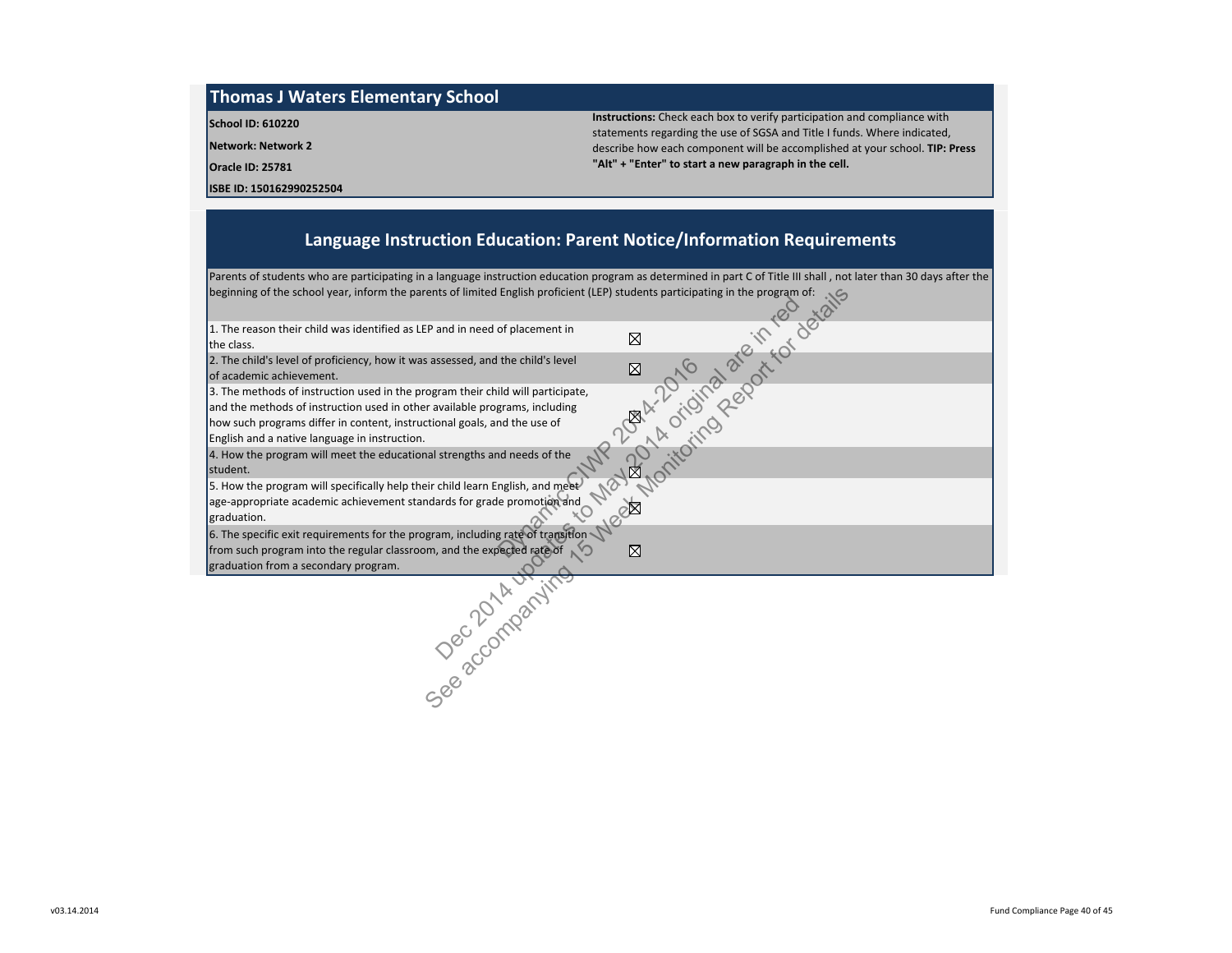

### **Parent Involvement Policy and Parent Compact**

**Instructions:** If receiving NCLB Title I funds, the planning document must be completed, then reviewed and approved by your Parent Advisory Council. Sections included: *Parent Involvement Policy, Parent Implementation Activities, Parent Involvement Policy.* 

TIP: Press "Alt" + "Enter" to start a new paragraph in the cell.

### **Thomas J Waters Elementary School**

**School ID: 610220**

**Network: Network 2** 

**Oracle ID: 25781**

**ISBE ID: 150162990252504**

**Parent Involvement Policy** Directions: Please read each statement and describe how each will be accomplished at **Propertient Collections:** Please read each statement and describe how each will be accomplished at 1. Schools must involve parents in the joint development and periodic review and revision of the NCLB, Title I school parental involvement plan and policy, and in the process of school review and improvement. Please describe how this will be accomplished. 2. The school will hold an annual meeting at a time convenient to parents during the first month of school to inform them of the school's participation in NCLB, Title I programs and to explain the Title I requirements and their right to be involved in the Title I programs. The school will also offer a number of additional parental involvement meetings, including school PAC meetings, at different times and will invite all parents of children participating in the NCLB, Title I program to these meetings, and encourage them to attend. Please describe how this will be accomplished.  $\oslash$ Please list the projected date of your Title I Annual Meeting and your Title I PAC Organizational Meeting 3. Schools will provide parents information in a timely manner about its Title I program, including a description and explanation of the curriculum, the academic assessment tools used to measure children's progress, and the proficiency levels students are expected to meet. Please describe how this will be accomplished. 4. At the request of parents, schools will provide opportunities for regular meetings, including the School Parent Advisory Council meetings, for parents to formulate suggestions and to participate, as appropriate, in decisions about the education of their children. Please describe how the school will immediately respond to any such suggestions. 5. Schools will provide parents a report of their child's performance on the State assessment in at least math, language arts and reading. Please describe how this will be accomplished. review<br>plished.<br>
The lain the<br>
lain the lain the<br>
al strings, at<br>
repeating completed and the lain of the completed and the completed and the completed and the completed of the<br>
range ished as the complete and the complete **t Policy**<br>  $\frac{1}{2}$  development and<br>  $\frac{1}{2}$  development and<br>  $\frac{1}{2}$  developmental<br>  $\frac{1}{2}$  are complished.<br>  $\frac{1}{2}$  are complished.<br>  $\frac{1}{2}$  and the complished.<br>  $\frac{1}{2}$  and  $\frac{1}{2}$  are  $\frac{1}{2}$  and  $\frac$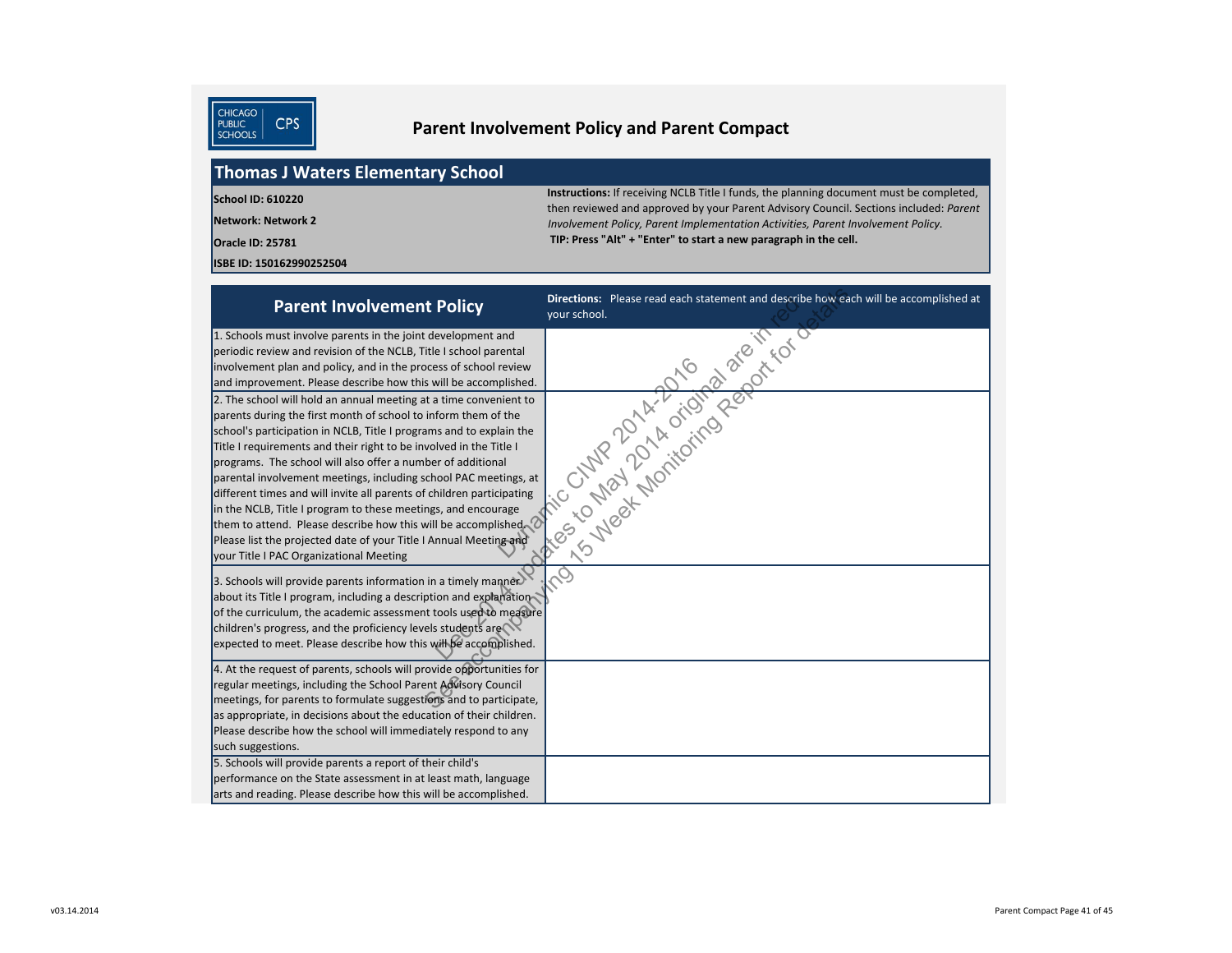| <b>Thomas J Waters Elementary School</b>                                                                                                                                                                                                                                                                                                                                                                                                                                                                    |                                                                                                                                                                           |
|-------------------------------------------------------------------------------------------------------------------------------------------------------------------------------------------------------------------------------------------------------------------------------------------------------------------------------------------------------------------------------------------------------------------------------------------------------------------------------------------------------------|---------------------------------------------------------------------------------------------------------------------------------------------------------------------------|
| <b>School ID: 610220</b>                                                                                                                                                                                                                                                                                                                                                                                                                                                                                    | Instructions: If receiving NCLB Title I funds, the planning document must be completed,                                                                                   |
| Network: Network 2                                                                                                                                                                                                                                                                                                                                                                                                                                                                                          | then reviewed and approved by your Parent Advisory Council. Sections included: Parent<br>Involvement Policy, Parent Implementation Activities, Parent Involvement Policy. |
| Oracle ID: 25781                                                                                                                                                                                                                                                                                                                                                                                                                                                                                            | TIP: Press "Alt" + "Enter" to start a new paragraph in the cell.                                                                                                          |
| ISBE ID: 150162990252504                                                                                                                                                                                                                                                                                                                                                                                                                                                                                    |                                                                                                                                                                           |
|                                                                                                                                                                                                                                                                                                                                                                                                                                                                                                             |                                                                                                                                                                           |
| 6. Schools will provide parents timely notice when their child has<br>been assigned to, or taught by, a teacher who is not "highly<br>qualified," as defined in the Title I Final Regulations, for at least<br>four (4) consecutive weeks. Please describe how this will be<br>accomplished.                                                                                                                                                                                                                |                                                                                                                                                                           |
| 7. Schools will assist parents of participating NCLB Title I children<br>in understanding: the state's academic content standards; the<br>state's student academic achievement standards; the state and<br>local academic assessments including alternate assessments; the<br>requirements of Title I, Part A; how to monitor their child's<br>progress; and how to work with educators. Please describe how<br>this will be accomplished.                                                                  | A SILON AND CONTROLLING O GRAND                                                                                                                                           |
| 8. Schools will provide information, resources, materials and<br>training, including literacy training and technology, as appropriate,<br>to assist parents in working with their children to improve their<br>academic achievement, and to encourage increased parental<br>involvement. Please describe how this will be accomplished.                                                                                                                                                                     |                                                                                                                                                                           |
| 9. Schools will educate all staff in the value and utility of<br>contributions by parents and in how to reach out to, communicate<br>and work with, parents as equal partners in the education of their<br>children and in how to implement and coordinate parent programs<br>and build ties with parents. Please describe how this will be<br>accomplished.                                                                                                                                                | 69                                                                                                                                                                        |
| 10. Schools will, to the extent feasible and appropriate, coordinate<br>and integrate parent programs and activities with Head Start $\Diamond$<br>Reading First, Early Reading First involvement, Even Start, Home<br>Instruction Programs for Preschool Youngsters, the Parents as<br>Teachers Program, public preschool, and other programs, to<br>further encourage and support parents in more fully participating<br>in their children's education. Please describe how this will be<br>accomplished. |                                                                                                                                                                           |
| 11. Schools will ensure that information related to the school and<br>parent programs, meetings, and other activities is sent to parents<br>in understandable and uniform formats, including language. Please<br>describe how this will be accomplished.                                                                                                                                                                                                                                                    |                                                                                                                                                                           |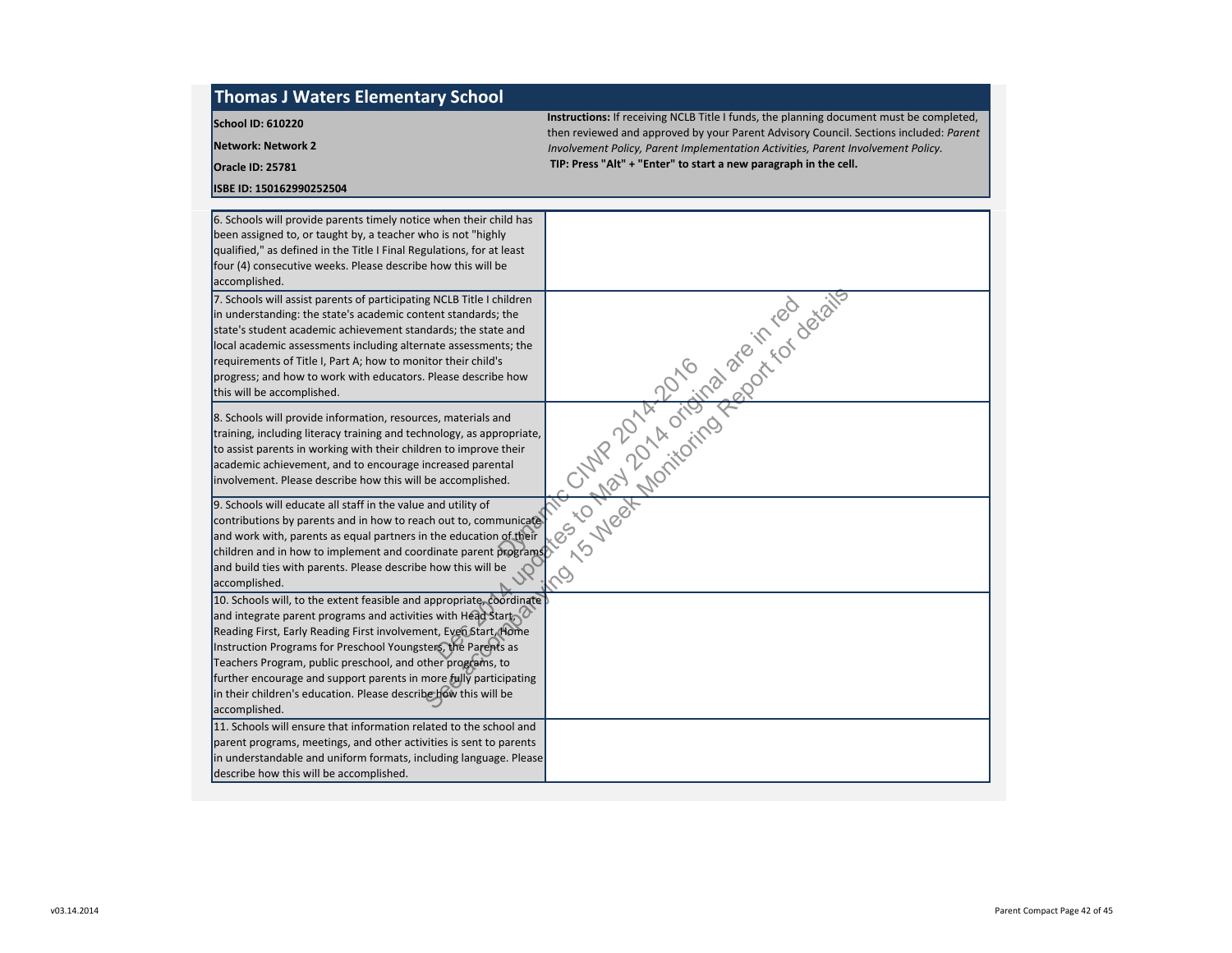#### **School ID: 610220**

**Network: Network 2** 

**Oracle ID: 25781**

**Instructions:** If receiving NCLB Title I funds, the planning document must be completed, then reviewed and approved by your Parent Advisory Council. Sections included: *Parent Involvement Policy, Parent Implementation Activities, Parent Involvement Policy.* TIP: Press "Alt" + "Enter" to start a new paragraph in the cell.

**ISBE ID: 150162990252504**

### **Policy Implementation Activities** Directions: Check the box to indicate planned implementation of the activity



### **School-Parent Compact**

The school and the parents of the students participating in activities, services, and programs funded by Title I, Part A of the Elementary and Secondary Education Act (ESEA), agree that this compact outlines how the parents, the entire school staff, and the students will share the responsibility for improved student academic achievement and the means by which the school and parents will build and develop a partnership that will help children achieve the State's high standards. The following are components in this compact, please describe how each item will be accomplished.

| 1. The school will provide high-quality curriculum and instruction        |  |
|---------------------------------------------------------------------------|--|
| in a supportive and effective learning environment that enables           |  |
| the participating student to meet the State's student academic $^{\circ}$ |  |
| achievement standards. Describe how the school will provide high-         |  |
| quality curriculum and instruction in a supportive environment.           |  |
| (Restate the school mission.)                                             |  |
| 2. The school will hold parent-teacher conferences. Describe the          |  |
| kinds of parent-teacher conferences that will be held and the             |  |
| dates on which they are scheduled.                                        |  |
| 3. The school will provide parents with frequent reports on their         |  |
| children's progress. Describe when and how the school will                |  |
| provide reports to parents.                                               |  |
| 4. The school will provide parents access to staff. Describe when,        |  |
| lwhere and how staff will be available for consultations with             |  |
| parents.                                                                  |  |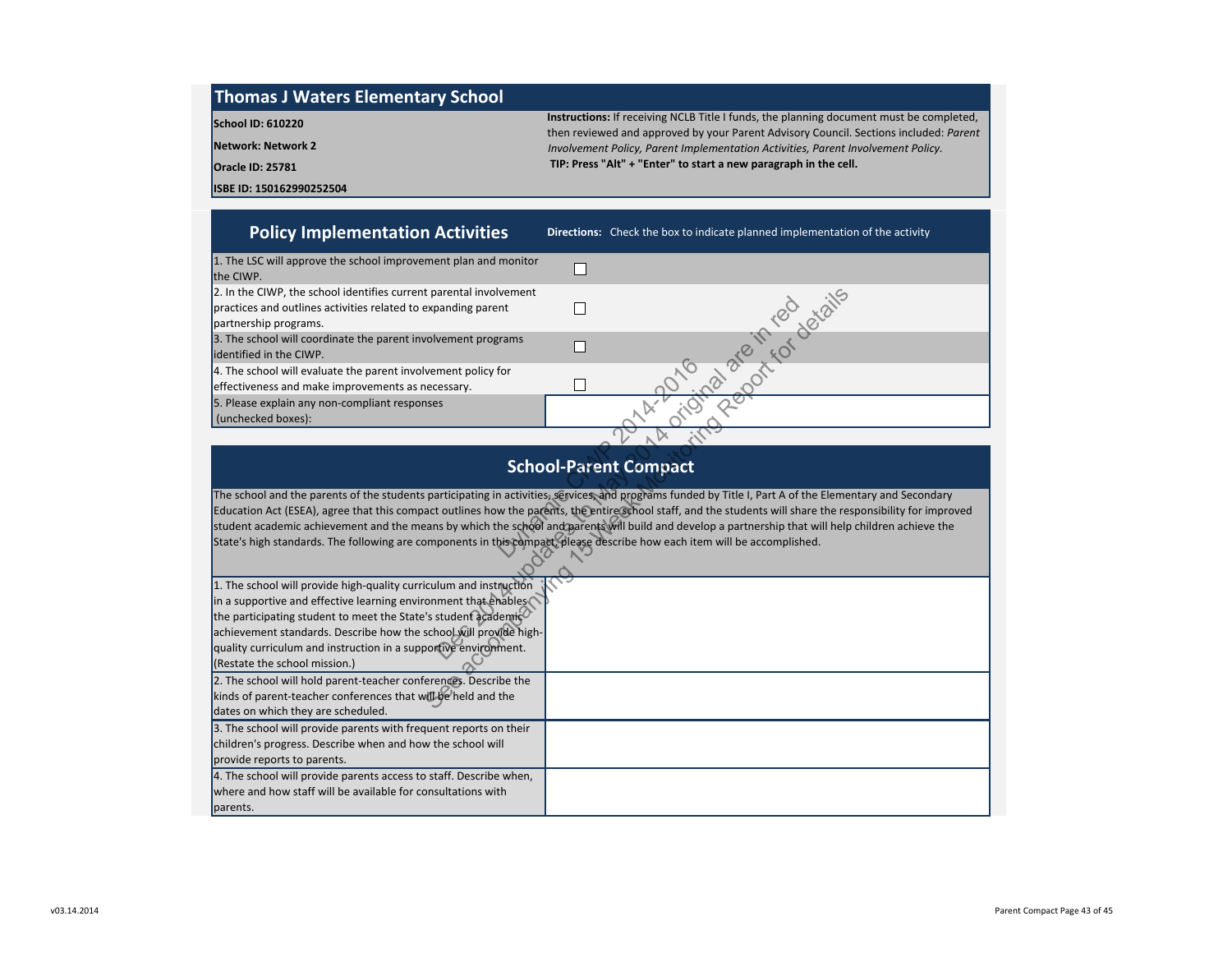### **School ID: 610220 Network: Network 2 Oracle ID: 25781 ISBE ID: 150162990252504 Thomas J Waters Elementary School Instructions:** If receiving NCLB Title I funds, the planning document must be completed, then reviewed and approved by your Parent Advisory Council. Sections included: Parent *Involvement Policy, Parent Implementation Activities, Parent Involvement Policy.* TIP: Press "Alt" + "Enter" to start a new paragraph in the cell. **5.** The school will provide parents opportunities to volunteer and participate in their children's classes. Describe how and when parents may volunteer, participate, and observe classroom activities. 6. The parents will support their children's learning. Describe how the parents will assist learning (i.e. monitoring attendance, homework completion).

Outpartic Cityle 2014-2016 Gee accompanying the Company of May 2015 or details